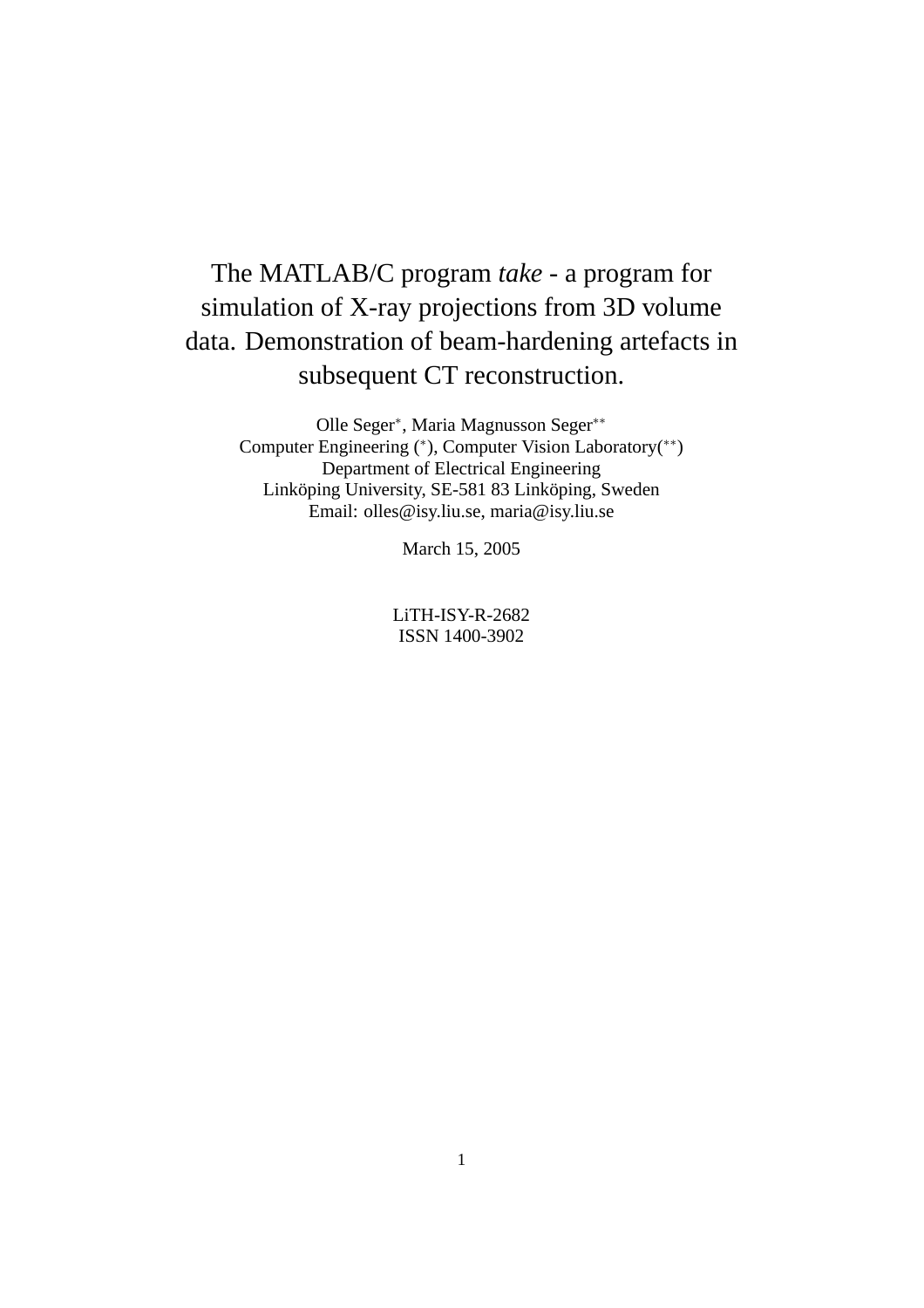# **Contents**

| 1 |                        | <b>Introduction</b>                                                                  | 4              |  |  |  |
|---|------------------------|--------------------------------------------------------------------------------------|----------------|--|--|--|
| 2 | <b>Manual for take</b> |                                                                                      |                |  |  |  |
|   | 2.1                    |                                                                                      | $\overline{4}$ |  |  |  |
|   | 2.2                    |                                                                                      | $\overline{4}$ |  |  |  |
|   | 2.3                    | The stand-alone syntax $\ldots \ldots \ldots \ldots \ldots \ldots \ldots \ldots$     | $\overline{7}$ |  |  |  |
|   | 2.4                    |                                                                                      | 8              |  |  |  |
|   | 2.5                    | The phantom file $\ldots \ldots \ldots \ldots \ldots \ldots \ldots \ldots \ldots$    | 8              |  |  |  |
|   | 2.6                    | The detector file $\ldots \ldots \ldots \ldots \ldots \ldots \ldots \ldots \ldots$   | 12             |  |  |  |
|   | 2.7                    | The trajectory file $\ldots \ldots \ldots \ldots \ldots \ldots \ldots \ldots \ldots$ | 16             |  |  |  |
|   | 2.8                    |                                                                                      | 18             |  |  |  |
|   | 2.9                    |                                                                                      | 18             |  |  |  |
|   |                        | 2.10 Computation of a detector value given a polychromatic X-ray source              | 19             |  |  |  |
| 3 |                        | <b>Reconstruction with Computed Tomography (CT)</b>                                  | 21             |  |  |  |
|   | 3.1                    | The parallel filtered back-projection method                                         | 22             |  |  |  |
|   | 3.2                    | The fan-beam filtered back-projection method with curved detector                    | 23             |  |  |  |
|   | 3.3                    | Rebinning from fan-beam rays and flat detector to parallel rays                      | 25             |  |  |  |
| 4 |                        | The physics of X-ray projections                                                     | 27             |  |  |  |
| 5 |                        | <b>Experiments with simulated data</b>                                               |                |  |  |  |
|   | 5.1                    | Demonstration of voxel data and projection generation.                               | 29             |  |  |  |
|   | 5.2                    | Demonstration of fan-beam CT reconstruction.                                         | 30             |  |  |  |
|   | 5.3                    | Demonstration of 1D beam hardening.                                                  | 32             |  |  |  |
|   | 5.4                    | Demonstration of beam hardening in CT reconstruction.                                | 34             |  |  |  |
| 6 |                        | <b>Experiment with real data</b>                                                     | 35             |  |  |  |
|   | 6.1                    |                                                                                      | 35             |  |  |  |
|   | 6.2                    | The experiment $\ldots \ldots \ldots \ldots \ldots \ldots \ldots \ldots \ldots$      | 36             |  |  |  |
| 7 |                        | <b>Future work</b>                                                                   | 38             |  |  |  |
| 8 |                        | <b>Appendix</b>                                                                      | 40             |  |  |  |
|   |                        | 8.1 Experiment 1                                                                     | 40             |  |  |  |
|   |                        | 8.1.1                                                                                | 40             |  |  |  |
|   |                        | 8.1.2                                                                                | 41             |  |  |  |
|   |                        | 8.1.3<br>$take2.txt$                                                                 | 41             |  |  |  |
|   |                        | 8.1.4                                                                                | 41             |  |  |  |
|   |                        | 8.1.5                                                                                | 42             |  |  |  |
|   |                        | 8.1.6                                                                                | 42             |  |  |  |
|   | 8.2                    |                                                                                      | 42             |  |  |  |
|   |                        | 8.2.1                                                                                | 42             |  |  |  |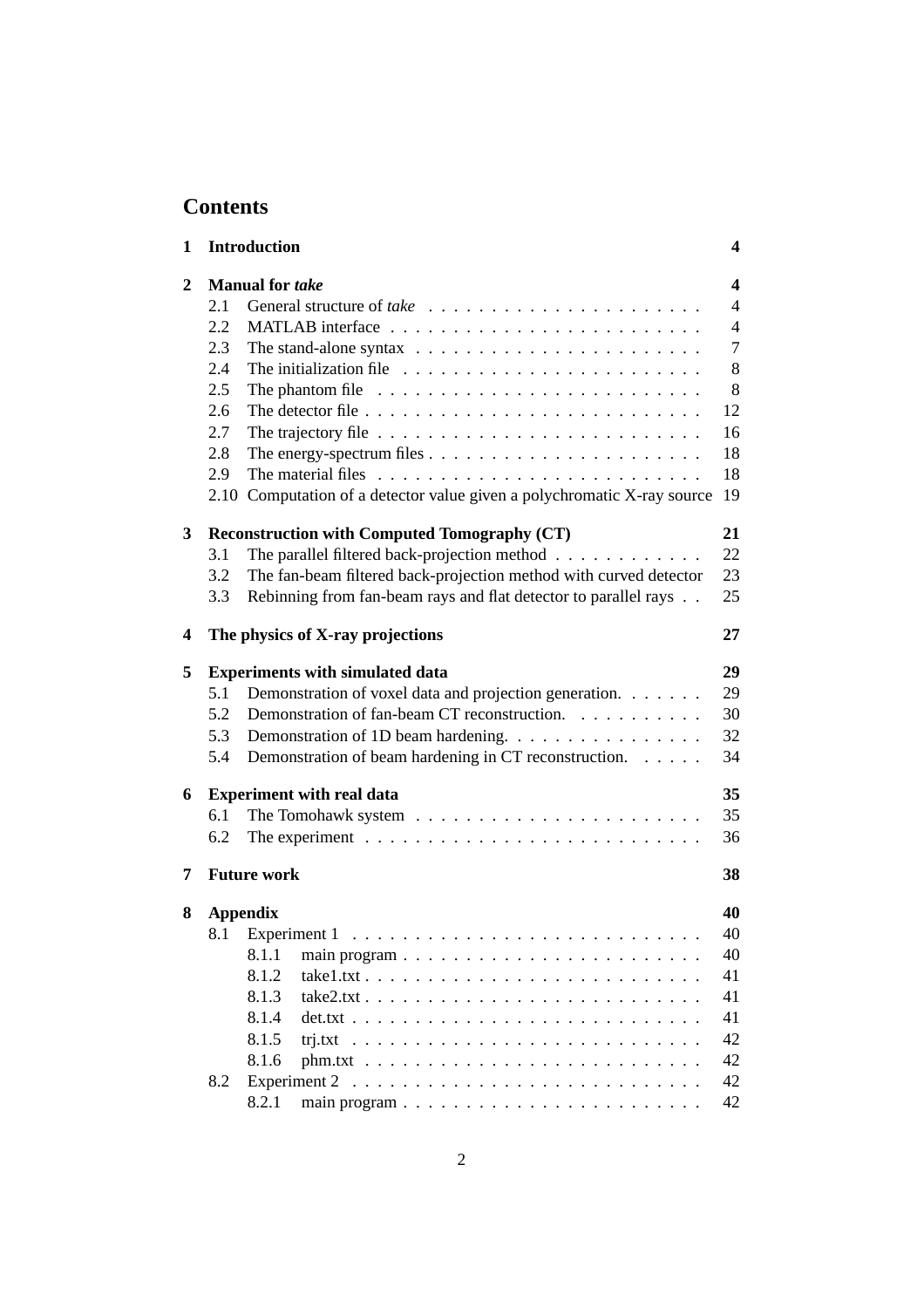|     | 8.2.2 | $take.txt$                                                                           | 43 |
|-----|-------|--------------------------------------------------------------------------------------|----|
|     | 8.2.3 |                                                                                      | 43 |
|     | 8.2.4 |                                                                                      | 43 |
|     | 8.2.5 |                                                                                      | 43 |
|     | 8.2.6 |                                                                                      | 43 |
|     | 8.2.7 |                                                                                      | 45 |
| 8.3 |       | Experiment $3 \ldots \ldots \ldots \ldots \ldots \ldots \ldots \ldots \ldots \ldots$ | 45 |
|     | 8.3.1 |                                                                                      | 45 |
|     | 8.3.2 |                                                                                      | 46 |
|     | 8.3.3 |                                                                                      | 46 |
|     | 8.3.4 |                                                                                      | 46 |
|     | 8.3.5 |                                                                                      | 47 |
|     | 8.3.6 |                                                                                      | 47 |
| 8.4 |       |                                                                                      | 47 |
|     | 8.4.1 |                                                                                      | 47 |
|     | 8.4.2 |                                                                                      | 48 |
|     | 8.4.3 |                                                                                      | 48 |
|     | 8.4.4 |                                                                                      | 48 |
|     | 8.4.5 |                                                                                      | 49 |
|     | 8.4.6 |                                                                                      | 49 |
|     | 8.4.7 |                                                                                      | 50 |
|     | 8.4.8 |                                                                                      | 51 |
| 8.5 |       |                                                                                      | 52 |
|     | 8.5.1 |                                                                                      | 52 |
|     | 8.5.2 |                                                                                      | 53 |
|     |       |                                                                                      |    |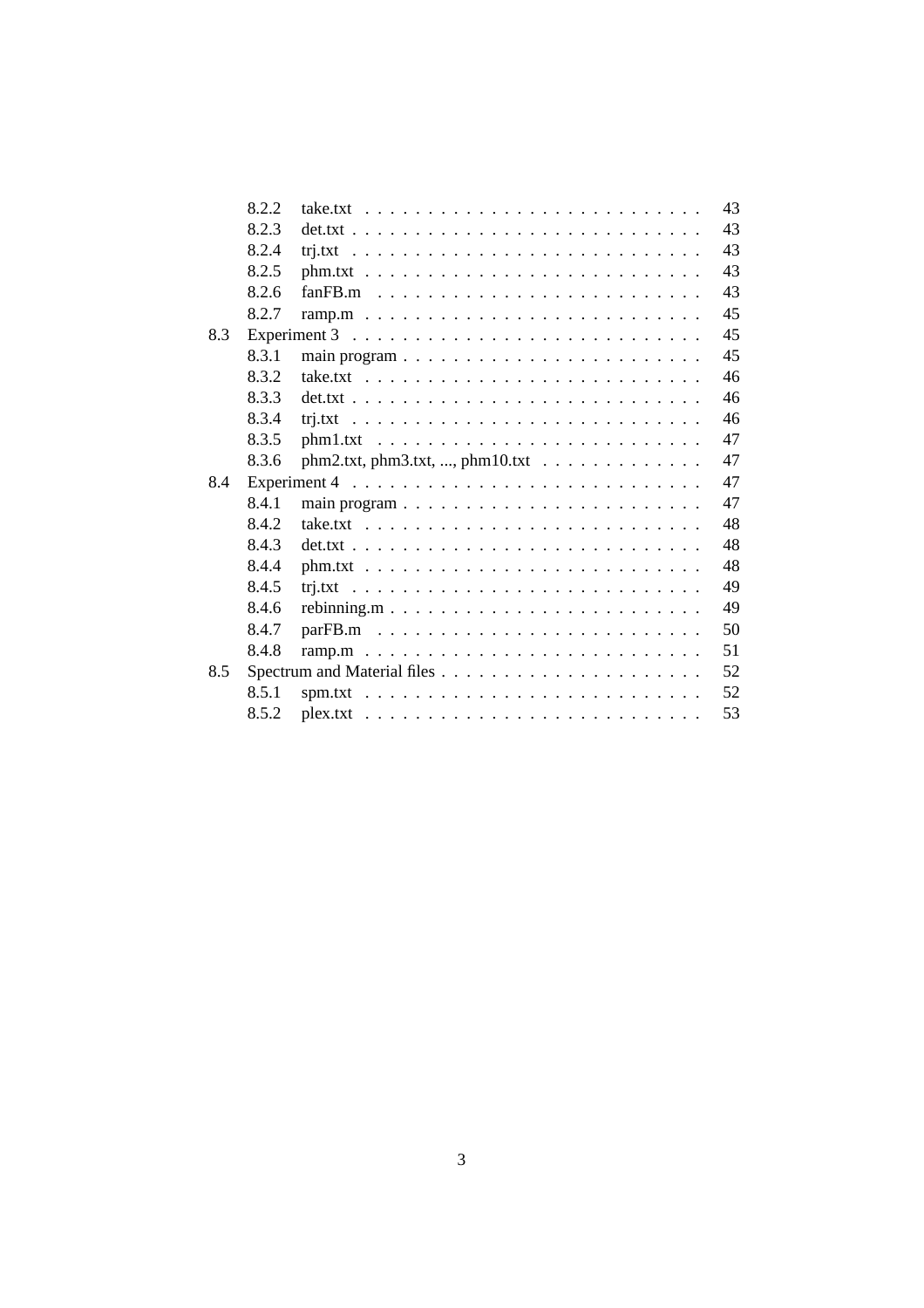# **1 Introduction**

The MATLAB/C program *take* version 3.1 is a program for simulation of X-ray projections from 3D volume data. It is based on an older C version by Müller-Merbach [4] as well as an extended C version by Turbell [7]. The program can simulate 2D X-ray projections from 3D objects. These data can then be input to 3D reconstruction algorithms. Here however, we only demonstrate a couple of 2D reconstruction algorithms, written in MATLAB. Simple MATLAB examples show how to generate the *take* projections followed by subsequent reconstruction.

Compared to the old *take* version, the C code have been carefully revised.

A preliminary, rather untested feature of using a polychromatic X-ray source with different energy levels was already included in the old *take* version. The current polychromatic feature X-ray is however carefully tested. For example, it has been compared with the results from the program described in [3]. We also demonstrate experiments with a polychromatic X-ray source and a Plexiglass object giving the beam-hardening artefact.

Detector sensitivity for different energy levels is not included in *take*. However, in section 6.2, we describe a technique to include the detector sensitivity into the energy spectrum.

Finally, an experiment with comparison of real and simulated data were performed. The result wasn't completely successful, but we still demonstrate it.

# **2 Manual for** *take*

#### **2.1 General structure of** *take*

The *take* environment is shown in Figure 1. All parameters to the program are given in a number of text-files. By default take.txt is used as the initialization file. In this file, all the other files are specified. Also, in some cases, a voxel volume might serve as in-data. The out-data is normally projection data from a mathematical phantom. However, the out-data can also be a voxel volume computed from a mathematical phantom. *Take* can be executed in two ways

- as a stand-alone C program. The out-data is then returned in a binary file.
- as a MATLAB command. The out-data is then returned in a MATLAB variable.

# **2.2 MATLAB interface**

The general format is

```
[y,params] = take(commands);
```
where params and commands are optional. The simplest version is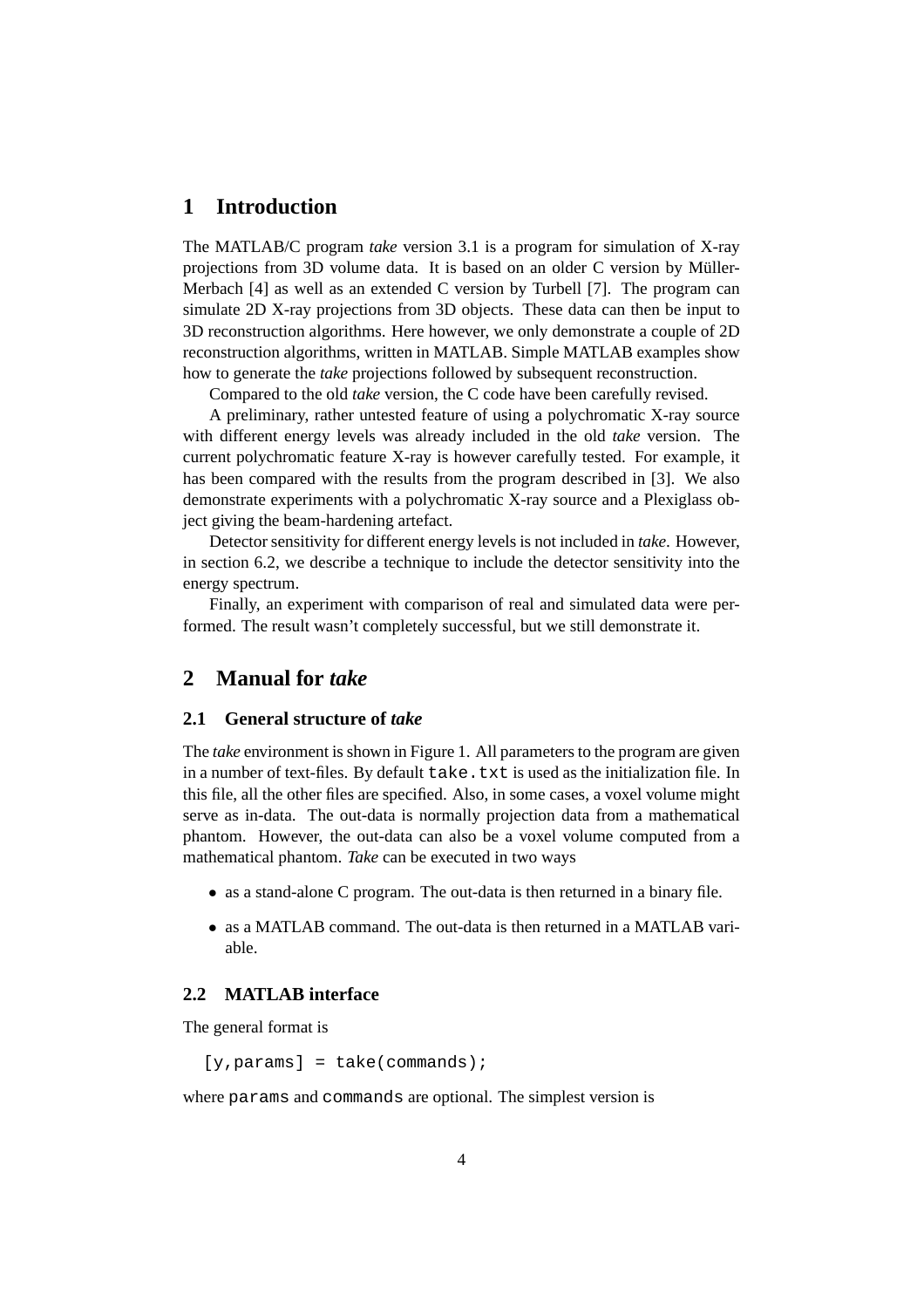$y =$  take;

which computes a projection (or a voxelized phantom) according to the contents of the parameter files. The character strings commands can be used to override the parameters given in the parameter files. A call by name convention is used so no special order or number of commands is required. For instance

 $y =$  take('initfile=myinit.txt');

Command Comment 'attenuation=log' do take the logarithm of the projection data 'debug' debug printouts during execution 'detector=file.txt' use the detector definition in file.txt 'energyspectrum=file.txt' use the spectrum definition in file.txt 'initfile=file.txt' use file.txt instead of take.txt as initfile 'initrot=fi' rotates the phantom fi degrees before taking projections 'mono=energy' use monoenergetic spectrum with energy given in keV  $'$ phantom=file.txt' use the phantom definition in file.txt' 'trajectory=file.txt' use the trajectory definition in file.txt 'verbose' prints logging information to log.txt in case of projection generation 'voxelcenter= $x \ y \ z'$  center of voxel volume given by the doubles x,y,z and measured in meters 'voxelization' computes a voxelized phantom instead of projection data 'voxelnr=x  $\frac{y}{z'}$  z' size of voxel volume given by the integers x,y,z and measured in voxels 'voxelsize=x  $y \, z'$  size of voxel volume given by the doubles x,y,z and measured in meters

will use myinit.txt instead of take.txt. The table below gives a list of available commands: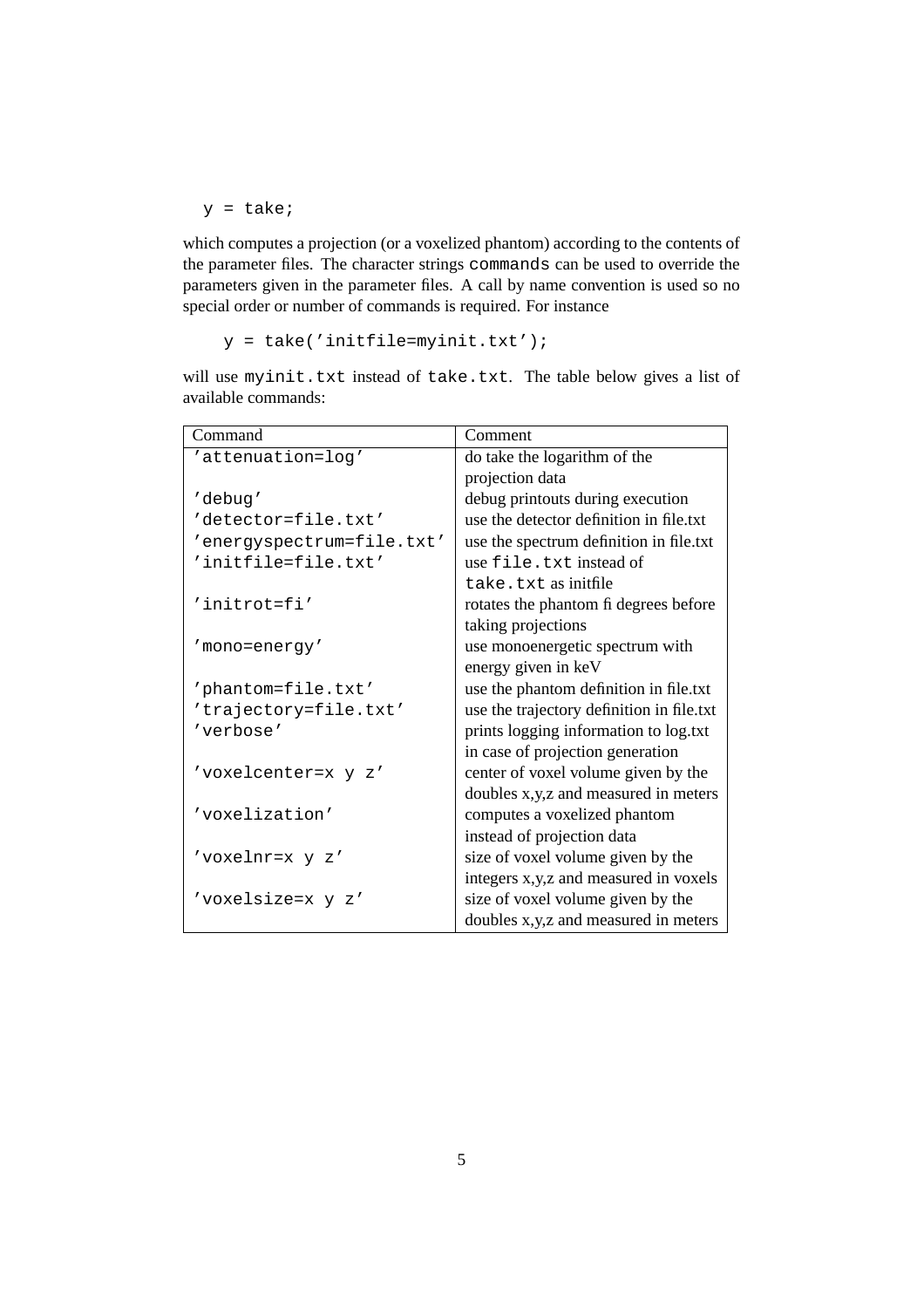

Figure 1: The in-files and the out-data for the program *take*.

Most of these commands can alternatively be given directly in the initialization file take.txt:

| Command                   | Comment                                   |  |  |
|---------------------------|-------------------------------------------|--|--|
| 'attenuation=log'         | do take the logarithm of the              |  |  |
|                           | projection data                           |  |  |
| 'detector=file.txt'       | use the detector definition in file.txt   |  |  |
| 'energyspectrum=file.txt' | use the spectrum definition in file.txt   |  |  |
| 'mono=energy'             | use monoenergetic spectrum with           |  |  |
|                           | energy given in keV                       |  |  |
| 'phantom=file.txt'        | use the phantom definition in file.txt    |  |  |
| 'trajectory=file.txt'     | use the trajectory definition in file.txt |  |  |
| $'$ verbose= $'$          | prints logging information to log.txt     |  |  |
|                           | in case of projection generation          |  |  |
| 'voxelcenter=x y z'       | center of voxel volume given by the       |  |  |
|                           | doubles x,y,z and measured in meters      |  |  |
| 'voxelization='           | computes a voxelized phantom              |  |  |
|                           | instead of projection data                |  |  |
| 'voxelnr=x y z'           | size of voxel volume given by the         |  |  |
|                           | integers x, y, z and measured in voxels   |  |  |
| 'voxelsize=x y z'         | size of voxel volume given by the         |  |  |
|                           | doubles x,y,z and measured in meters      |  |  |

The command

 $[y \text{ geo}] = \text{take:}$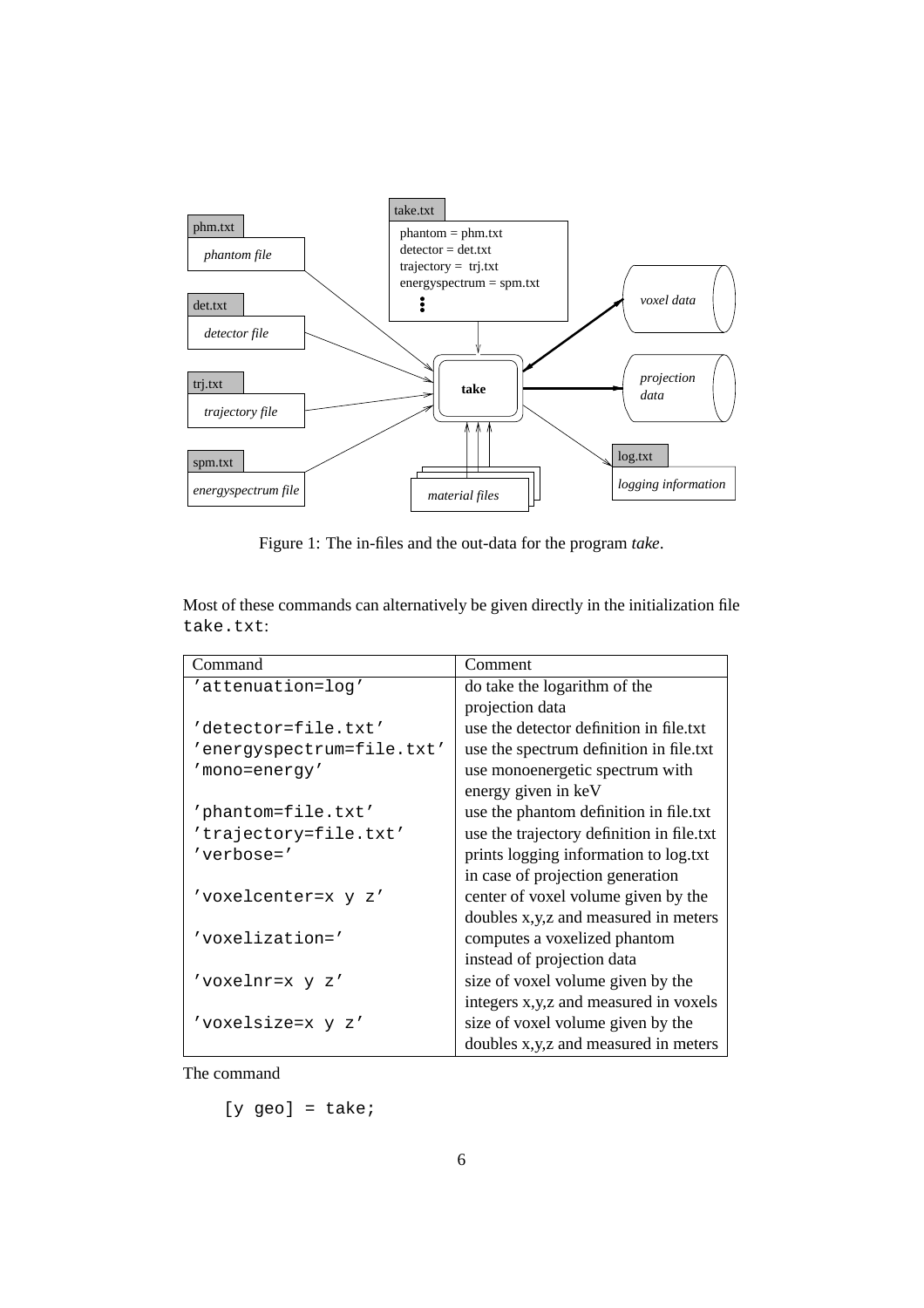will return the projection data in y. The  $1 \times 2$ -array geo returns some geometrical parameters, where geo(1) is the distance in meters between the X-ray source and the rotation center and  $geo(2)$  is the angle in radians between two fan rays.

# **2.3 The stand-alone syntax**

The command

take

will execute the stand-alone C program with take.txt as in-data and initialization file, i.e. take.txt is the default file. The projection data will by default be returned in the file proj.dat or alternatively to a file specified in the initialization file. If another initialization file than take.txt is desired, the command

take file.txt

will execute the stand-alone C program with file.txt as in-data and initialization file. Alternatively, the out-data will be voxelized data, if so specified in the initialization file. Additional possible commands to be given directly in the initialization file take.txt is then:

| Command                 | Comment                               |
|-------------------------|---------------------------------------|
| 'projection=proj1.dat'  | saves the projection data in the file |
|                         | projl.dat instead of in proj.dat      |
| 'voxelization='         | computes a voxelized phantom          |
|                         | instead of projection data            |
|                         | and saves it in the file vox.dat      |
| 'voxelization=vox1.dat' | computes a voxelized phantom          |
|                         | instead of projection data            |
|                         | and saves it in the file vox1.dat     |

The stand-alone syntax cannot read .mat-files. Spectrum files and material files must be given in text-format in .txt-files, see Section 2.8 and 2.9.

The format of the projection and voxelized data is our own so called bvvformat. It is simply three integers followed by the data in floating point. Actually, the projection data is saved in the same order as the c-declaration

float[noProj][cSize][aSize]

where noProj is the number of projections, and aSize and cSize is the width and height of the detector, respectively. The voxelized data is saved in the same order as the c-declaration

float[zSize][ySize][xSize]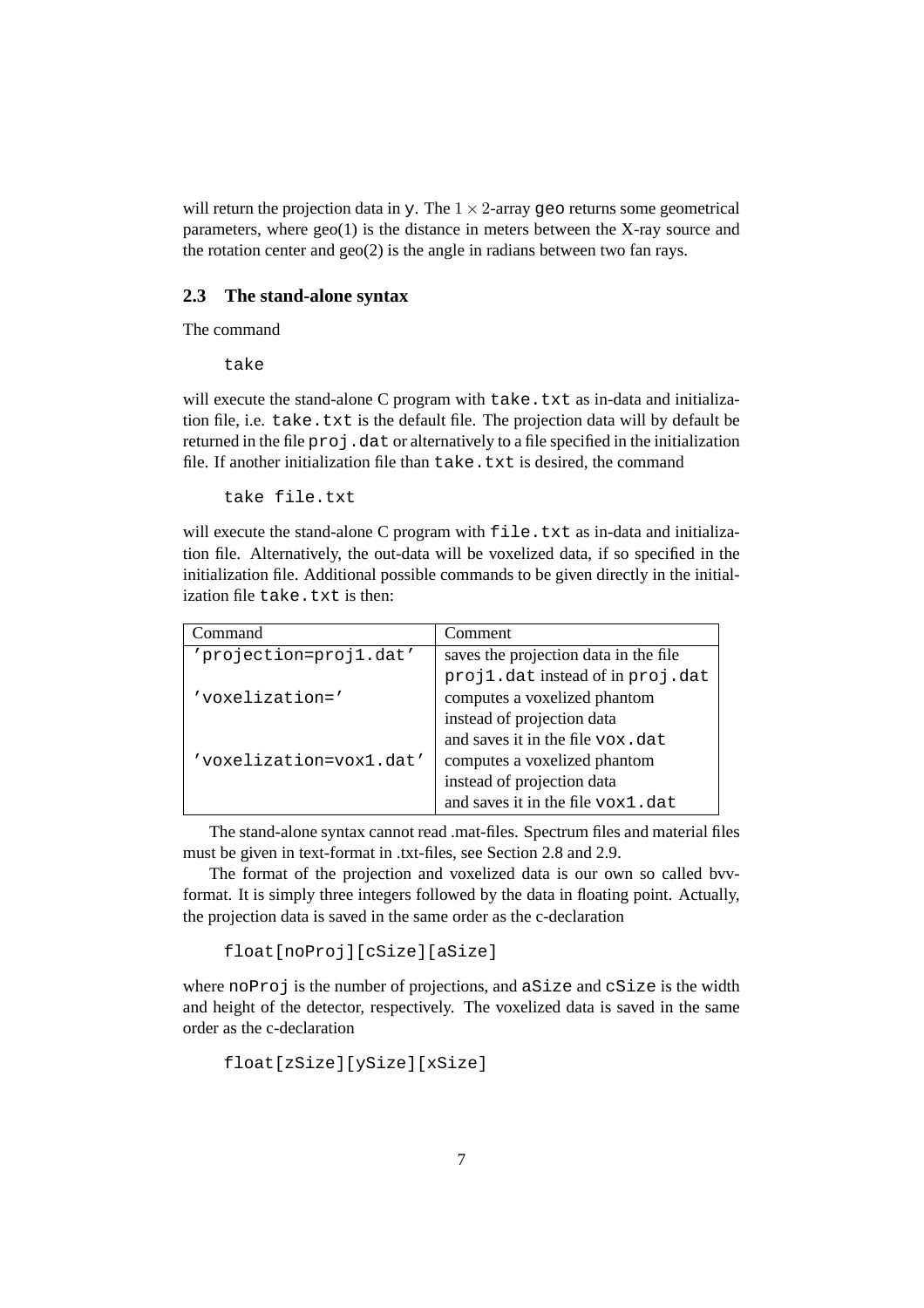#### **2.4 The initialization file**

A typical initialization file might look like:

```
#
# init file for take
#
#-------------------------
verbose
phantom = phm.txt
detector = det.txt
trajectory = trj.txt
#-------------------------
#voxelization = vox.dat
voxelnr = 1286432voxelsize = 0.6 0.6 0.6
voxelcenter = 0.0 0.0 0.0
voxelpoints = 1
#-------------------------
energyspectrum = spm.txt
```
Lines beginning with a # are treated as comments. If the parameters phantom, detector and trajectory are not given, they are set to the default values phm.txt, det.txt and trj.txt. These files are necessary to enable a meaningful calculation.

The program *take* will voxelize the phantom if the parameter voxelization is specified. (Then the # character before voxelization in the example file must naturally be removed.) In this case the parameters voxelnr and voxelsize must be specified. The parameter voxelcenter is optional with default value 0.0 0.0 0.0. The meaning of voxelnr, voxelsize and voxelcenter was given in the tables in section 2.2. The measures are given in relation to the reference coordinate system, see below. If the integer parameter

voxelpoints =  $\alpha > 1$ , each voxel will be split into  $\alpha^3$  sub-voxels. The resulting value for a voxel is then the average of the subvoxels, which will reduce the jaggedness close to boundaries.

The energyspectrum parameter is given as an ASCII .txt-file or alternatively as a MATLAB .mat-file, see also Section 2.8.

#### **2.5 The phantom file**

Below we show an example of a simple phantom file describing a phantom, consisting of a Plexiglass cylinder with three drilled holes. The line continuation symbol "\" used in this example is not supported by *take*.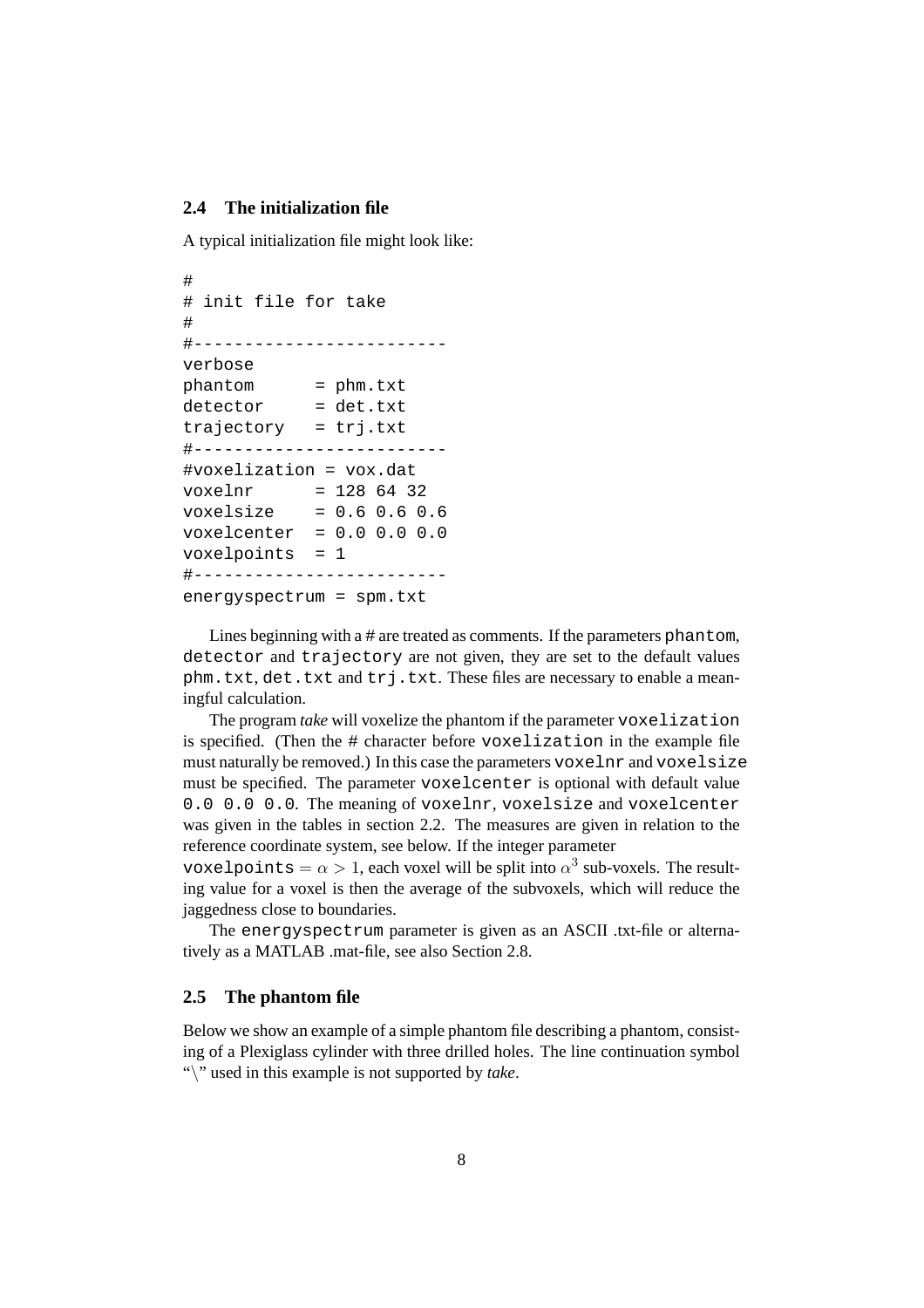```
# plexi phantom
#------------------------------
# cylinder
cylind a=0.040 b=0.040 c=0.01 x=0.0 y=0.0 z=0.0 \
        theta=0.0 phi=0.0 dens=1.19 mat=0
# hole D = 20mm
cylind a=0.010 b=0.010 c=0.01 x=-0.02 y=0.0 z=0.0 \
        theta=0.0 phi=0.0 dens = -1.19 mat=0
# hole D = 15mm
cylind a=0.0075 b=0.0075 c=0.01 x=0.01 y=-0.0173 z=0.0 \
        theta=0.0 phi=0.0 dens=-1.19 mat=0
# hole D = 10mm
cylind a=0.005 b=0.005 c=0.01 x=0.01 y=0.0173 z=0.0 \
        theta=0.0 phi=0.0 dens=-1.19 mat=0
#
# plexiglass
material = 0 ../materials/plexi.txt
```
The program *take* allows three kinds of geometrical objects, namely ellipsoids, cylinders and boxes. Moreover, *take* allows voxel volumes, see the end of this section. To specify them only the first letter is significant, that is e, c, b or v. These objects may be thought of as unit objects at the origin of a reference coordinate system. For instance the unit ellipsoid is the unit sphere. The rest of the line in the phantom file will then scale, rotate and translate the object. To describe these operations we use 4-dimensional homogeneous transformation matrices. These matrices will all have the same fourth row, which is not stored in *take*. The scaling matrix is given by

$$
S(s_a, s_b, s_c) = \begin{pmatrix} s_a & 0 & 0 & 0 \\ 0 & s_b & 0 & 0 \\ 0 & 0 & s_c & 0 \\ \vdots & \vdots & \vdots & \ddots & \vdots \\ 0 & 0 & 0 & 1 \end{pmatrix}, \qquad (1)
$$

and the translation matrix is given by

$$
T(t_x, t_y, t_z) = \begin{pmatrix} 1 & 0 & 0 & t_x \\ 0 & 1 & 0 & t_y \\ 0 & 0 & 1 & t_z \\ \vdots & \vdots & \ddots & \vdots \\ 0 & 0 & 0 & 1 \end{pmatrix} . \tag{2}
$$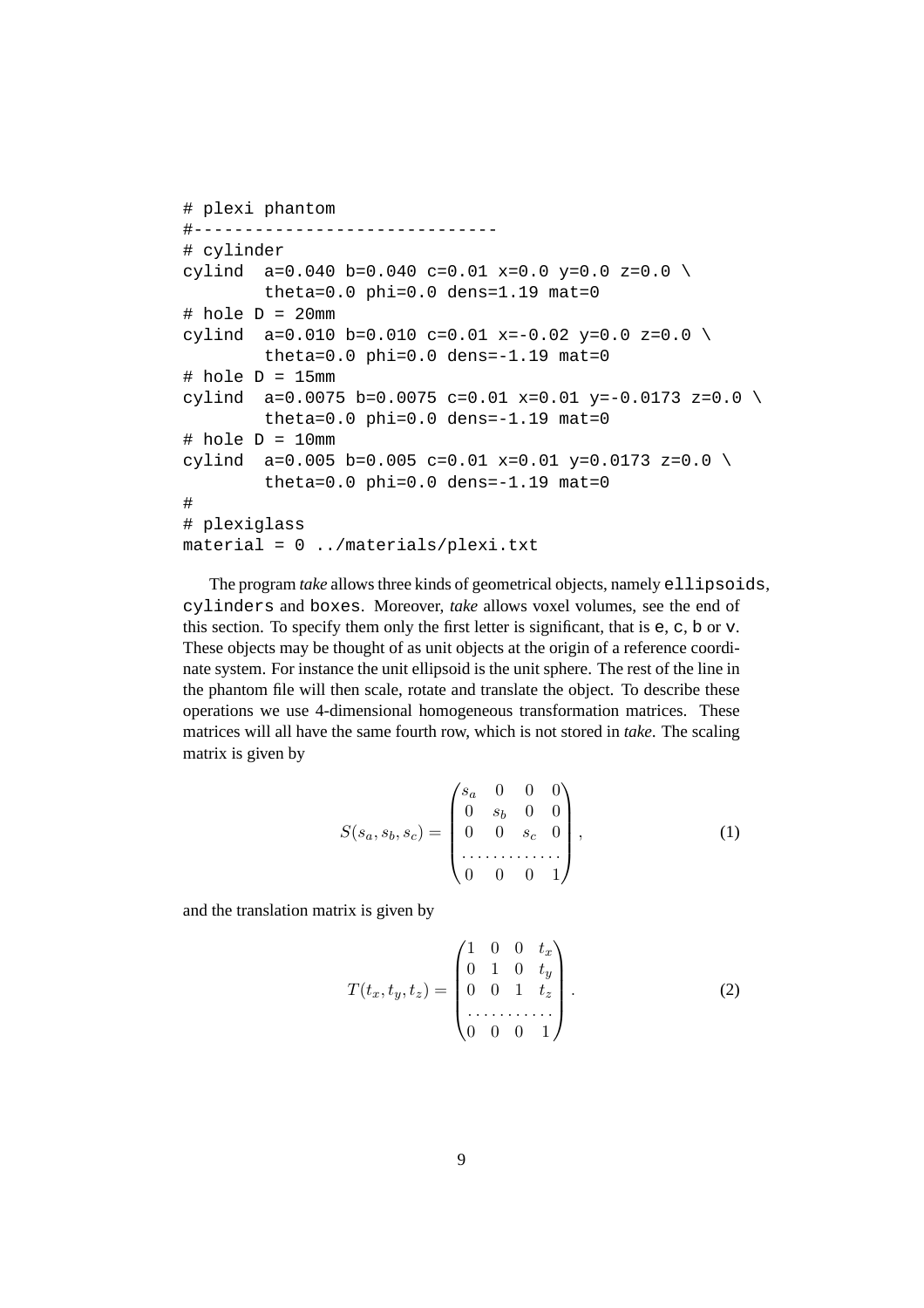An arbitrary coordinate  $(x_0, y_0, z_0, 1)$ ' on the unit sphere is transformed to  $(s_a x_0, s_b y_0, s_c z_0, 1)$ ' by the S-matrix, i.e.

$$
\begin{pmatrix} s_a x_0 \\ s_b y_0 \\ s_c z_0 \\ 1 \end{pmatrix} = \begin{pmatrix} s_a & 0 & 0 & 0 \\ 0 & s_b & 0 & 0 \\ 0 & 0 & s_c & 0 \\ \dots & \dots & \dots & \dots \\ 0 & 0 & 0 & 1 \end{pmatrix} \begin{pmatrix} x_0 \\ y_0 \\ z_0 \\ 1 \end{pmatrix} . \tag{3}
$$

In a similar way an arbitrary point  $(x_0, y_0, z_0, 1)'$  in the 3D world is translated to  $(x_0 + t_x, y_0 + t_y, z_0 + t_z, 1)'$  by the T-matrix, i.e.

$$
\begin{pmatrix} x_0 + t_x \ y_0 + t_y \ z_0 + t_z \end{pmatrix} = \begin{pmatrix} 1 & 0 & 0 & t_x \ 0 & 1 & 0 & t_y \ 0 & 0 & 1 & t_z \ 1 & 0 & 0 & 1 \end{pmatrix} \begin{pmatrix} x_0 \ y_0 \ z_0 \ 1 \end{pmatrix}.
$$
 (4)

See also Figure 2 showing the result of transforming the unit sphere by the S- and T-matrices.



Figure 2: The unit sphere transformed by the S- and T-matrices.

A rotation in the xy-plane around the z-axis is given by

$$
R_z(\alpha) = \begin{pmatrix} \cos(\alpha) & -\sin(\alpha) & 0 & 0 \\ \sin(\alpha) & \cos(\alpha) & 0 & 0 \\ 0 & 0 & 1 & 0 \\ \cdots & \cdots & \cdots & \cdots & \cdots \\ 0 & 0 & 0 & 1 \end{pmatrix}.
$$
 (5)

The rotation matrices  $R_x$  and  $R_y$  are defined in a similar manner. The program *take* uses three different ways of specifying the rotation of an object, namely by specifying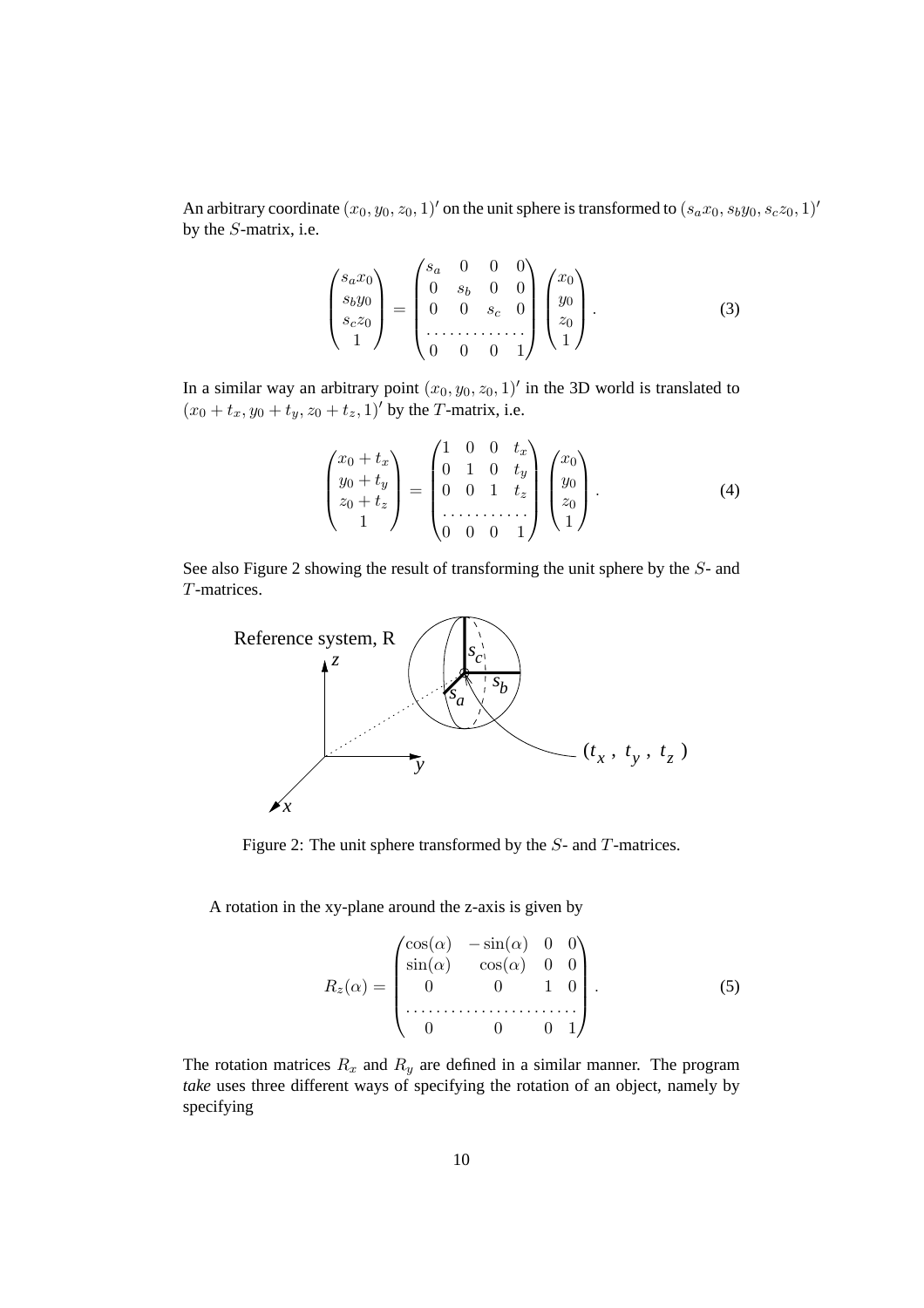

Figure 3: The unit sphere transformed by the  $R_z(\theta) \cdot R_y(\phi) \cdot S(s_a, s_b, s_c)$ . Here  $(s_a, s_b, s_c) = (0.1, 0.1, 0.3), \theta = 60°$  and  $\phi = 30°$ .

• 2 angles,  $\theta$  (theta) and  $\phi$  (phi). The two angles specifies a point on the unit sphere,  $\theta$  is the longitude and  $\phi$  is the colatitude. For instance

 $a=0.1$  b=0.1 c=0.3 x=0.0 y=0.0 z=0.0 \ theta=60 phi=30

corresponds to the transformation matrix

$$
\Omega = T(t_x, t_y, t_z) \cdot R_z(\theta) \cdot R_y(\phi) \cdot S(s_a, s_b, s_c)
$$
  
=  $T(0, 0, 0) \cdot R_z(60) \cdot R_y(30) \cdot S(0.1, 0.1, 0.3)$ 

where the matrices are applied from right to left. See also Figure 3 showing the result of transforming the unit sphere this way.

• 3 rotations,  $r_x, r_y, r_z$  (rotx, roty, rotz) around the axes of the reference system. For instance

```
a=0.1 b=0.1 c=0.1 x=-0.2 y=0.0 z=0.0 \
rotx=30 roty=45 rotz=90
```
which should be interpreted: rotate first 30 degrees around the x-axis, then 45 degrees around the y-axis and finally 90 degrees around the z-axis. The complete transformation matrix is then given by

$$
\Omega = R_z(r_z) \cdot R_y(r_y) \cdot R_x(r_x) \cdot T(t_x, t_y, t_z) \cdot S(s_a, s_b, s_c)
$$
  
=  $R_z(90) \cdot R_y(45) \cdot R_x(30) \cdot T(-0.2, 0, 0) \cdot S(0.1, 0.1, 0.1).$ 

Translation is performed before rotating the object.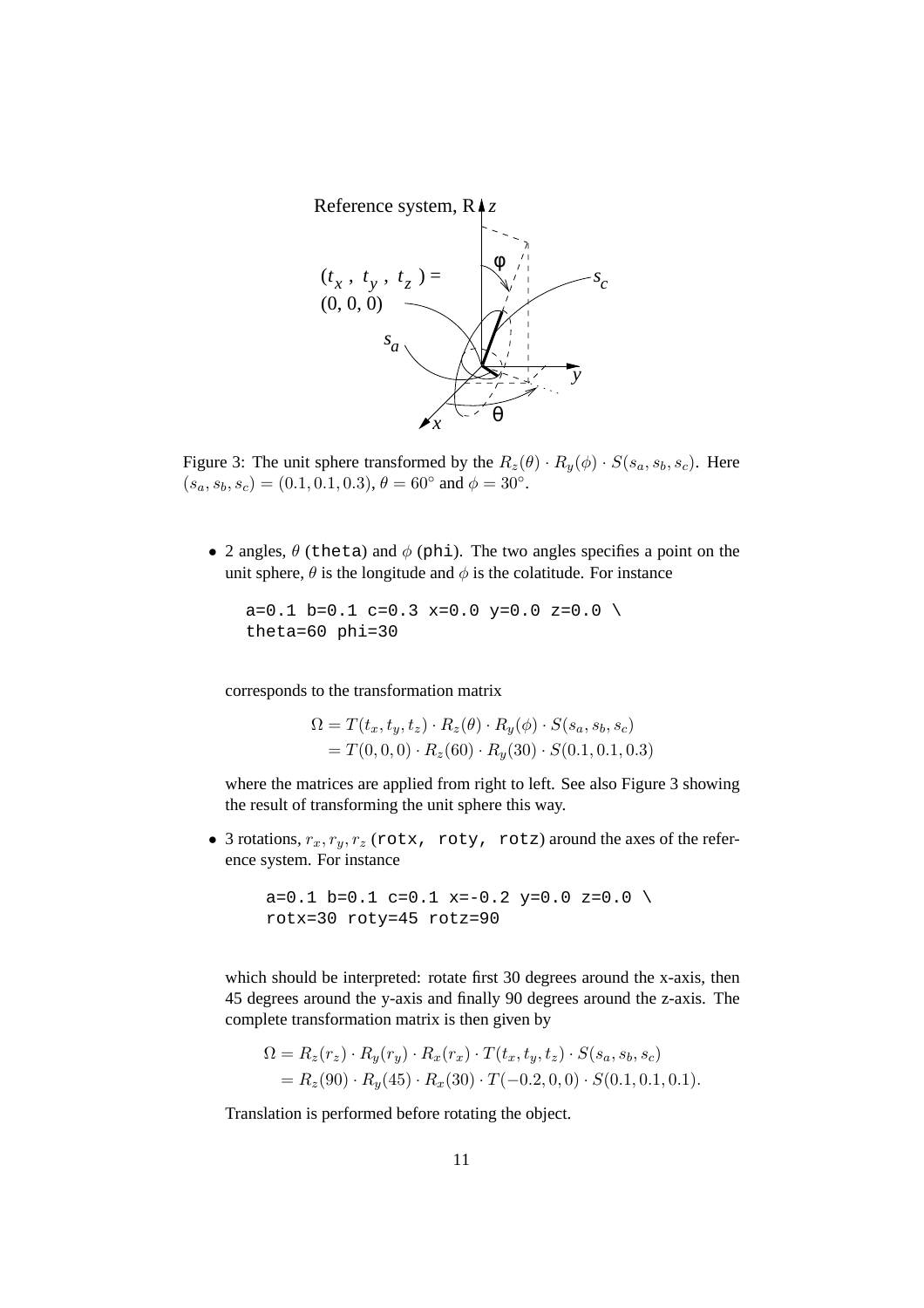• 3 rotations,  $x_r, y_r, z_r$  (xrot, yrot, zrot) around the object axes. The following examples uses the Euler angles

```
a=0.1 b=0.1 c=0.1 x = -0.2 y = 0.0 z = 0.0 \
zrot=30 yrot=45 zrot=90
```
which should be interpreted as: begin by rotating 30 degrees around the zaxis, then rotate 45 degrees around the *new* y-axis and finally 90 degrees around the *new* z-axis. The same 3D-rotation can be performed by rotating relative to the fixed xyz-coordinate system just by reversing the order of the rotations, that is

$$
\Omega = T(t_x, t_y, t_z) \cdot R_z(z_r) \cdot R_y(y_r) \cdot R_z(z_r) \cdot S(s_a, s_b, s_c).
$$
  
=  $T(-0.2, 0, 0) \cdot R_z(30) \cdot R_y(45) \cdot R_z(90) \cdot S(0.1, 0.1, 0.1).$ 

The density of the object is given by, for instance, dens=1.19. To handle polychromatic spectrums, a material number mat=0 and a corresponding material file

```
material = 0 ../materials/plexi.txt
```
should be specified in the phantom file, see the example in the beginning of this section.

The voxel volume object can be seen as a box, the only difference being that the density variation is described by a voxel file instead of being homogeneous. The voxel data may be a reconstructed CT-volume or a voxelization of a phantom not possible to construct from the existing primitives. The declaration is on the form

```
# voxel volume object
#---------------------
voxel a=0.5 b=0.5 c=2 x=0 y=0 z=2 theta=0 phi=0 \
file=head.bvv
```
where the last argument specifies the name of the file containing the voxel density data. The file should be of bvv-type. The data is stretched to fully fill the box as shown in Figure 4. The projections are generated by interpolating along the rays using the technique of Joseph [1]. The projection generating procedure through voxel volumes is currently not implemented for different energy levels.

# **2.6 The detector file**

A typical detector file might look like: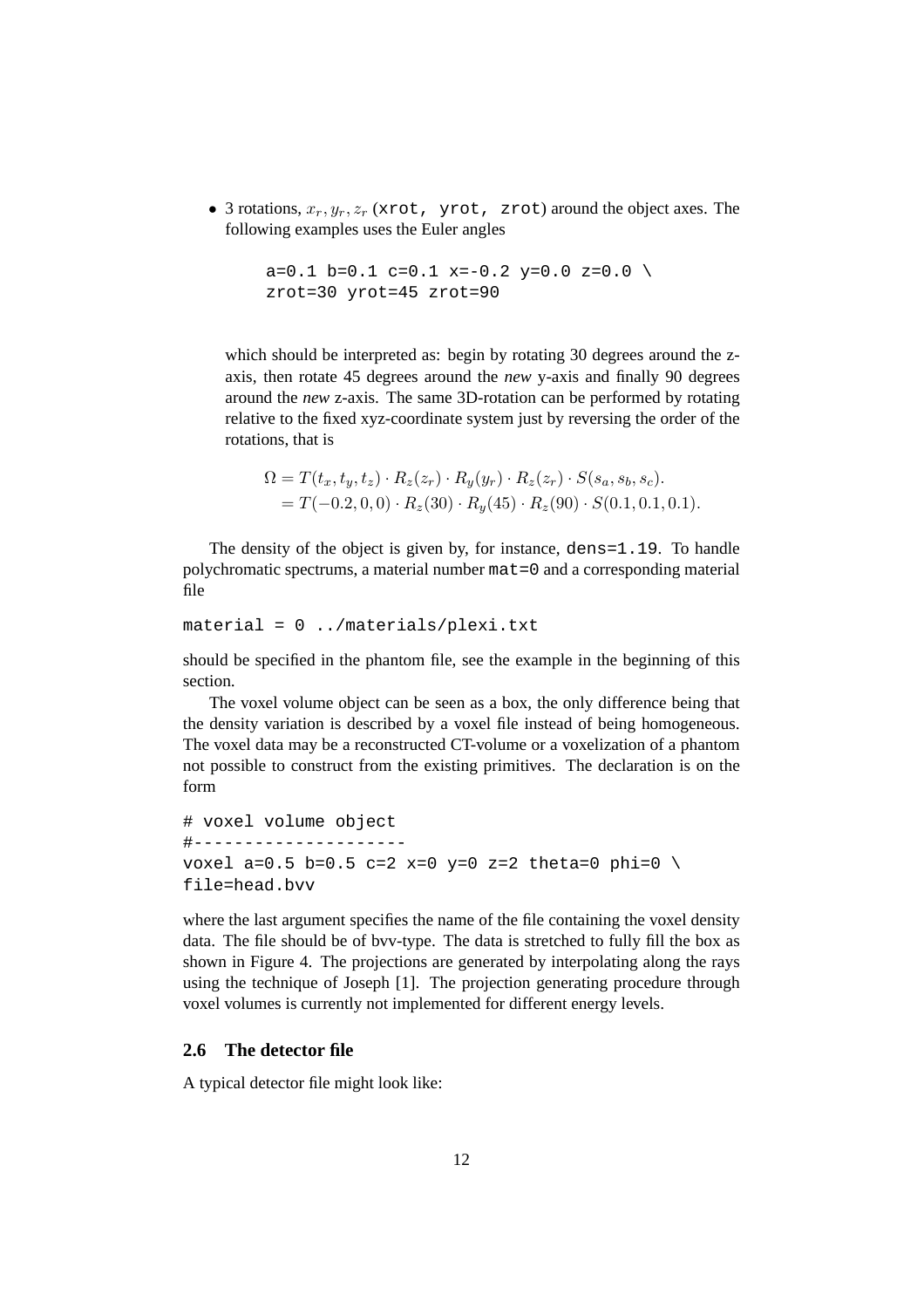

Figure 4: A small voxel volume with  $6 \times 2 \times 4$  voxel values. Note that a, b, and c define the outer dimensions of the voxel volume and that the voxels are non-cubic in order to fill the box.

```
# detector file
#-------------------
xlen=0.092816
ylen=0.092816
xpix=256
ypix=256
xypoints=4
```
The size of the detector is given by xlen and ylen, see Figure 7. The parameters xpix and ypix specifies the number of detector elements in the x- and y-direction, respectively. The parameter xypoints gives sub-sampling of the detector elements, in this case 4x4=16 subsamples are specified.

The default detector shape is a flat rectangular detector. Cylindrical detectors of two kinds are also allowed: cylindrical around the X-ray source or cylindrical around the rotation axis. The first one is illustrated in Figure 5. The second one is similar, the only difference being that the detector is more curved since it is cylindrical around the rotation axis. In these cases a number of extra parameters are needed.

- shape. Specify cylindricalAroundSource or cylindricalAroundRotationAxis.
- fanangle. Specifies the angle, measured in radians, between the detector center and the outer border of the border detector cell.
- height. Denotes the height of the detector projected onto the rotation axis.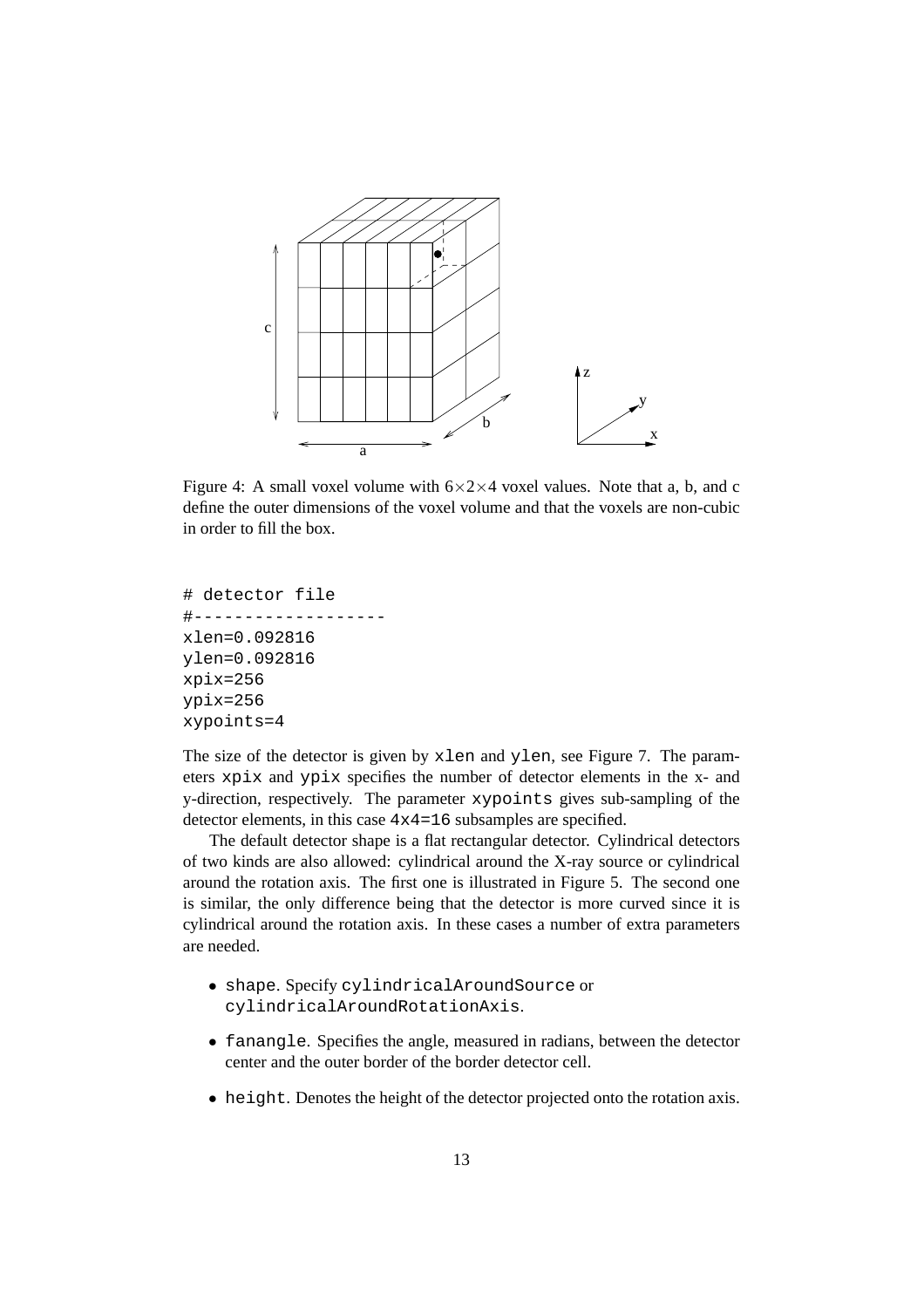

Figure 5: The parameters of a cylindrical detector centered around the source. The detector consists of 4 rows of 8 channels, each.

- channels. Denotes the number of rays in a fan, i.e. the number of detector elements in a row.
- rows. Denotes the number of fans in a cone, i.e. the number of detector rows.
- skew. This parameter is only valid for the cylindricalAroundRotationAxis case. It is used when slanted rows are desired. It denotes the ζ-displacement per fan-angle for each row, i.e.  $\Delta\zeta/\Delta\gamma$ . It can be used if a detector perfectly fitted to the helical scan path is desired.

All types of detectors can be translated horizontally. In the case of cylindrical detectors, this translation is a rotation.

• channel\_offset. Translates or rotates the detector in the positive  $\gamma$ direction the given number of detector channels. If this parameter is set to 0.25, quarter offset is achieved.

The default case in *take* is to use a point-shaped source. More realistically, the source can be modeled as a small rectangular plane parallel to the detector plane. This feature only makes a difference if several rays are measured per detector cell,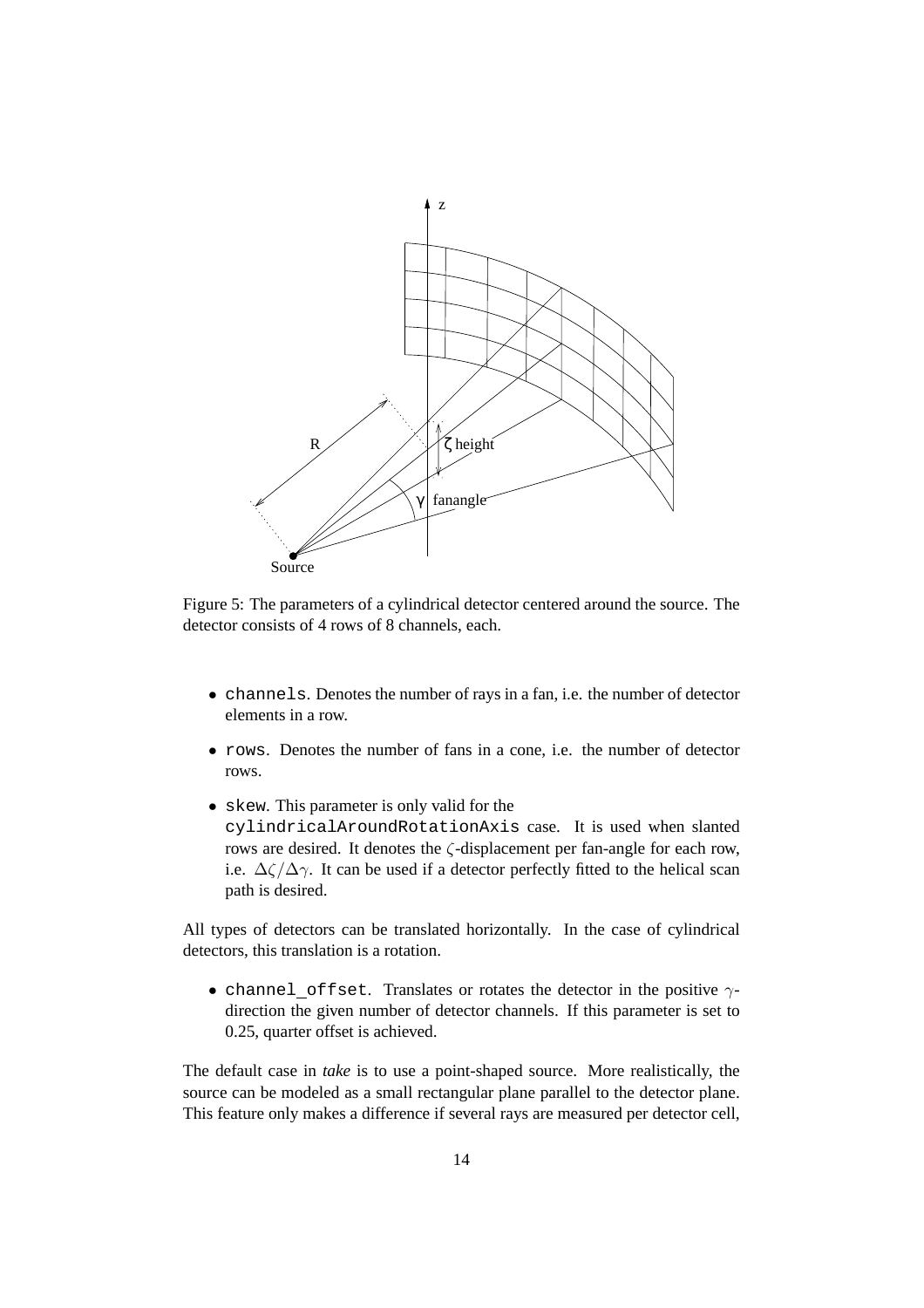i.e. when xypoints > 1. See Figure 6. The rays then start from a grid on the source rectangle. This grid is defined in an identical way to the grid on each detector cell. It would be too expensive to cast a ray from each source grid point to each detector cell grid point, so a simple scheme is used. From each source grid point two rays are casted to each detector cell, one to the corresponding detector grid point and another to the mirrored detector grid point. For example, from the upper left corner of the source rays are cast both to the upper left corner and to the lower right corner of each detector cell. The number of grid points on the source and detector are therefore the same, namely xypoints<sup>2</sup>. This results in that  $2 \cdot xy$  points<sup>2</sup> rays are casted per detector cell. The following parameters defining the source should be placed in the detector file:

- sourceWidth. Specifies the width of the source rectangle.
- sourceHeight. Specifies the height of the source rectangle.

Note that when xypoints is odd, the central ray is measured twice. This is however not the case if xypoints=1 or if sourceWidth = sourceHeight = 0.



Figure 6: Here, both source and detector are sub-sampled. The parameter xypoints = 2.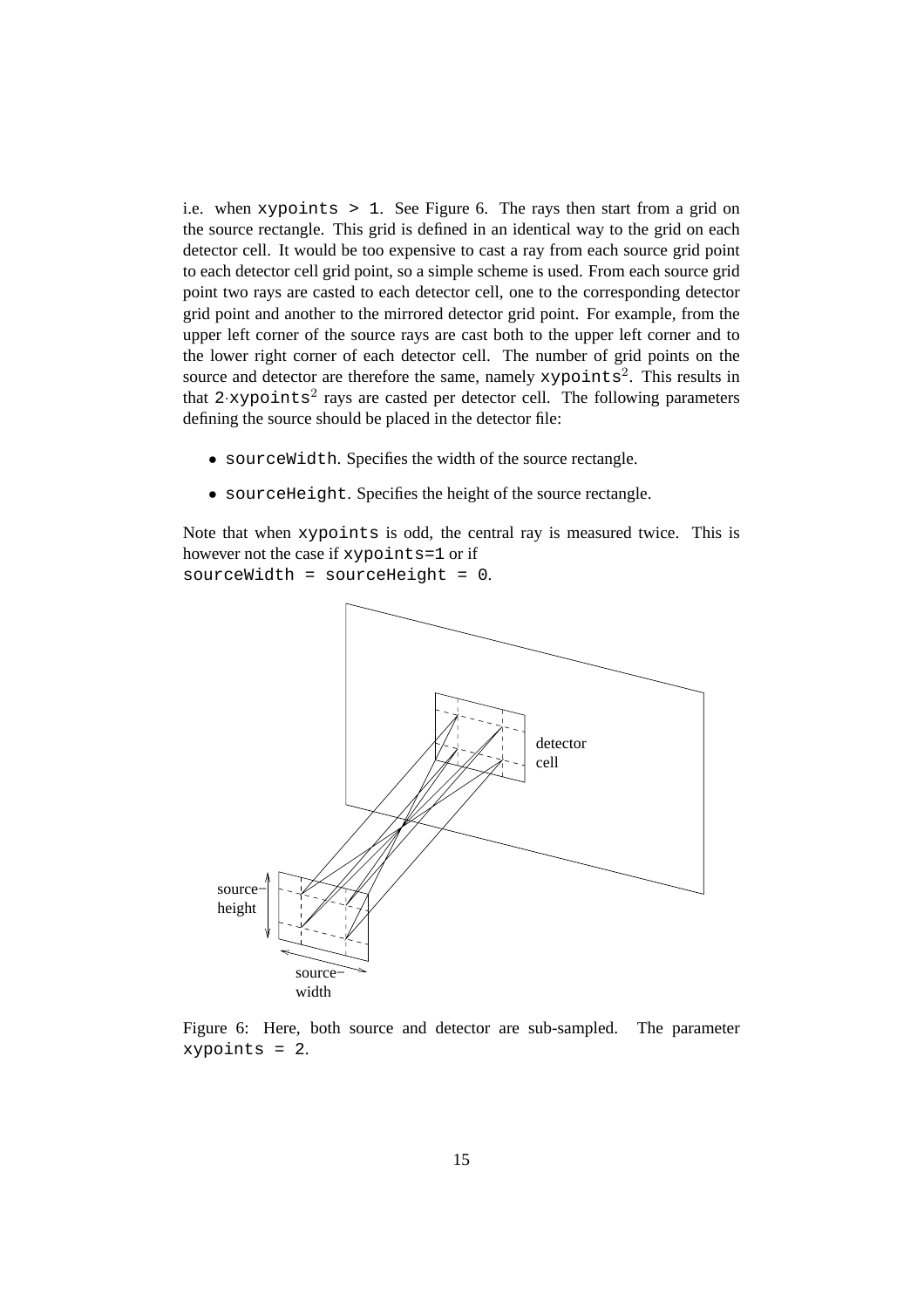#### **2.7 The trajectory file**

The trajectory file describes the trajectories of the X-ray source and detector. It must begin with the word projections and the number of projections. The trajectories can then be specified in two ways:

- by specifying in order, a vector for the first source position, a matrix for the first detector position and a matrix for the transformation from one position to the next.
- by specifying the word explicit immediately after the projections line. Then comes in order source position 0, detector position 0 (matrix), source position 1, ..., source position  $N - 1$  and detector position  $N - 1$ .

We explain the first method with an example:

```
# trajectory file
# ----------------
projections = 254
#
# source position s0
  0.725712 0.00000000 0.00000000
#
# detector position matrix D0
  0.00000000 -1.00000000 0.00000000 -0.72571200
  1.00000000 0.00000000 0.00000000 0.00000000
  0.00000000 0.00000000 1.00000000 0.00000000
#
# transformation matrix T (pos i => pos i+1)
  0.99991660 -0.01291508 0.00000000 0.00000000
  0.01291508 0.99991660 0.00000000 0.00000000
  0.00000000 0.00000000 1.00000000 0.00000000
```
See Figure 7. The first source position is given by  $s_0 = (0.725712, 0, 0)$ , that is on the positive part of the x-axis in the reference coordinate system  $R$ . The detector coordinate system  $D$  is defined as follows. Originally  $D$  coincide with  $R$ , so that the basis vectors  $\mathbf{a} = \mathbf{x}$ ,  $\mathbf{b} = \mathbf{y}$ ,  $\mathbf{c} = \mathbf{z}$  and the two origins coincide. In homogeneous matrix notation we have for the original detector position

$$
R = I_4 = \begin{pmatrix} 1 & 0 & 0 & 0 \\ 0 & 1 & 0 & 0 \\ 0 & 0 & 1 & 0 \\ \vdots & \vdots & \ddots & \vdots \\ 0 & 0 & 0 & 1 \end{pmatrix} = \begin{pmatrix} x & y & z & 0 \\ \vdots & \vdots & \ddots & \vdots \\ 0 & 0 & 0 & 1 \end{pmatrix}.
$$
 (6)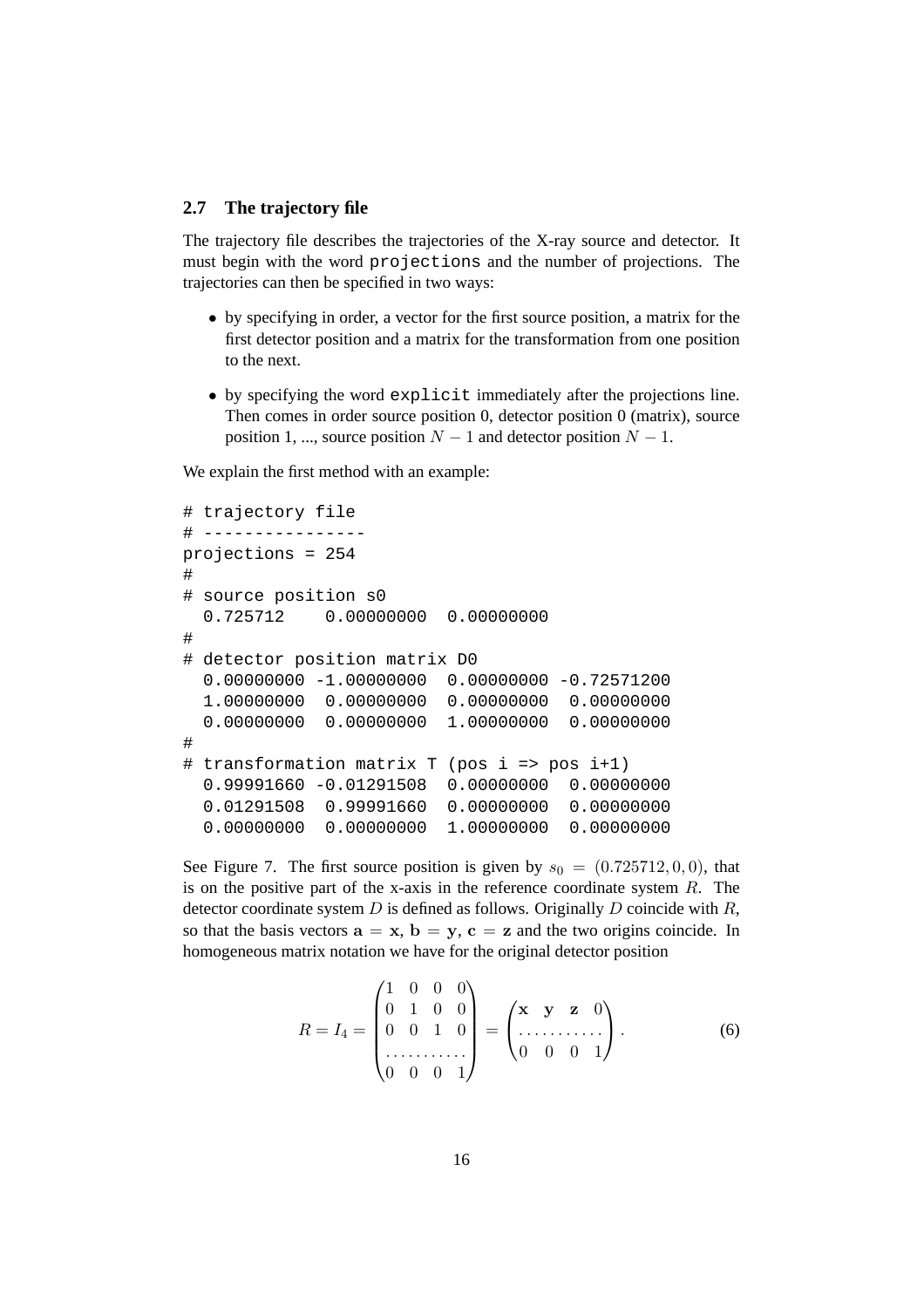

Figure 7: The source position  $s_0$  and the detector coordinate system D are specified in relation to the reference coordinate system R.

The first detector position is then given by

$$
D_0 \cdot I_4 = D_0 = \begin{pmatrix} 0 & -1 & 0 & -0.725712 \\ 1 & 0 & 0 & 0 \\ 0 & 0 & 1 & 0 \\ \vdots & \vdots & \vdots & \ddots & \vdots \\ 0 & 0 & 0 & 1 \end{pmatrix} = \begin{pmatrix} \mathbf{a} & \mathbf{b} & \mathbf{c} & t \\ \vdots & \vdots & \ddots & \vdots \\ 0 & 0 & 0 & 1 \end{pmatrix} . \tag{7}
$$

which is a translation by  $-0.725712$  in the x-direction and a 90 $\degree$  rotation around the z-axis. Equivalently, the new basis vectors in the detector system are  $a = y$ , **,**  $**c** = **z**$ **. Finally the i-th position of the source and detector is given by** 

$$
s_i = T^i \cdot s_0
$$
  

$$
D_i = T^i \cdot D_0,
$$
 (8)

where  $T$  is the transformation matrix

$$
T = \begin{pmatrix} 0.99991660 & -0.01291508 & 0 & 0 \\ 0.01291508 & 0.99991660 & 0 & 0 \\ 0 & 0 & 1 & 0 \\ \vdots & \vdots & \ddots & \vdots & \ddots & \vdots \\ 0 & 0 & 0 & 1 \end{pmatrix}, \tag{9}
$$

i.e. this matrix rotates the source and the detector 0.74◦ around the z-axis of the reference system.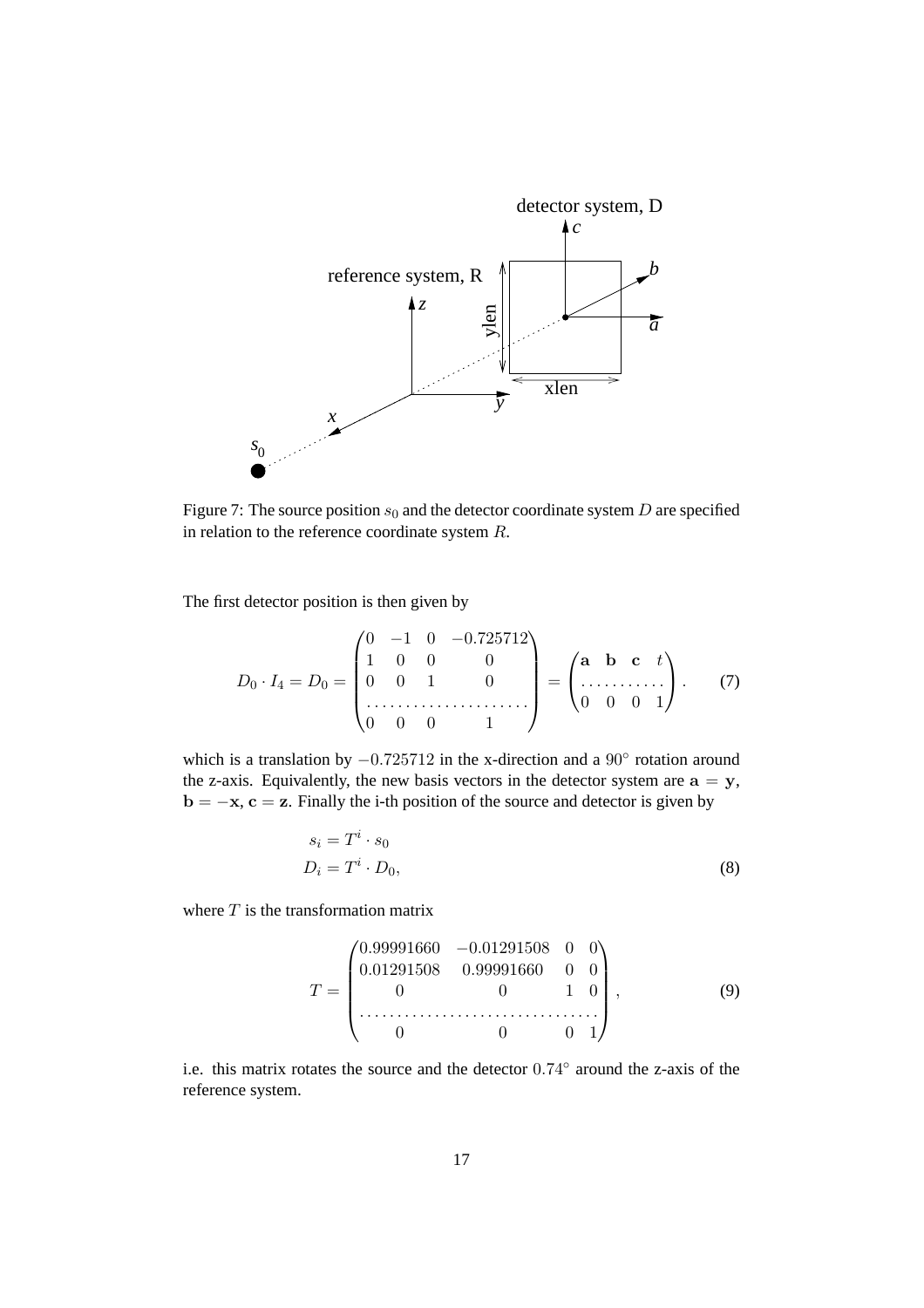#### **2.8 The energy-spectrum files**

A spectrum file for an X-ray source, specifying the number of photons as a function of energy  $N = N(E)$ , is shown below. It consists of a table where the first column gives the energy  $E$  [keV] and the second column the number of photons  $N$ . The second column must begin and end with a zero.

```
# Name: 45.0 kV
# Continuous spectrum
# Dimension: 42
# E [keV] N
5.0000000e+00 0.0000000e+00
6.0000000e+00 0.0000000e+00
7.0000000e+00 0.0000000e+00
8.0000000e+00 0.0000000e+00
9.0000000e+00 3.1155915e-09
1.0000000e+01 4.0548318e-05
1.1000000e+01 6.8623098e-04
1.2000000e+01 1.8461402e-02
...
4.6000000e+01 0.0000000e+00
```
The energy-spectrum file can also be given in .mat-format containing two columns and a number of rows. Note, however, that the .mat-format does not work for a stand-alone program. The whole energy-spectrum file is given in section 8.5.1.

#### **2.9 The material files**

A material file for Plexiglass is shown below. It consists of a table where the first column gives photon energy [MeV]. The other columns list so called cross sections, for coherent and incoherent scattering and photo-electric effect, respectively. The cross-sections combined with the density gives the X-ray attenuation coefficient. The density should be given in the phantom file.

```
# Material: Plexiglass
# Density: 1.19 g/cm^3
# Dimension: 201
# Energy Co_CS In_CS Ph_CS
\# [MeV] [cm^2/q] [cm^2/q] [cm^2/q]1.00000e-03 1.15e+00 1.42e-02 2.73e+03
1.50000e-03 1.03e+00 2.83e-02 8.91e+02
2.00000e-03 9.13e-01 4.36e-02 3.92e+02
3.00000e-03 6.92e-01 7.21e-02 1.19e+02
4.00000e-03 5.27e-01 9.46e-02 5.03e+01
5.00000e-03 4.13e-01 1.11e-01 2.55e+01
```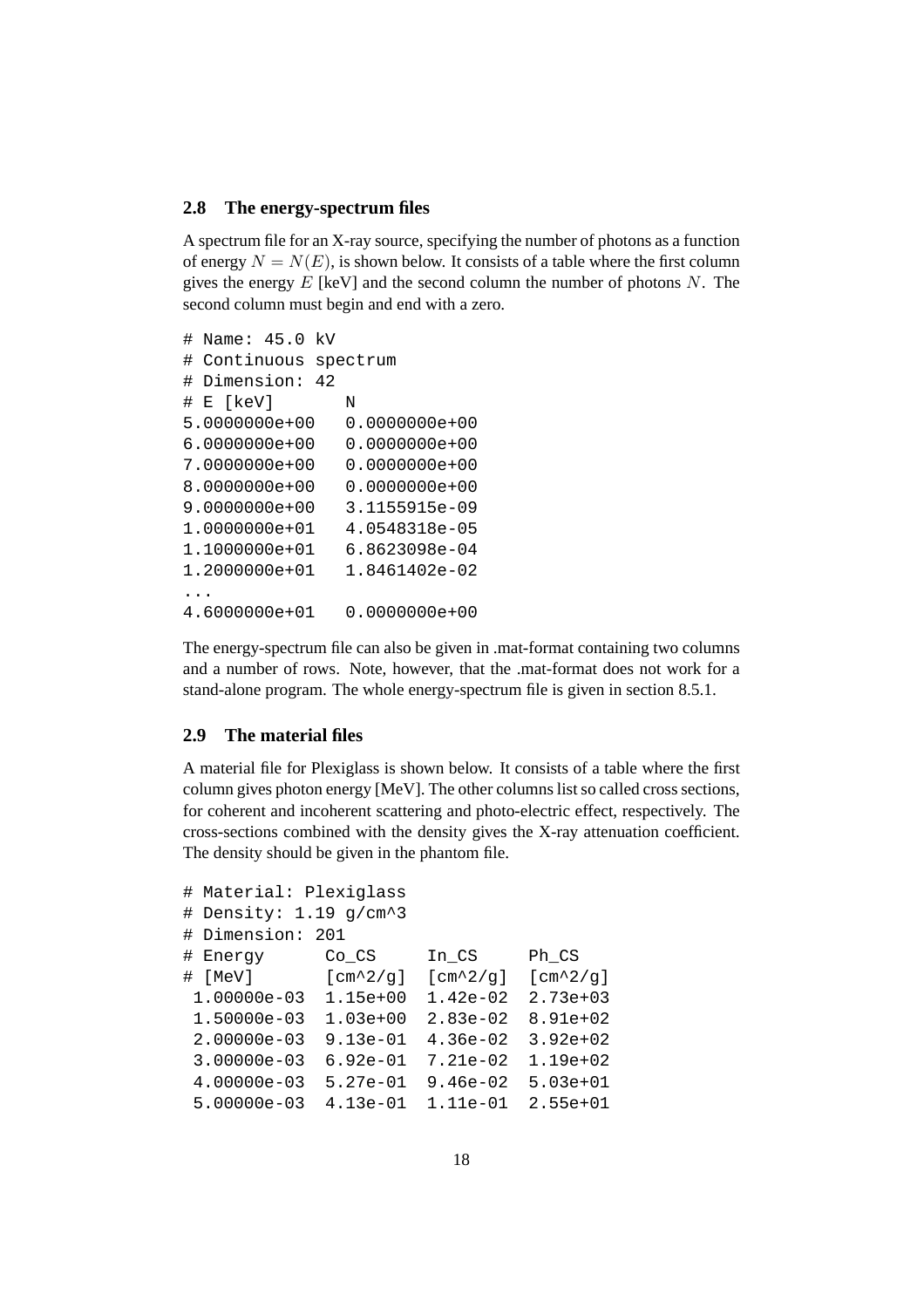6.00000e-03 3.34e-01 1.23e-01 1.45e+01 ... 2.00000e-01 1.06e-03 1.31e-01 1.61e-04

We make the assumption that a photon that has interacted by any of these three effects does not reach the detector. The linear attenuation coefficient  $\mu$  can thus be calculated by the formula

$$
\mu(E) = 100 \cdot \rho \cdot (\sigma_{Co}(E) + \sigma_{In}(E) + \sigma_{Ph}(E)) \qquad [m^{-1}], \qquad (10)
$$

where  $\rho$  is the density of the material measured in [g/cm<sup>3</sup>],  $\sigma_{Co}$  is the cross-section for coherent scattering,  $\sigma_{In}$  is the cross-section for incoherent scattering, and  $\sigma_{Ph}$ is the cross-section for the photo-electric effect. The cross-sections are all measured in  $[cm^2/g]$ . The material file can also be given in .mat-format containing four columns and a number of rows. Note, however, that the .mat-format does not work for a stand-alone program. The whole material file for Plexiglass is given in section 8.5.2.

# **2.10 Computation of a detector value given a polychromatic X-ray source**

Detector values are estimated by computing line integrals through the phantom. The intensity that reaches the detector is given by

$$
S_L = \int_0^{E_{max}} E \ N(E) \cdot \exp\left(-\int_L \mu(l, E) \ dl\right) \ dE,\tag{11}
$$

where  $EN(E)$  is the intensity at the energy level E, the linear attenuation coefficient  $\mu$  is given by (10) and L is a straight line through the phantom. For an unattenuated ray, that does not intersect the phantom, we get

$$
S_0 = \int_0^{E_{max}} E \ N(E) \ dE.
$$
 (12)

Projection data, that is used as input to a reconstruction algorithm, is given by

$$
p_L = \ln\left(\frac{S_0}{S_L}\right),\tag{13}
$$

where  $S_0$  and  $S_L$  are defined by (11) and (12), respectively. For a phantom consisting of  $K$  materials (11) is modified to

$$
S_L = \int_0^{E_{max}} E N(E) \cdot \exp\left(-\sum_{k=0}^{K-1} \mu_k(E) l_k\right) dE,\tag{14}
$$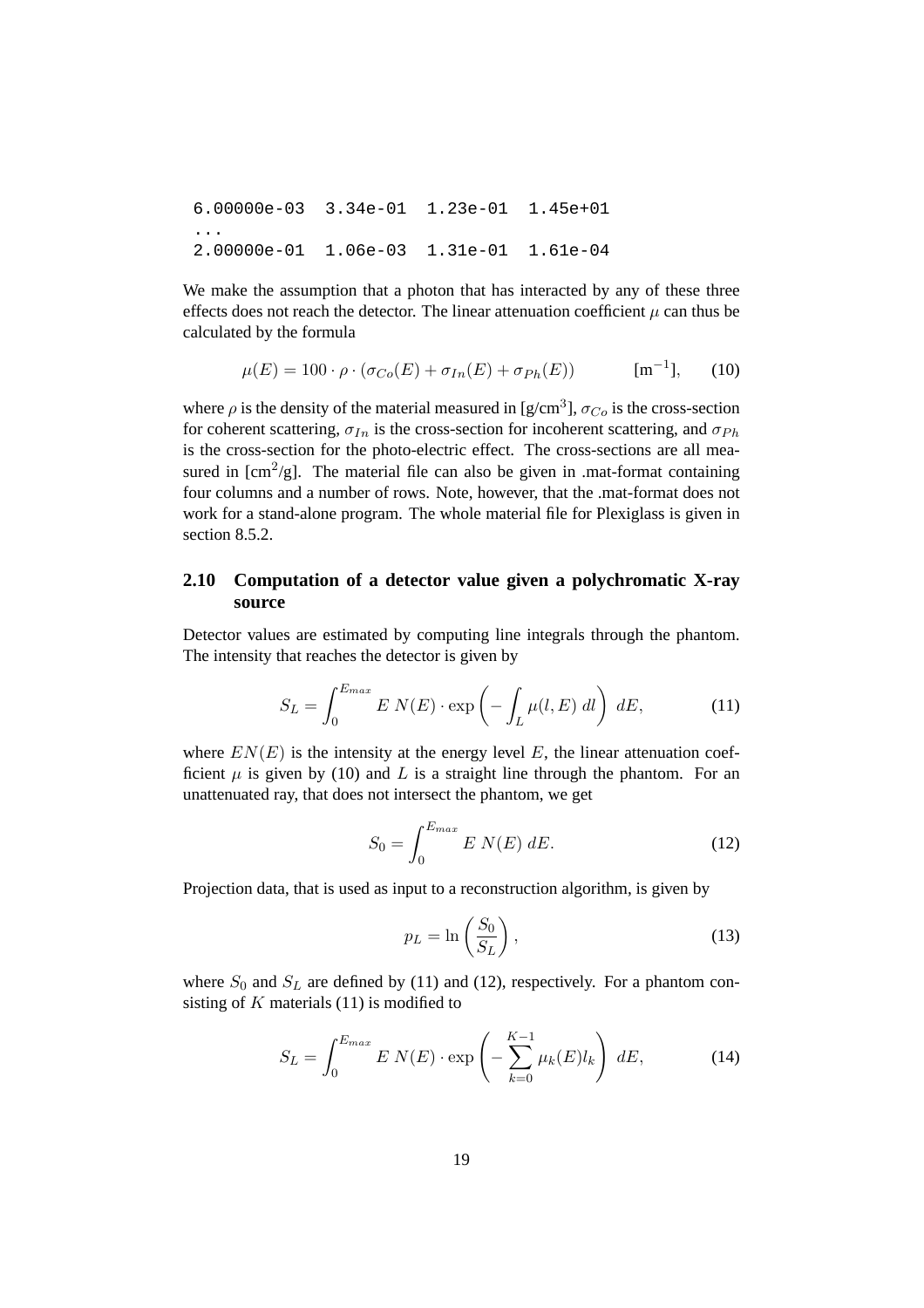

Figure 8: a) Intensity spectrum at the source,  $E \cdot N(E)$ . b) Attenuation as a function of energy  $exp(-\mu_0(E)l_0)$ . c) Intensity spectrum at the detector,  $E \cdot N(E) \cdot \exp(-\mu_0(E)l_0).$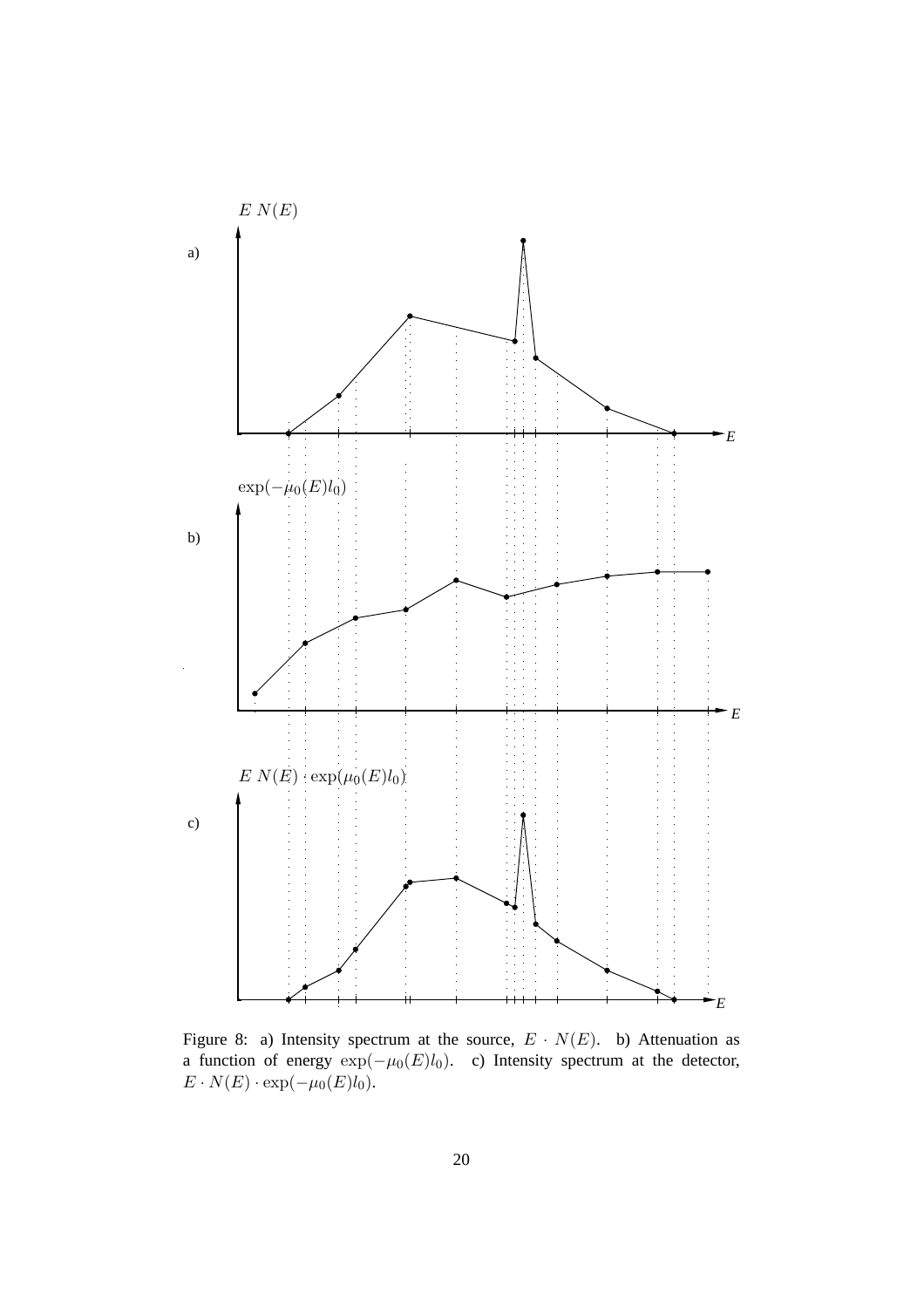where  $l_k$  is the length of the intersection with material k. If the phantom consists of only one material (14) simplifies to

$$
S_L = \int_0^{E_{max}} E \ N(E) \cdot e^{-\mu_0(E)l_0} \ dE. \tag{15}
$$

In Figure 8 we show how the integral in (15) is computed. The intensity spectrum at the source  $E N(E)$ , Figure 8 a), and the attenuation as a function of energy  $\exp(-\mu_0(E)l_0)$ , Figure 8 b), are typically sampled on different grids. The intensity spectrum and attenuation function are re-sampled to a common grid and multiplied as shown in Figure 8 c). We designate these sample points  ${E_k}_{k=0...K}$ . Now (15) can be computed using Simpson's formula

$$
S_L \approx \frac{1}{2} \sum_{k=1}^{K-1} E_k N(E_k) \cdot e^{-\mu_0(E_k) l_0} \cdot (E_{k+1} - E_{k-1}). \tag{16}
$$

Finally we can compute a monochromatic version of (11),

$$
S_L = E_0 N(E_0) \cdot \exp\left(-\int_L \mu(l, E_0) \, dl\right). \tag{17}
$$

Note that the detector sensitivity is not included in this computation of the detector value. The program *take* does not support detector sensitivity either. However, the experiment in section 6.2 shows a technique to include the detector sensitivity into the energy spectrum.

# **3 Reconstruction with Computed Tomography (CT)**

When a set of projections have been generated by a CT-scanner or computed by a simulation program such as *take*, the behind-lying object function can be reconstructed from its projections provided that

- The projections span the whole 180° angular interval around the object.
- The projections cover the whole object, i.e. the projections are not truncated.

The above mentioned is valid for the 2D case, a 2D slice through the object and a set of 1D parallel projections.

A modern CT tomograph does not create parallel rays, but a set of rays diverging from one point, the X-ray source. Such a set of rays gives a 2D function, a cone-beam projection. If the rays are collimated so that they all travel in the same 2D object slice, a 1D fan-beam projection is produced instead, see Figure 10.

The simulation program *take* is able to produce 2D cone-beam projections and of course also 1D fan-beam projections. From 2D cone-beam projections there is, under certain circumstances, possible to reconstruct a 3D object. We will, however, not treat 3D reconstruction in this report.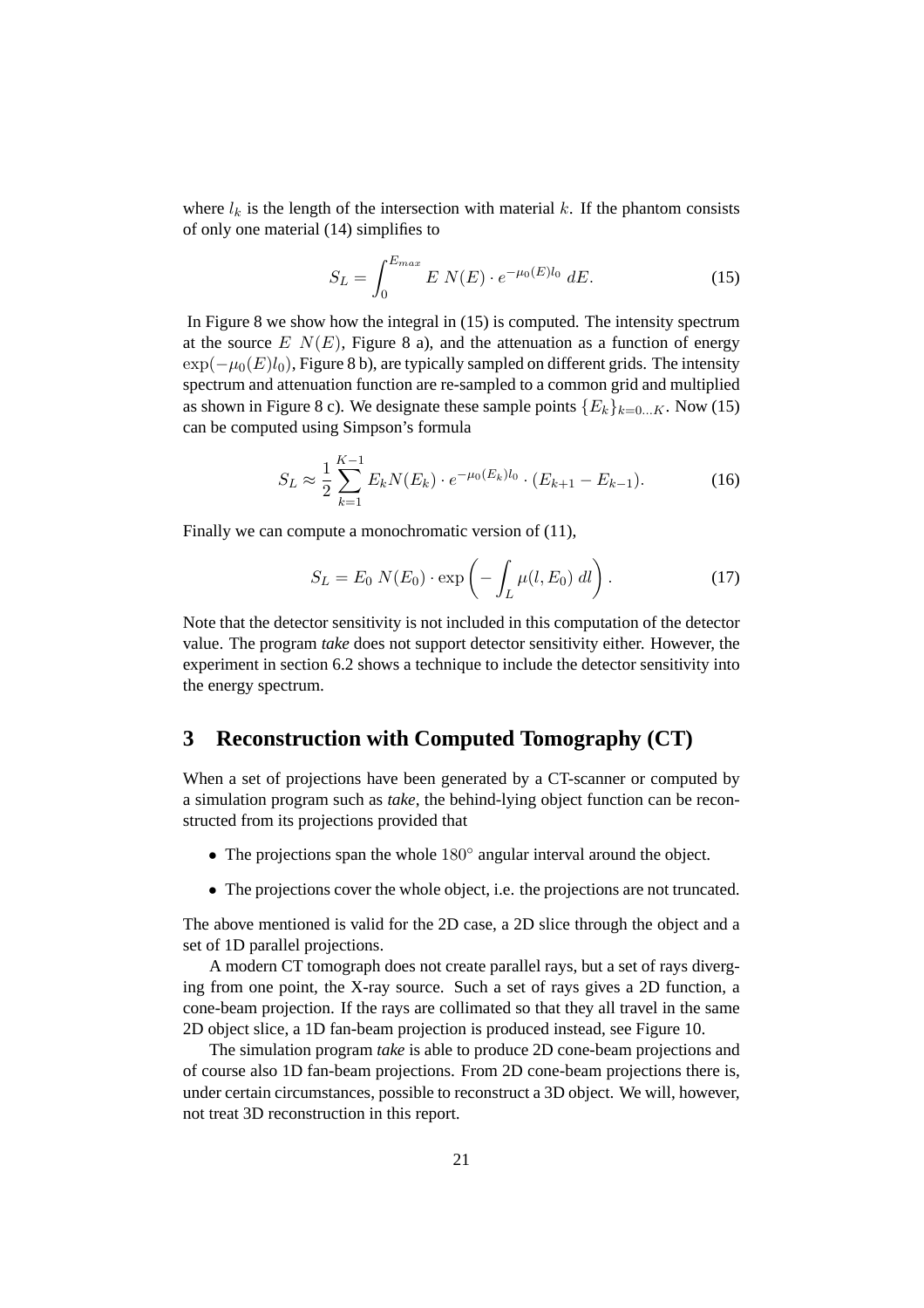The most commonly used reconstruction algorithm is the filtered back-projection method. There are three variants of this method depending on the ray geometry, parallel rays, fan-beam rays with curved detector and fan-beam rays with flat detector. In the following we will describe the first two ones, which both have been implemented in the *take* environment. There also exists another possibility, namely to *rebin* the fan-beam rays into parallel rays before applying the reconstruction. Rebinning from fan-beam rays with flat detector to parallel rays have been implemented in the *take* environment and is described below. A more thorough treatise of all variants of the filtered back-projection method can be found in for example [2] or [5].

## **3.1 The parallel filtered back-projection method**

The whole process of parallel computed tomography (CT), is illustrated in Figure 9 and contains the following steps, *parallel projection generation*, *ramp-filtering* and *back-projection*. The two last steps constitutes the parallel filtered back-projection method. Note that the object is denoted  $f(x, y)$  and the reconstructed object  $\hat{f}(x, y)$ .



Figure 9: Parallel computed tomography illustrated.

• *Projection* generation is described by

$$
p(r,\theta) = \int_{-\infty}^{\infty} f(x,y) \, ds,\tag{18}
$$

where

$$
\begin{pmatrix} x \\ y \end{pmatrix} = \begin{pmatrix} \cos \theta & -\sin \theta \\ \sin \theta & \cos \theta \end{pmatrix} \begin{pmatrix} r \\ s \end{pmatrix} \tag{19}
$$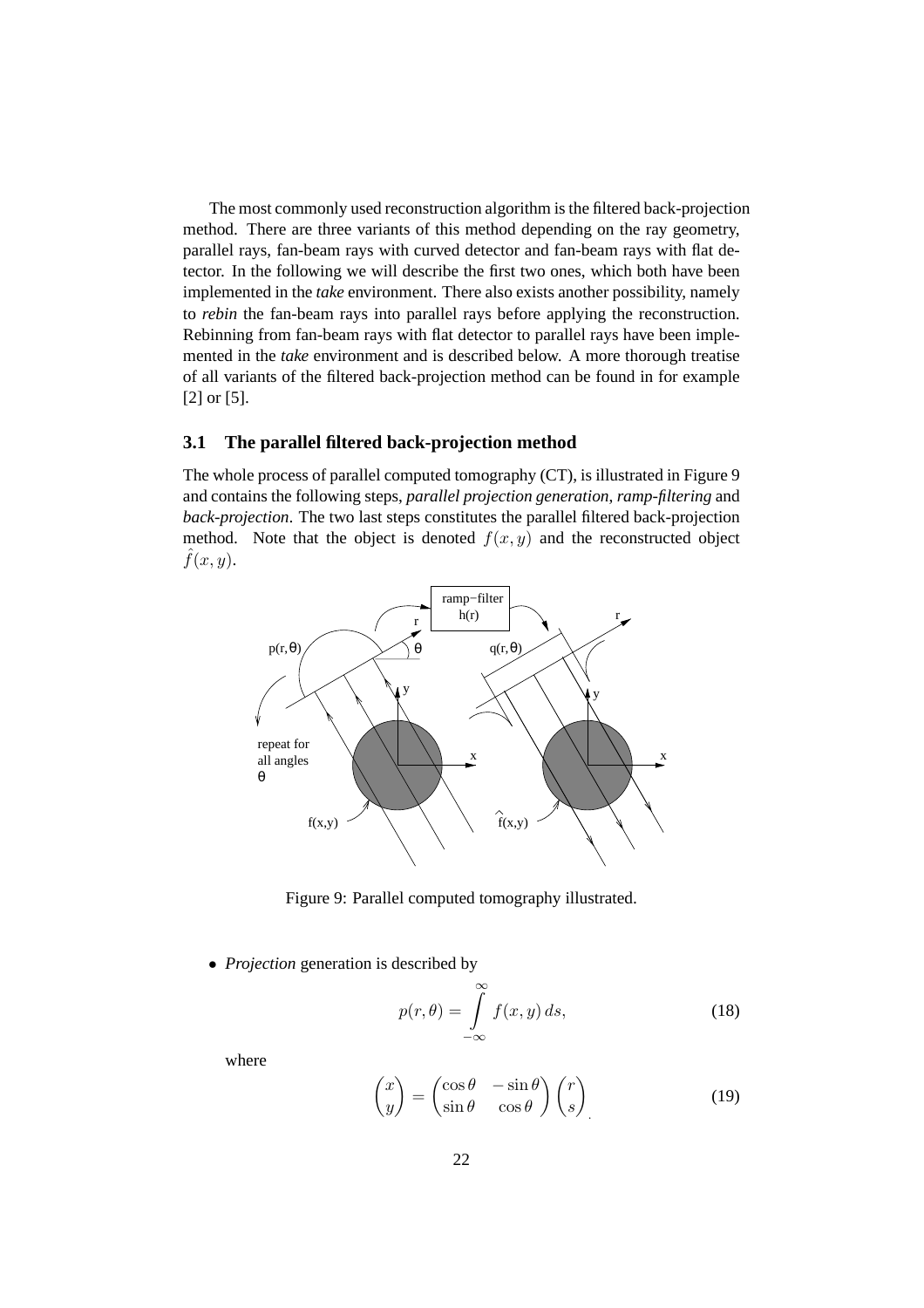• At first, the *ramp-filter* is applied according to

$$
q(r,\theta) = \mathcal{F}_r^{-1} \Big[ \mathcal{F}_r[p(r,\theta)] \cdot \mathcal{F}_r[h(r)] \Big],
$$
 (20)

where  $\mathcal{F}_r$  denotes the Fourier transform in the *r*-direction,  $\mathcal{F}_r^{-1}$  denotes the inverse Fourier transform, and

$$
\mathcal{F}[h(r)] = H(\rho) = \begin{cases} |\rho|, & \text{if } |\rho| \le \rho_{max}, \\ 0, & \text{elsewhere.} \end{cases}
$$
 (21)

• Then *back-projection* is applied, which means smearing of filtered projection data over the image plane according to

$$
\hat{f}(x,y) = \int_{0}^{\pi} q(x\cos\theta + y\sin\theta, \theta) d\theta.
$$
 (22)

# **3.2 The fan-beam filtered back-projection method with curved detector**

The whole process of fan-beam computed tomography with curved detector, is illustrated in Figure 10 and contains the following steps, *fan-beam projection generation*, *pre-weighting*, *filtering with a modified ramp-filter* and *weighted backprojection*. The three last steps constitutes the fan-beam filtered back-projection method. Note that the object is denoted  $f(x, y)$  and the reconstructed object



Figure 10: Fan-beam computed tomography illustrated.

 $\hat{f}(x, y)$ .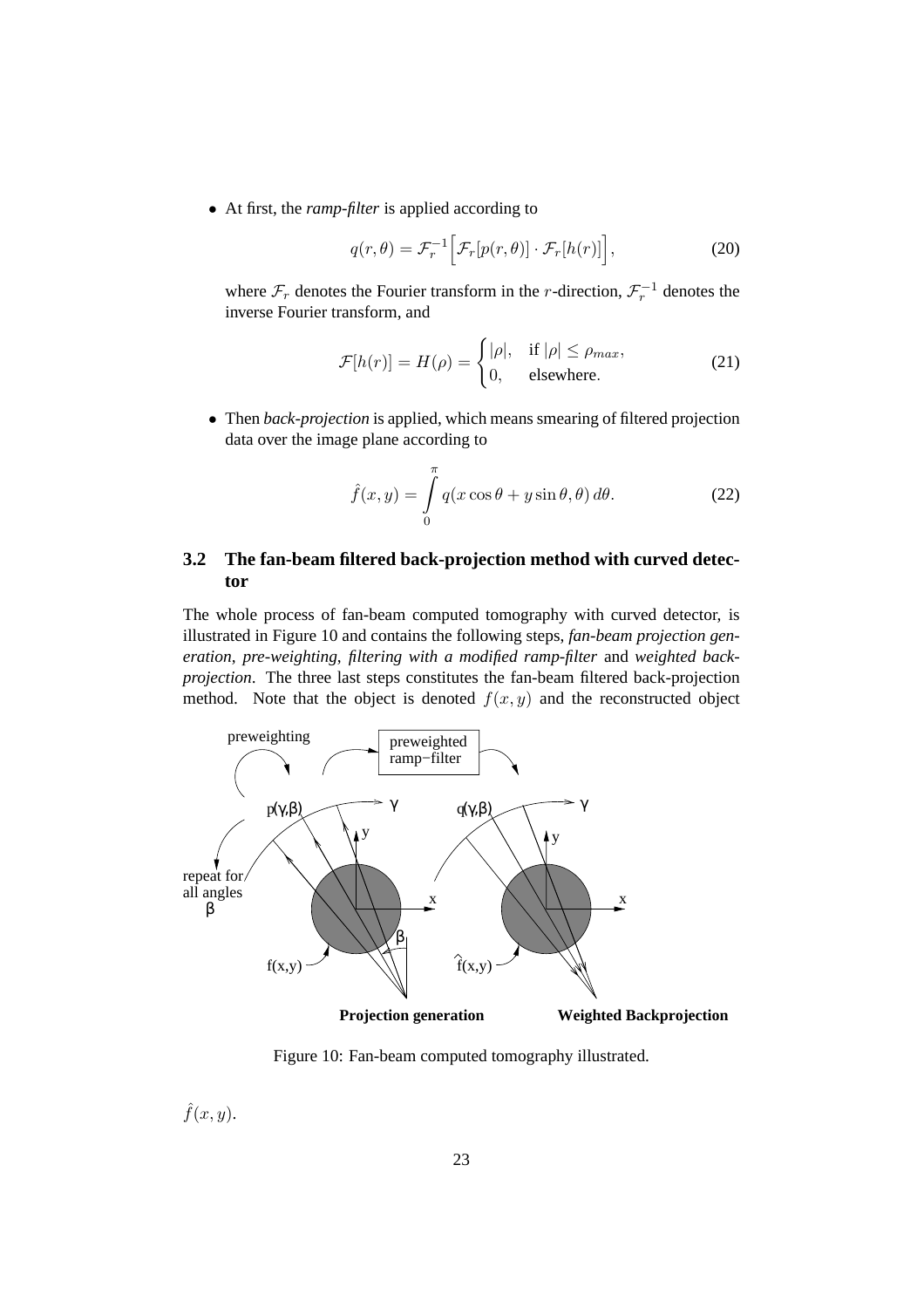- The *fan-beam projection*  $p_f(\gamma, \beta)$  contains line integrals through  $f(x, y)$  as the geometry in Figure 10 illustrates.
- At first, the projection data is *pre-weighted* with

$$
D \cdot \cos(\gamma). \tag{23}
$$

• Then the modified *ramp-filter* is applied according to

$$
q_f(\gamma, \beta) = \mathcal{F}_{\gamma}^{-1} \big[ \mathcal{F}_{\gamma} [D \cdot \cos(\gamma) \cdot p_f(\gamma, \beta)] \cdot \mathcal{F}_{\gamma} [g(\gamma)] \big], \tag{24}
$$

where  $\mathcal{F}_{\gamma}$  denotes the Fourier transform in the  $\gamma$ -direction,  $\mathcal{F}_{\gamma}^{-1}$  denotes the inverse Fourier transform and the relation between the original ramp-filter  $h( )$  in Equation (21) and the modified ramp-filter  $g( )$  is

$$
g(\gamma) = \frac{1}{2} \left( \frac{\gamma}{\sin \gamma} \right)^2 h(\gamma).
$$
 (25)

• The *weighted back-projection*

$$
\hat{f}(x,y) = \int\limits_0^{2\pi} \frac{1}{L(x,y,\beta)^2} q_f(\beta,\gamma(x,y,\beta) d\beta.
$$
 (26)

includes a space dependent factor,  $1/L^2$ , where L is the distance between the actual point and the source and  $R$  is the distance between the origin and the source,

$$
L(x, y, \beta)^2 = (R - x \sin \beta + y \cos \beta)^2 + (x \cos \beta + y \sin \beta)^2.
$$
 (27)

The position  $\gamma$ , where the ray intersects the pixel  $(x, y)$  is given by

$$
\gamma(x, y, \beta) = \arctan\left(\frac{x\cos\beta + y\sin\beta}{R - x\sin\beta + y\cos\beta}\right)
$$
 (28)

The explanation for Equation (27) and Equation (28) can be realized by this equation describing the rotation between two coordinate systems,

$$
\begin{pmatrix} r \\ s \end{pmatrix} = \begin{pmatrix} \cos \beta & \sin \beta \\ -\sin \beta & \cos \beta \end{pmatrix} \begin{pmatrix} x \\ y \end{pmatrix},
$$
 (29)

and the geometry in Figure 11.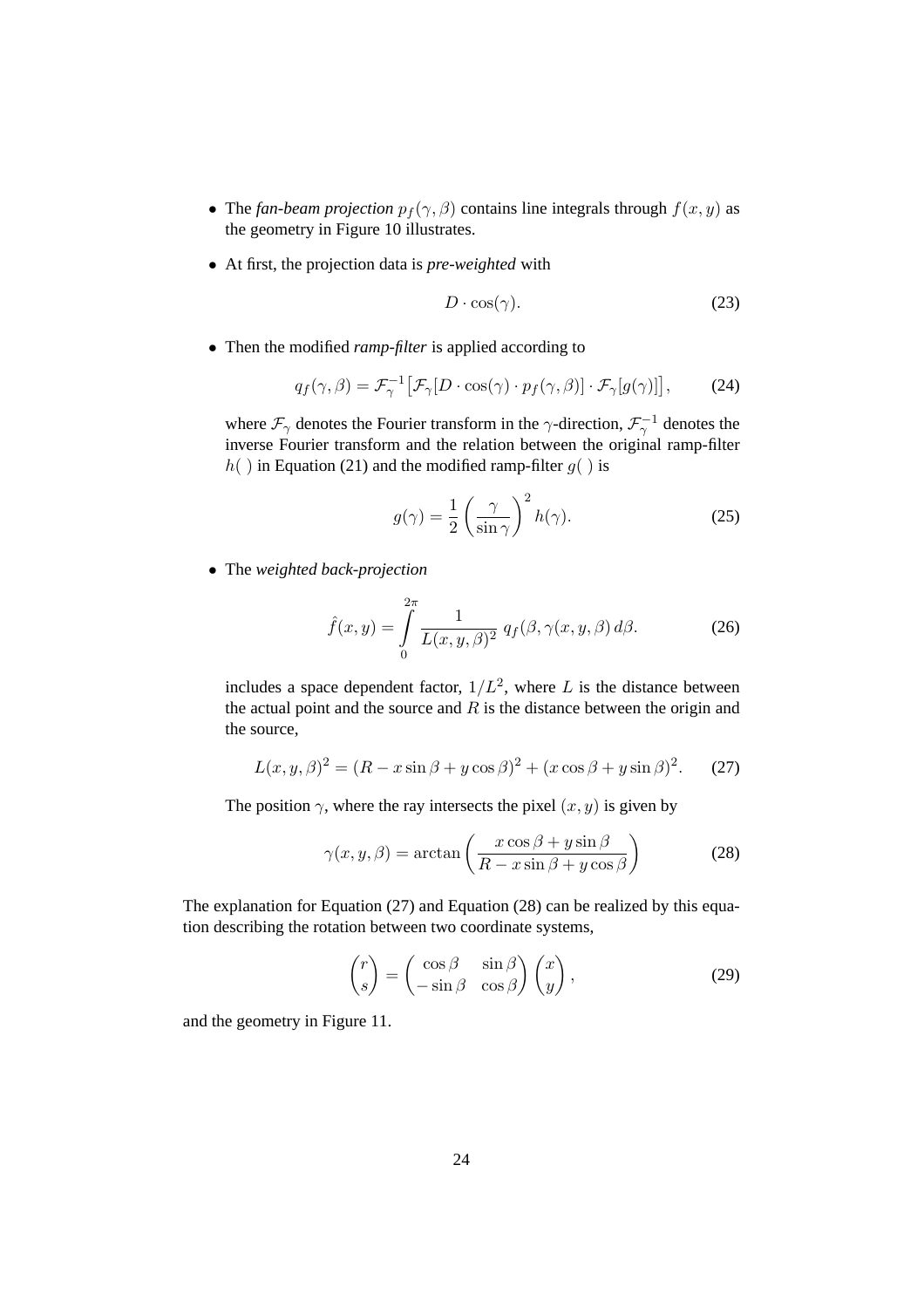

Figure 11: The geometry of a fan-beam system illustrated.

# **3.3 Rebinning from fan-beam rays and flat detector to parallel rays**

The parallel filtered back-projection method has some advantages over the fanbeam filtered back-projection method. At first, it is simpler and faster. Secondly, the demanded projection angular interval is smaller. As can be seen in the backprojection equations, Equation (22) and (26), the projection interval for parallel data is  $\theta \in [0, \pi]$ , whereas it is  $\beta \in [0, 2\pi]$  for fan-beam data. Nevertheless, it can be shown that the projection interval can be diminished to  $\beta \in [-\gamma_{max}, \pi + \gamma_{max}]$ , where  $\gamma_{max}$  is the maximum fan-angle. The cost for this is a more complicated reconstruction algorithm.

Another possibility is to collect fan-beam in the interval  $\beta \in [-\gamma_{max}, \pi +$  $\gamma_{max}$ [ and rebin them to parallel data in the interval  $\theta \in [0, \pi]$ , followed by simple parallel filtered back-projection reconstruction. The name *rebinning* suggests that the fan-beam data could simply be resorted into parallel data, but the fact is that interpolation is also necessary.

Figure 12 shows the fan-beam geometry with flat detector. The S-axis is the axis along the detector and the s-axis is simply a scaled version translated to the origin. The fan-beam source angle is  $\beta$  and the fan-angle is  $\gamma$ . The maximum fanangle is denoted  $\gamma_{max}$ . The coordinate axes for the parallel geometry  $(\theta, r)$  is also included in the figure. From the figure, it it easy to derive the following relations between the different coordinates,

$$
\theta = \beta + \gamma, \quad r = s \cos(\gamma), \tag{30}
$$

or equivalently

$$
\theta = \beta + \arctan\left(\frac{s}{D}\right), \quad r = \frac{sD}{\sqrt{D^2 + s^2}},\tag{31}
$$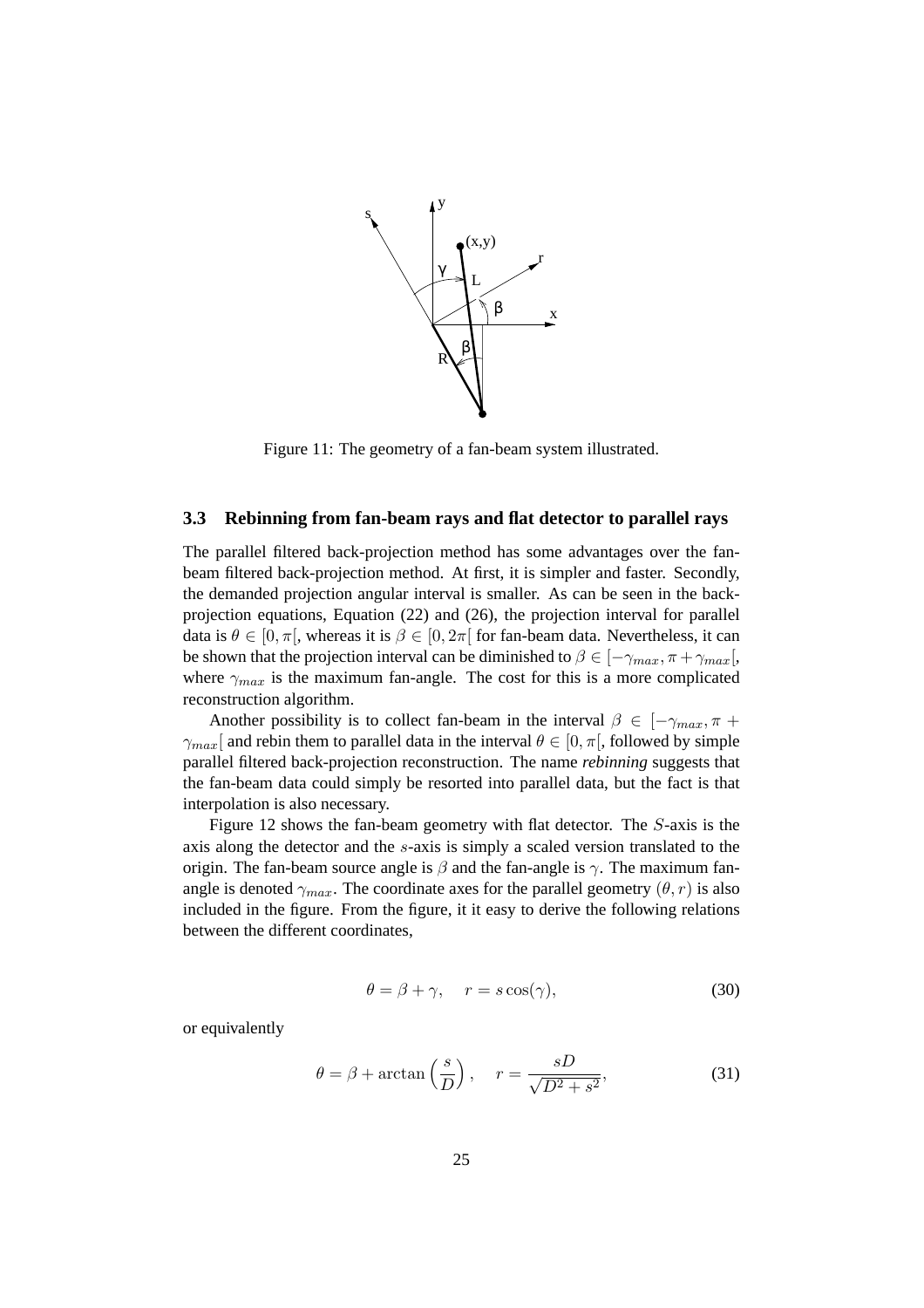

Figure 12: Fan-beam computed tomography illustrated.

or equivalently

$$
\beta = \theta - \arcsin\left(\frac{r}{D}\right), \quad s = \frac{rD}{\sqrt{D^2 - r^2}},\tag{32}
$$



Figure 13: Rebinning.

Figure 13 now shows rebinning from the fan-beam projection coordinates ( $\beta$ , s) to the parallel coordinates  $(\theta, r)$ . The  $(\theta, r)$ -scheme consequently shows 1D parallel projections piled up on each other. Such a scheme is often called a *sinogram*. As mentioned above, the indicated 2D interval with  $\theta \in [0, \pi]$  and  $r \in [-r_{max}, r_{max}]$ is sufficient for reconstruction. This interval can be mapped onto the  $(\beta, s)$ -space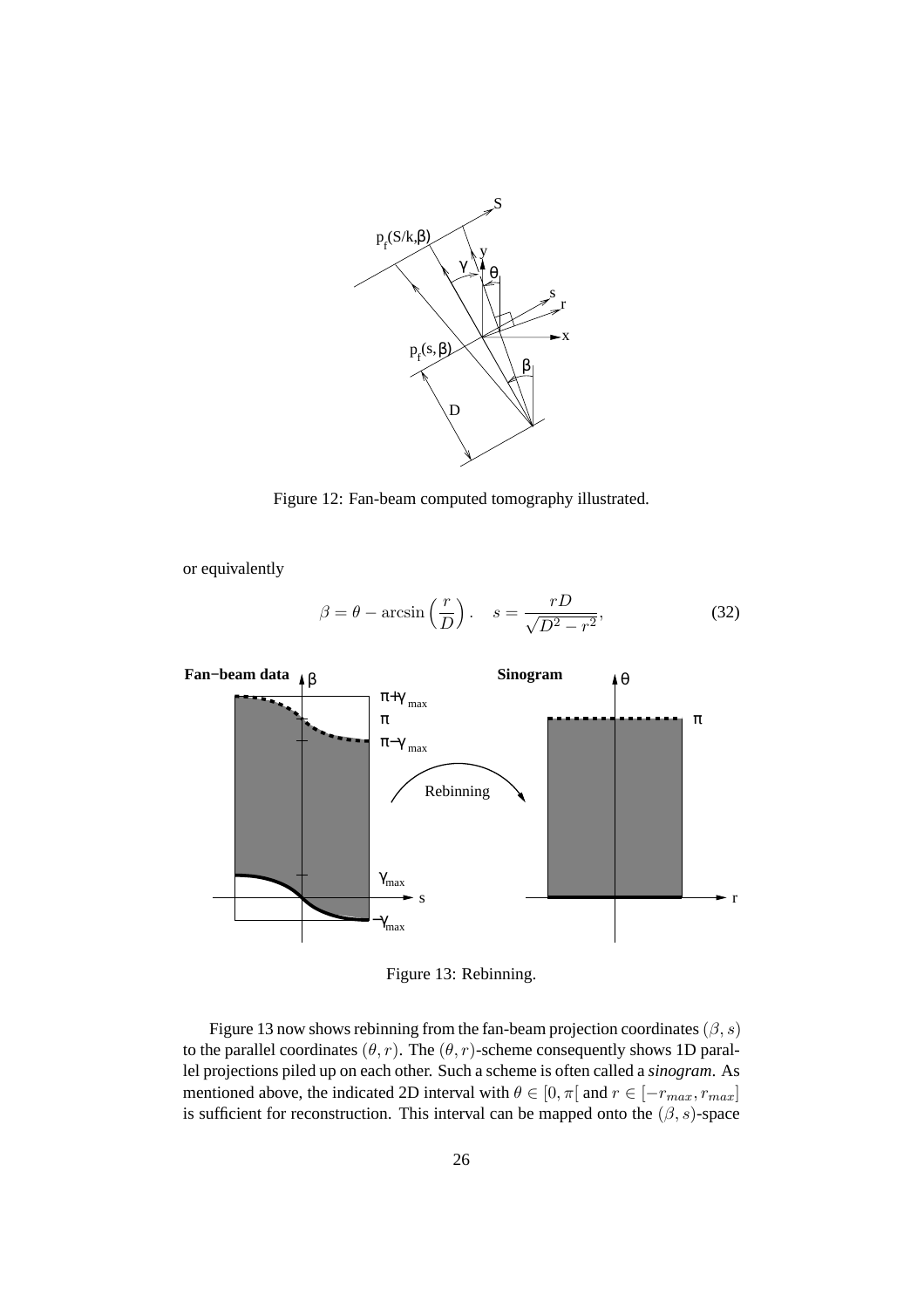by using Equation (31). The location of the interval is indicated in the figure and shows that  $\beta \in [-\gamma_{max}, \pi + \gamma_{max}]$  is necessary and sufficient for reconstruction. The maximum fan-angle  $\gamma_{max}$  can be calculated from Equation (30) by inserting  $r = r_{max}$ . From figure 13, it can also be noted that some of the data is redundant, i.e. they need not to be utilized for rebinning to the  $(\theta, r)$ -space.

# **4 The physics of X-ray projections**

Ideally, an X-ray with  $N_0$  photons transversing an object along a line L is attenuated to N photons according to

$$
N = N_0 \cdot e^{-\int_L \mu(l)dl},\tag{33}
$$

where  $\mu$  is the attenuation coefficient of the material in the object. By taking the natural logarithm on both sides we can express the line integral along  $L$  as

$$
\int_{L} \mu(l)dl = \ln \frac{N_0}{N}.
$$
\n(34)

This is the monochromatic case, compare these equations with the polychromatic case in Equation (11), (12) and (13). A set of line integrals forms a projection and a set of projections can be reconstructed to a CT-image, see section 3. Consequently, a CT-image  $\hat{f}(x, y)$  shows the attenuation coefficients in the reconstructed slice,  $\hat{f}(x, y) = \mu(x, y)$ .

More precisely, the  $\mu$ -value is the probability for interaction per unit length. Normally, the unit for  $\mu$  is attenuation per meter or simply [1/m]. The  $\mu$ -value is composed of three different interaction processes,

$$
\mu = \sigma_{Co} + \sigma_{In} + \sigma_{Ph} \tag{35}
$$

where the three interaction processes are

- Coherent scattering (Rayleigh scattering)  $\sigma_{Co}$ : This is the interaction of an X-ray photon and an atom. As a result of the interaction, the X-ray photon does not loose any energy, but is deflected from its original path.
- Incoherent scattering (Compton scattering)  $\sigma_{In}$ : This is the interaction of an X-ray photon and a free or loosely bound electron in one of the outer shells of an atom. As a result of the interaction, the X-ray photon looses some of its energy and is deflected from its original path. The energy loss is gained by the electron.
- The photo-electric absorption  $\sigma_{Ph}$ : An X-ray photon imparts all its energy to a tightly bound inner electron in an atom. The electron uses some of the acquired energy to overcome the binding energy within its shell. The rest of the energy is used for kinetic energy.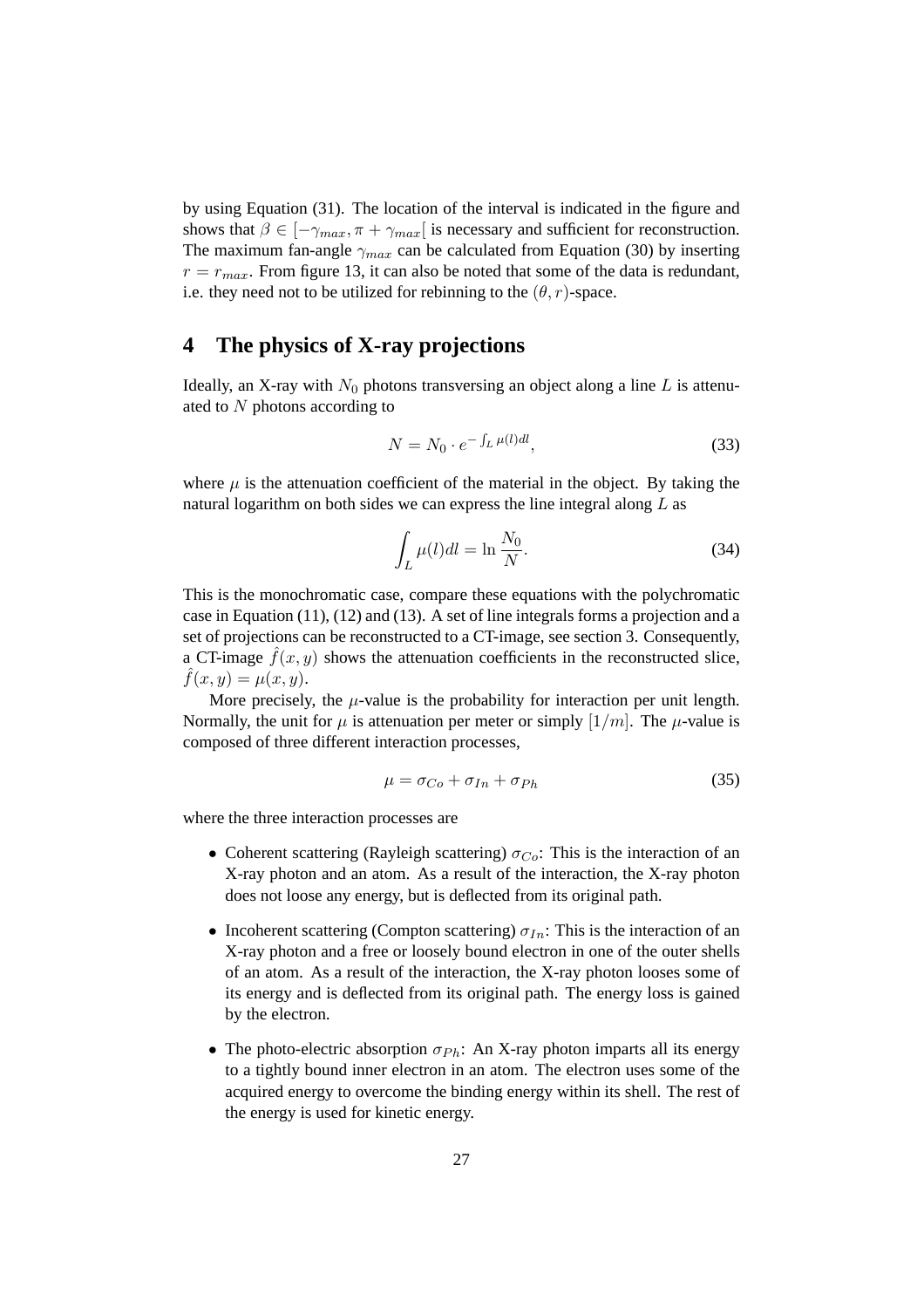A more thorough treatise of these three types of interactions can be found in any basic literature on modern physics.

Coherent and incoherent scattering do not only contribute to the attenuation coefficient  $\mu$ , they also produce new X-rays traveling in a new direction, so called scattering. If these rays enters the detector, they cannot be distinguished from primary rays. The scattered rays are not wanted since they cause errors in the measurement of the line integral in equation (34). It is possible to diminish scattering by using mechanical arrangements of collimators and rasters.

A good simulation of scattering is nevertheless valuable and can be realistically done with so called Monte Carlo simulation. There is one disadvantage with Monte Carlo simulation, however, it is very slow. The simulation program *take* cannot do scatter simulation. Instead, we hope to combine high resolution projection generation in *take* with low resolution scattering simulation such as the one in [3]. We think that this is possible since scattering seems to be a low frequency distortion.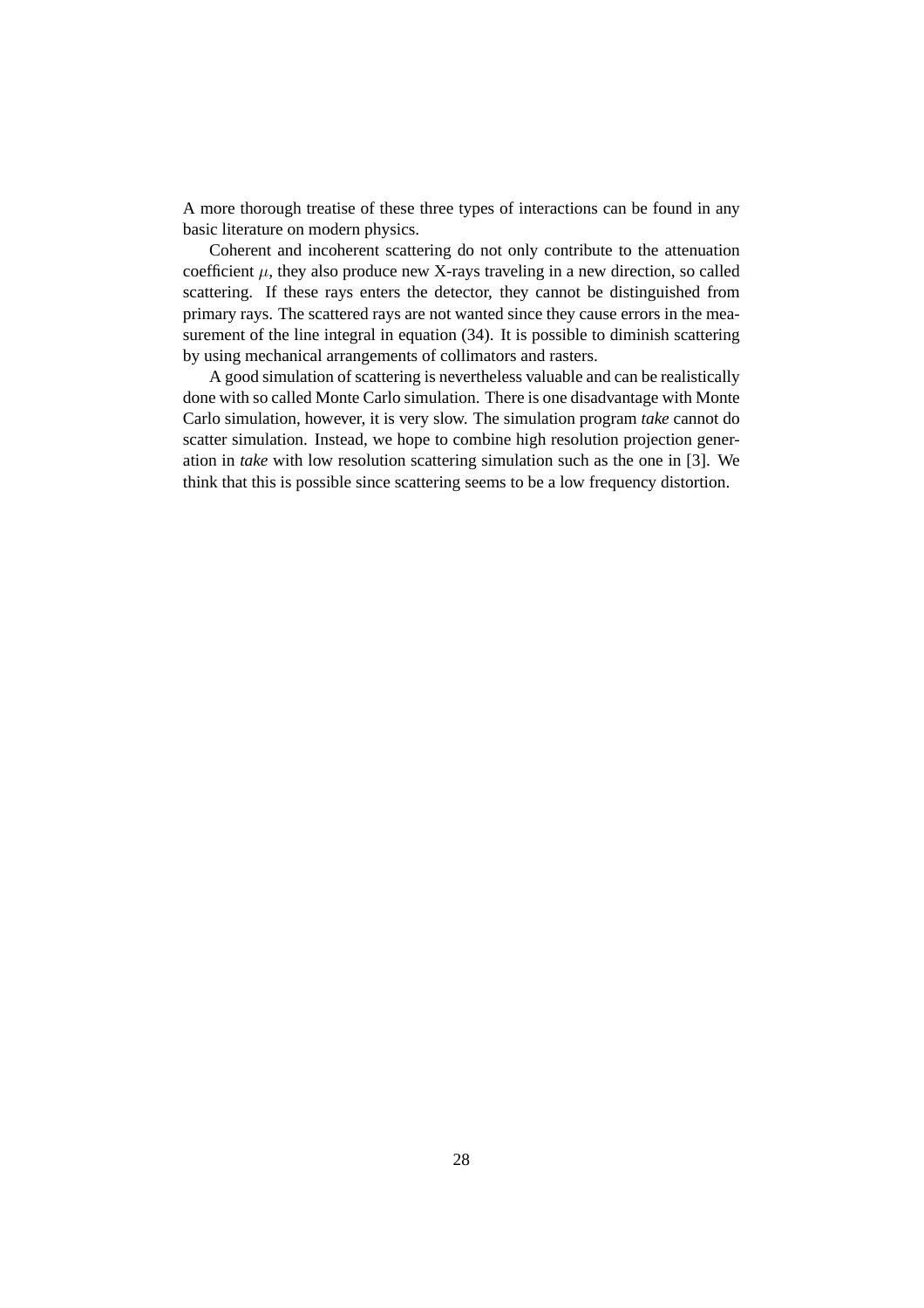# **5 Experiments with simulated data**

## **5.1 Demonstration of voxel data and projection generation.**

The program *take* was used operate on a Plexiglass object consisting of a cylinder with a cylindrical hole. At first, the object was voxelized. In Figure 14, three cross-sections of the voxelized object are shown. Then *take* was used to generate



Figure 14: Three cross-sections of the voxelized 3D object. a) xy-slice b) xz-slice c) yz-slice

cone-beam projections for the Plexiglass object with a monochromatic spectrum at 30 keV. The number of projections was 180, spanning an angular interval of  $0°$  – <sup>360</sup>◦. The detector was specified to be 64 channels and 65 rows. The projection data are shown in Figure 15. Figure 15a-c show 2D projection data at projection angle  $0^\circ$ ,  $60^\circ$  and  $90^\circ$ . Note how the little hole in the object change position in projection data. Figure 15d shows the central row of projection data at the whole angular interval, <sup>0</sup>◦−360◦, i.e. this is equal to a complete set of fanbeam projection data. Note how the little hole in the object gives rise to a skewed sinusoid in the fan-beam projection data. The MATLAB code for this experiment is given in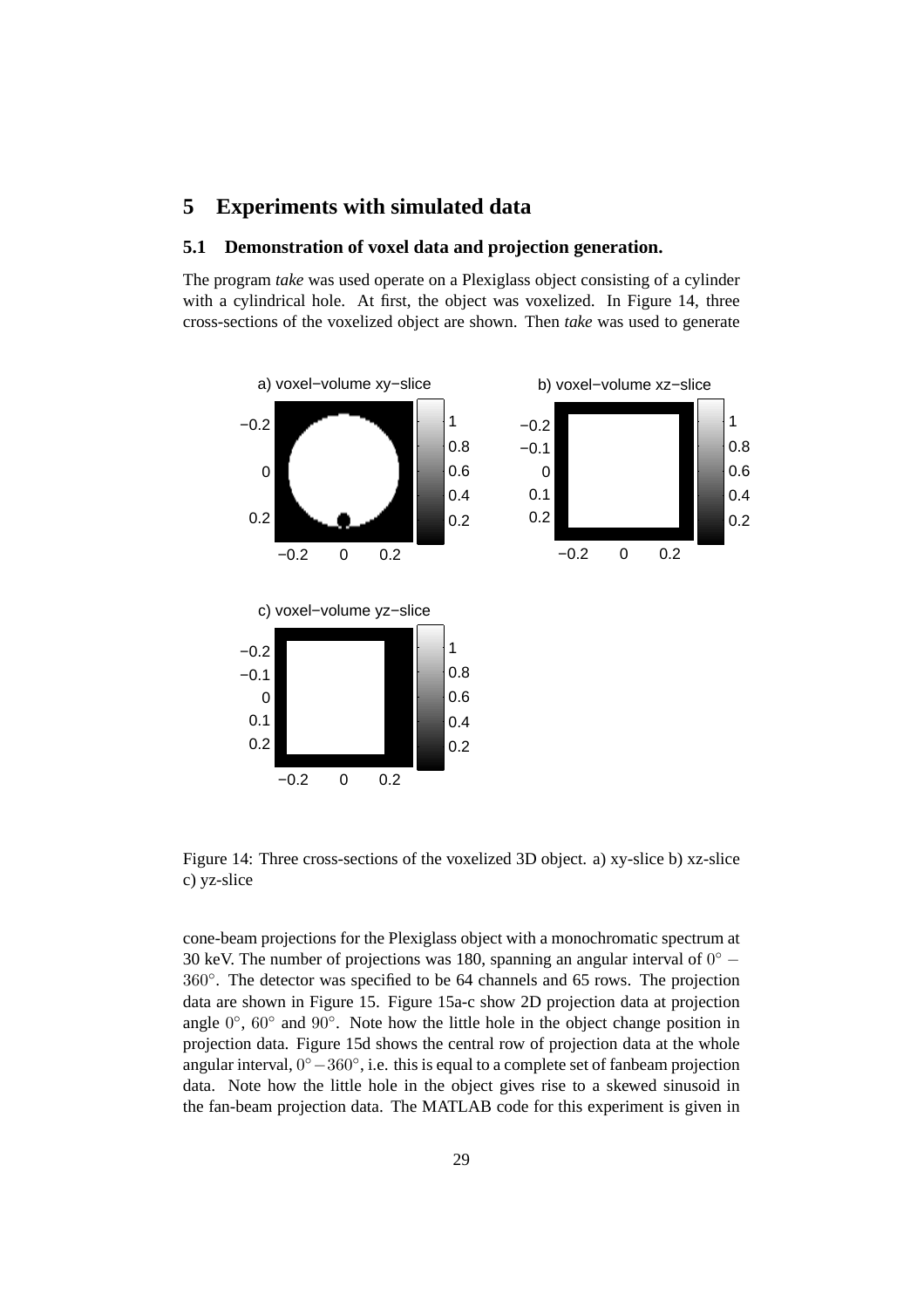### Appendix, Section 8.1.



Figure 15: 2D projection data from the 3D object. a) 2D projection data at 0◦. b) 2D projection data at 60◦. c) 2D projection data at <sup>90</sup>◦. d) One row (the central) of projection data,  $0^\circ - 360^\circ$ .

# **5.2 Demonstration of fan-beam CT reconstruction.**

The program *take* was used to generate fan-beam projections for a Plexiglass object and monochromatic spectrum at 30 keV. The material file for Plexiglass is given in Section 8.5.2 and a material curve for Plexiglass is shown in Figure 17 b). The number of projections was 180 and the detector was specified to be 64 channels but only one row. Therefore, one projection can be regarded as 1D instead of 2D. The fan-beam projection data for all projection angles is shown as a 2D image in Figure 16a. Note how the little hole in the object gives rise to a skewed sinusoid in the fan-beam projection data. The data was reconstructed by the fan-beam filtered back-projection method described in Section 3.2. The reconstruction result is shown in Figure 16b. Cross-sections along the middle horizontal and vertical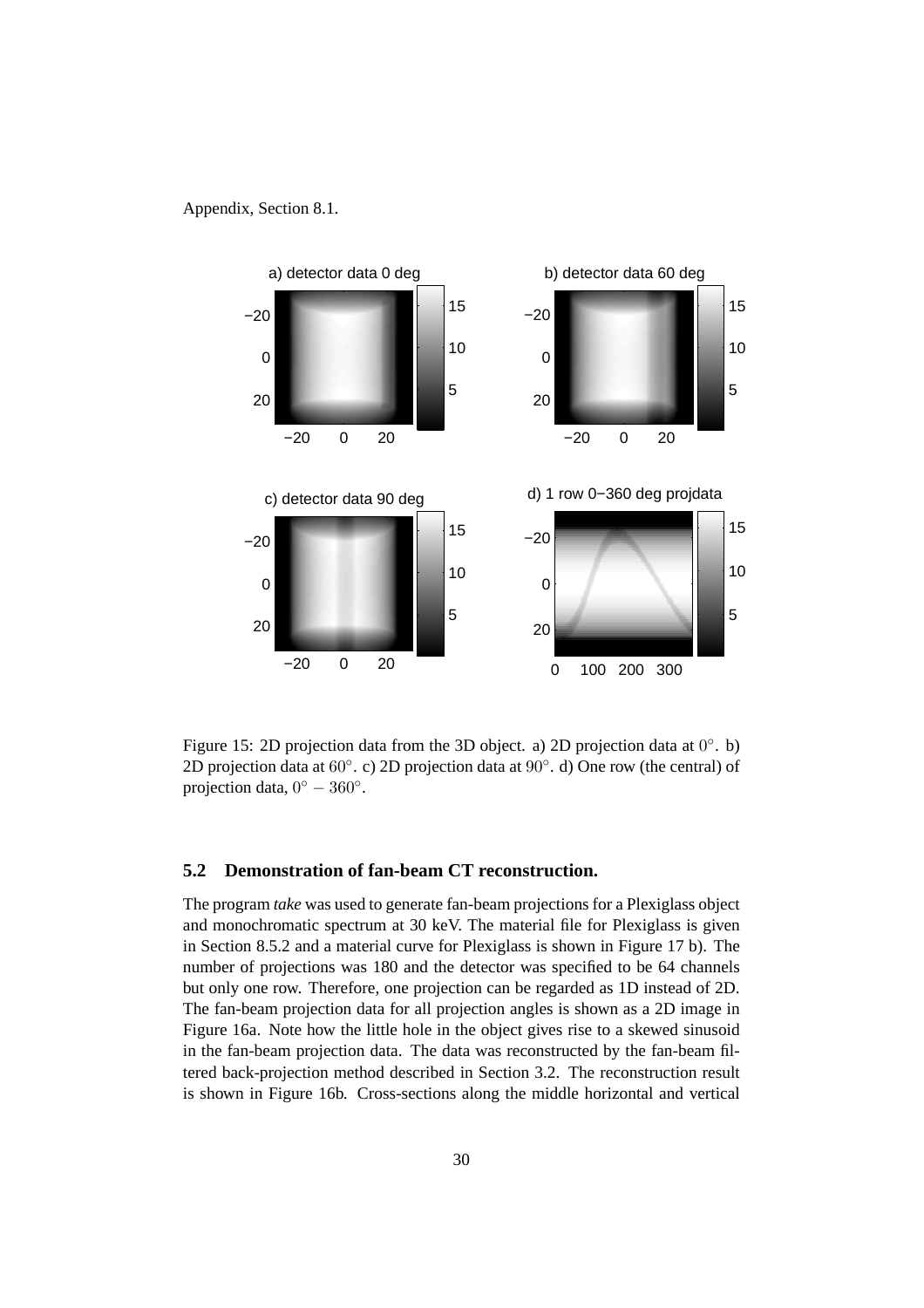lines are shown in Figure 16c. The MATLAB code for this experiment is given in Appendix, Section 8.2.

Remember that the current experiment uses a monochromatic spectrum at 30 keV, recall Equation (10) and see Section 8.5.2 with the material data for Plexiglass. Also, check the file phm. txt in Section 8.2 giving that the density is  $1.19g/cm<sup>3</sup>$ . This altogether gives that

 $\mu(30\text{keV}) = 100 \cdot 1.19 \cdot (3.68 \cdot 10^{-2} + 1.78 \cdot 10^{-1} + 8.35 \cdot 10^{-2}) = 35.5 \text{m}^{-1}.$ 

This value is in accordance with Figure 16c, which gives that the  $\mu$ -value for the reconstructed object is approximately 35.



Figure 16: a) Fan-beam projection data. b) Reconstruction result. c) Cross-sections along the middle horizontal and vertical lines in the reconstruction.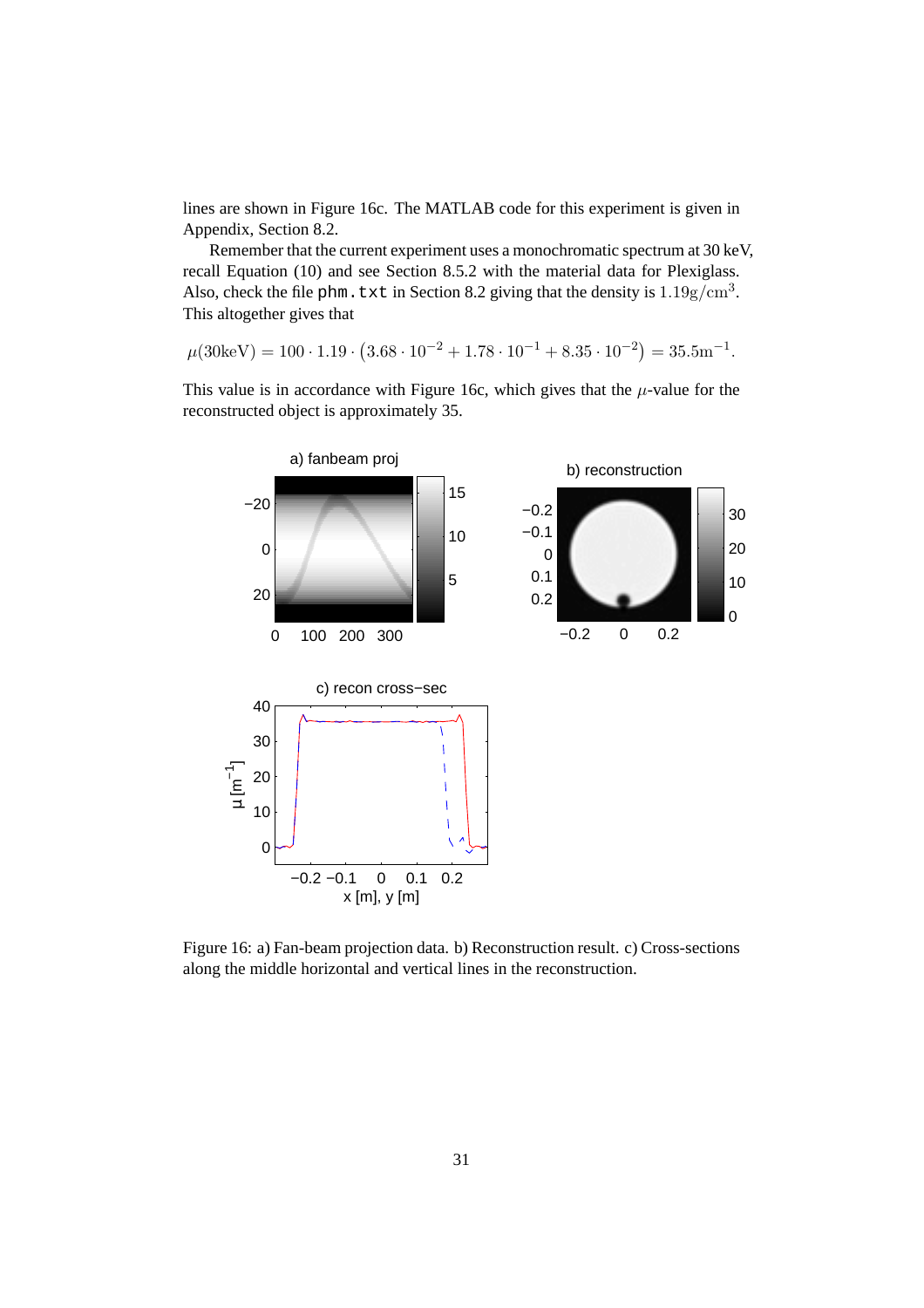#### **5.3 Demonstration of 1D beam hardening.**

In Figure 17 we show how beam hardening artefacts can be demonstrated with *take*. Figure 17 a) and b) show the X-ray source spectrum and the attenuation for Plexiglass, respectively. Compare these curves with the data in Section 8.5. In the experiment depicted in Figure 17 c), projection data is simulated for a slab of Plexiglass where the thickness is varied from 1 cm to 10 cm. For a monochromatic beam we have

$$
p_{mono}(l) = \mu(E_0) \cdot l,\tag{36}
$$

where  $E_0 = 30$  keV. Consequently, for a monochromatic beam projection data is proportional to the thickness of the slab. The polychromatic formula is more complicated

$$
p_{poly}(l) = \ln\left(\frac{\int E N(E) dE}{\int E N(E) \exp(-\mu(E)l) dE}\right),\tag{37}
$$

which is a combination of Equation (11), (12) and (13). Since the attenuation coefficient  $\mu(E)$  decreases with increasing photon energy E, the lower energy part of the spectrum will be more attenuated than the higher energy part. Therefore, along the path of the beam through the object, the percentage of high energy in the beam will increase. This is beam hardening. In particular if we try to estimate the thickness of an object by measuring projection data we will get too low values, as shown in Figure 17 c). The MATLAB code for this experiment is given in Appendix, Section 8.3.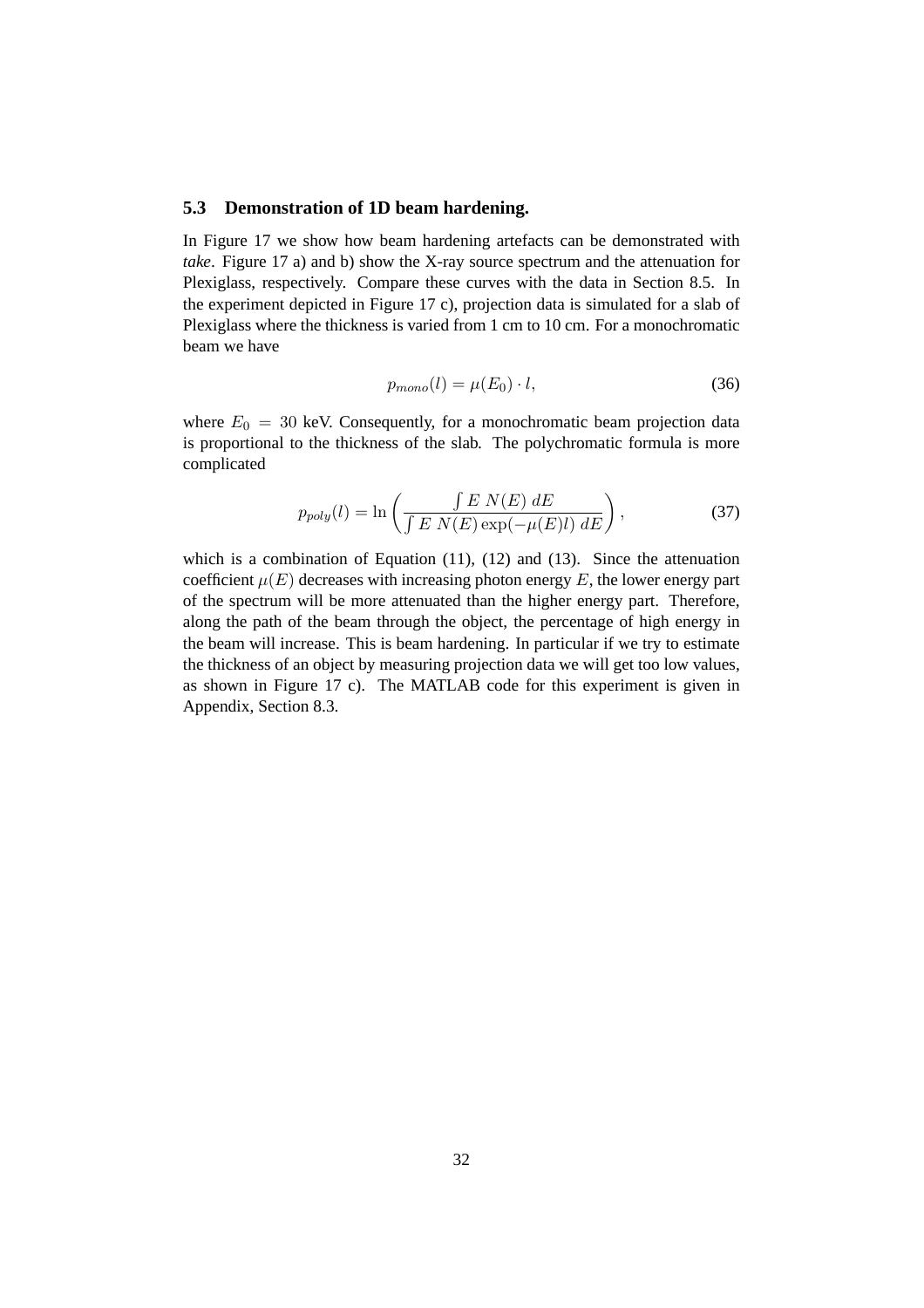

Figure 17: a) X-ray spectrum  $N(E)$ . b) Attenuation coefficient  $\mu(E)$  for Plexiglass. c) Normalized projection data from a slab of Plexiglass as a function of thickness. Monochromatic beam (solid line) and polychromatic beam (dashed line).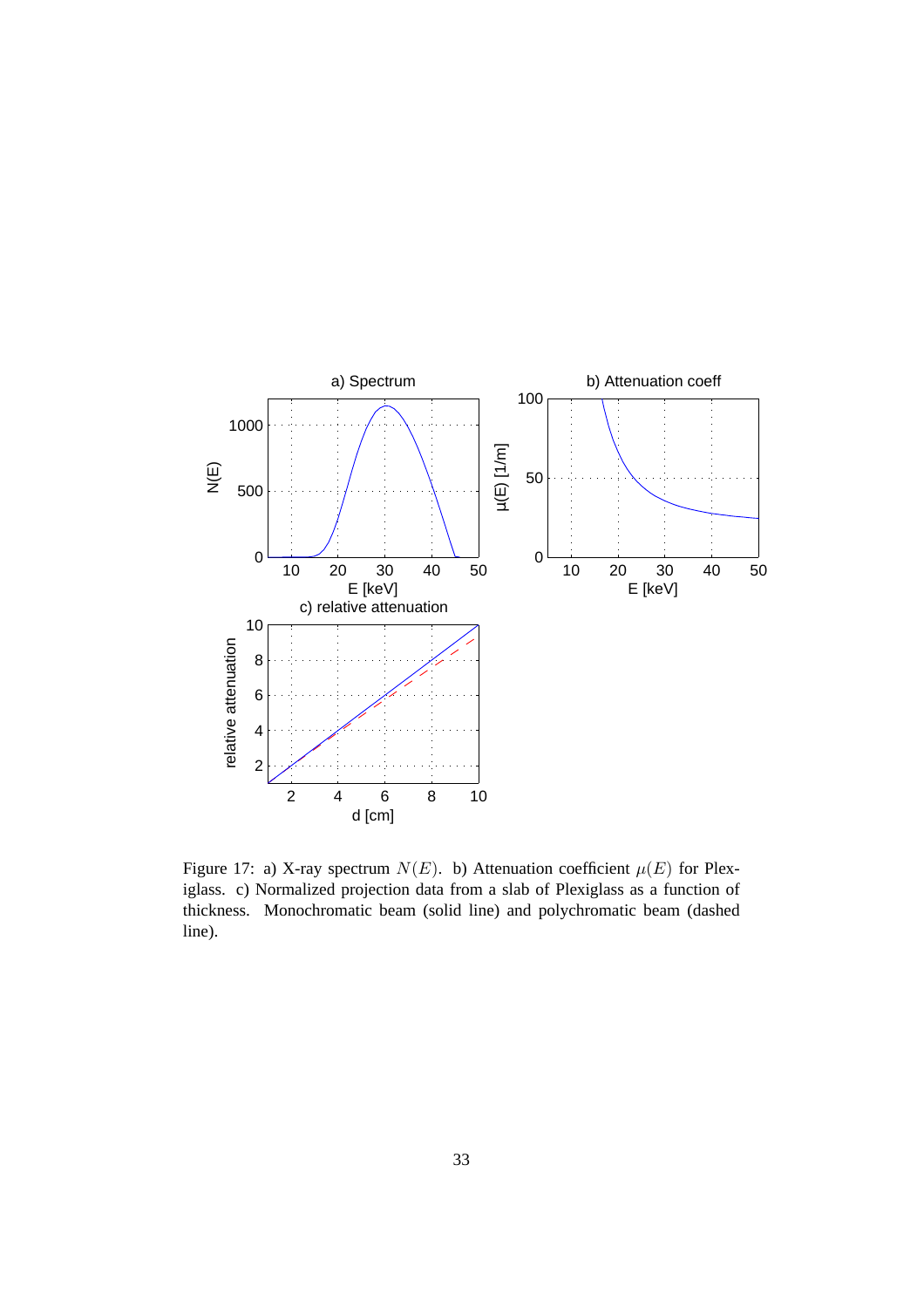#### **5.4 Demonstration of beam hardening in CT reconstruction.**

The program *take* was used to generate fan-beam projections for both monochromatic and polychromatic spectrum. An energy level of 30 keV was used for the monochromatic case. The object consisted of Plexiglass. Figure 17 a) and b) show the polychromatic X-ray source spectrum and the attenuation for Plexiglass, respectively. Compare these curves with the data in Section 8.5. The data was reconstructed by first using rebinning as described i Section 3.3 followed by the parallel filtered back-projection method as described in Section 3.2. In Figure 18a, the monochromatic fan-beam projection data is shown and in Figure 18b, the monochromatic rebinned projection data is shown. The polychromatic projection data is of course a little different, but will not be distinguishable in an image. The reconstructions from monochromatic and polychromatic data are shown in



Figure 18: a) Monochromatic fan-beam projection data. b) Monochromatic rebinned projection data. c) Reconstruction from monochromatic data. d) Reconstruction from polychromatic data.

Figure 18c and d, respectively. Cross-sections along the middle vertical line are shown in Figure 19. The typical beam hardening artefact is shown to be a cup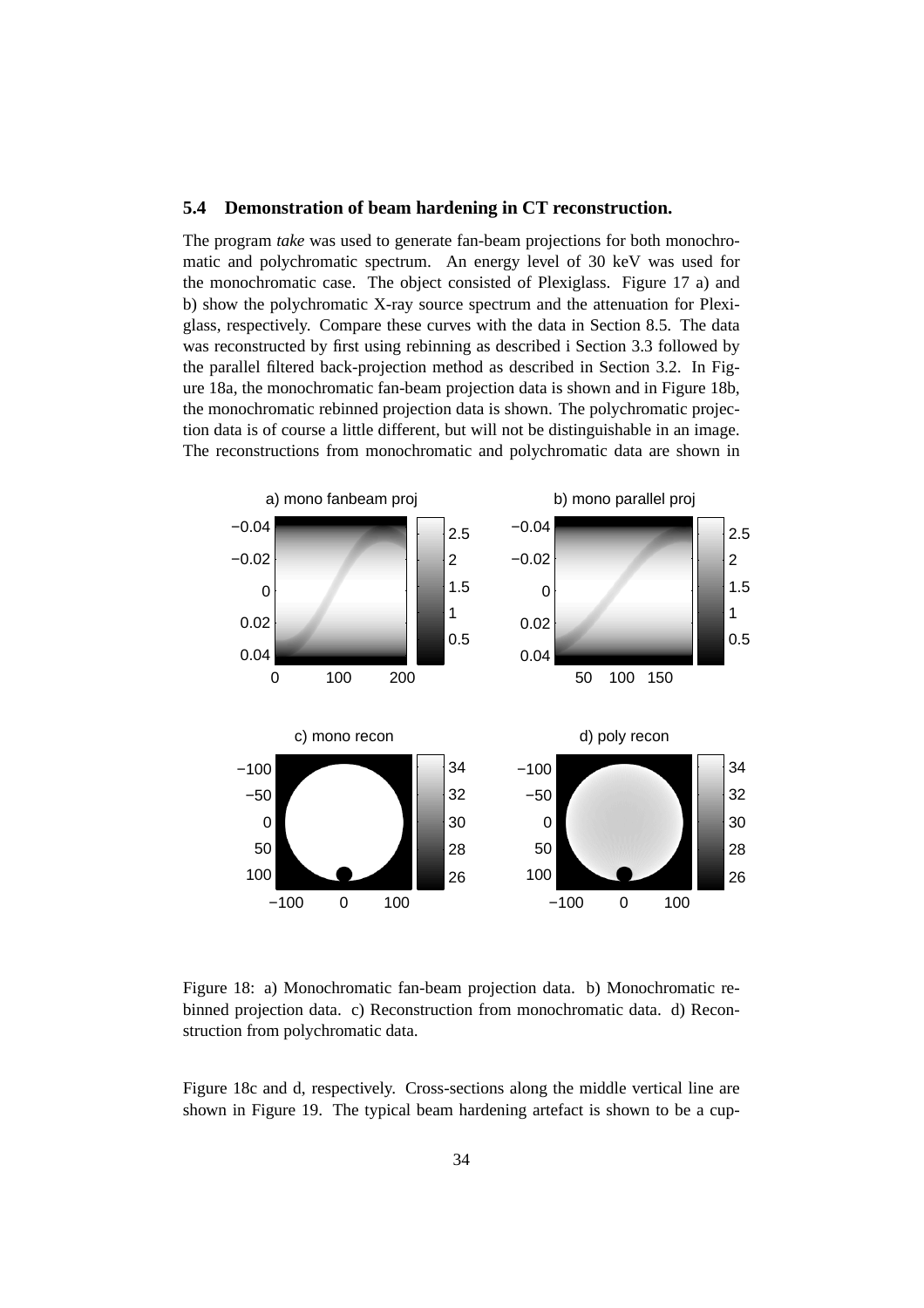ping artefact. This artefact is due to that the rays passing through the center of the cylinder are under-estimated. The MATLAB code for this experiment is given in Appendix, Section 8.4.



Figure 19: Reconstructed Plexiglass cylinder. Monochromatic beam (solid line) and polychromatic beam (dashed line).

# **6 Experiment with real data**

# **6.1 The Tomohawk system**

Tomohawk is a system for industrial X-ray radiography and computed tomography [6]. The basic components are shown in Figure 20. An X-ray source generates a cone-beam projection on the detector, which consists of an image intensifier and a CCD-camera. A turntable is used for positioning the test object. The image intensifier converts the X-rays into visible light, which generates an image in the CCD-camera. The image is then transferred to the personal computer. In the case of radiography, this image is the final result. In the case of computed tomography several images collected from different rotational positions of the turntable serves as in-data for a reconstruction algorithm giving slices or a whole 3D-volume of the object. The personal computer both processes the reconstruction algorithm and controls the turntable via the manipulator control unit.

Unfortunately, an image intensifier introduces geometric distortion. Thus, it is necessary to perform a two-dimensional geometrical correction of the image obtained from the CCD-camera.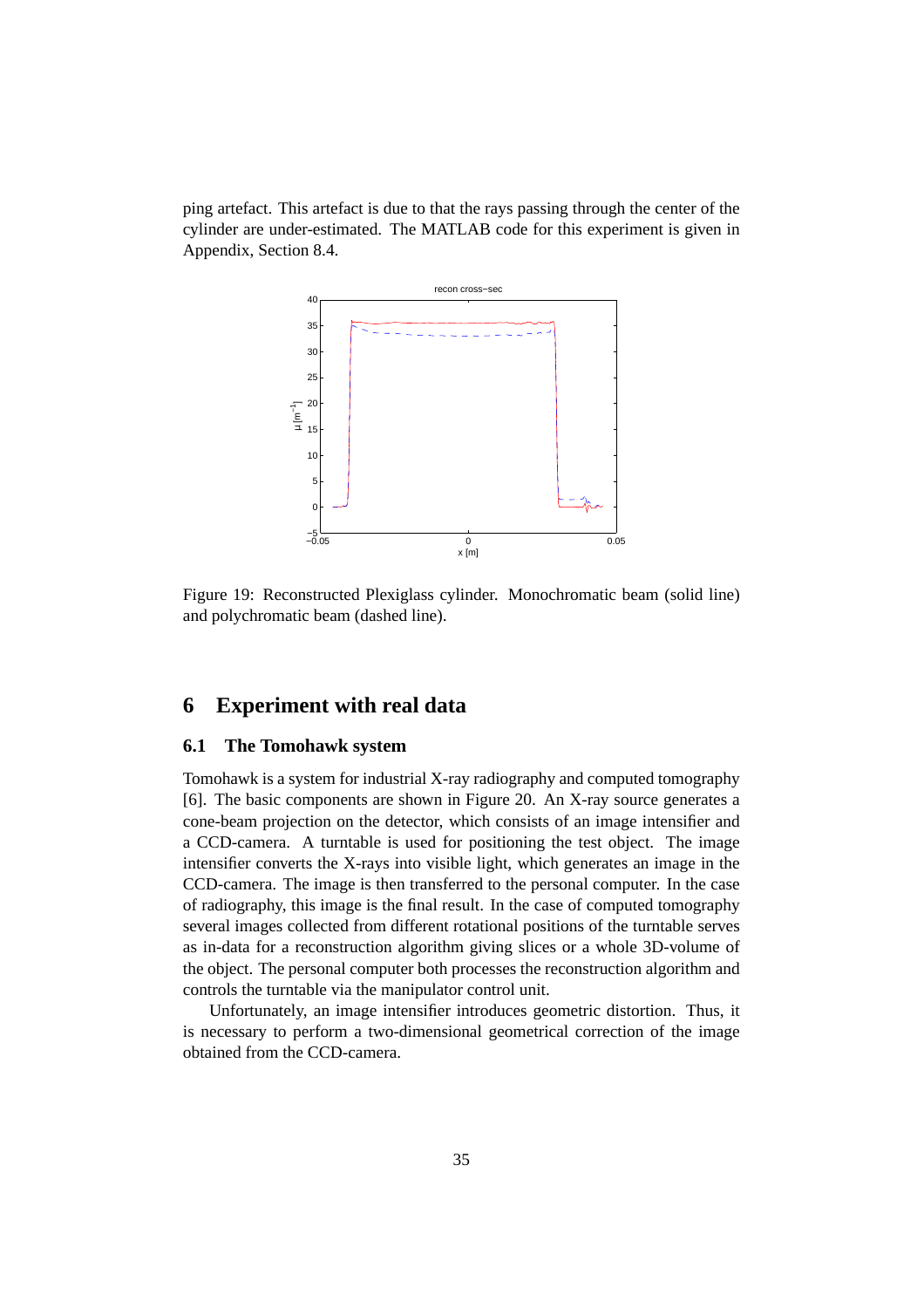

Figure 20: The Tomohawk system.

## **6.2 The experiment**

To test our model we have carried out a series of measurements on the Tomohawk system. The phantom was a Plexiglass cylinder, diameter 80 mm, with three drilled holes of diameters 10 mm, 15 mm, 20 mm, respectively. We had access to a data base of previously measured spectrums for the Tomohawk X-ray tube for varying acceleration voltages. Before using the spectrum in *take* we compensated for the attenuation in air and a  $l_{Al} = 2$  mm thick aluminum filter:

$$
N_f(E) = N(E) \cdot e^{-\mu_{air} l_{air} - \mu_{Al} l_{Al}}, \tag{38}
$$

see Figure 21 a),b).

We had also access to a simulated single-event distribution  $\Omega(E', E)$  for the correction used in the Tomobauk system. In  $\Omega(E', E)$ , E is the incoming energy detector used in the Tomohawk system. In  $\Omega(E', E)$ , E is the incoming energy<br>and E' is the outgoing energy i.e., one energy level E will be converted to other and  $E'$  is the outgoing energy, i.e. one energy level E will be converted to other energies in the detector. We now modify (11) to allow for detector sensitivity

$$
S_L = \int E' \left( \int \Omega(E', E) A_L(E) N_f(E) \, dE \right) dE', \tag{39}
$$

where  $A_L(E)$  is the attenuation along the line L,

$$
A_L(E) = \exp\left(-\int_L \mu(l, E) \, dl\right). \tag{40}
$$

By rearranging (39) we get

$$
S_L = \int \left( \int E' \Omega(E', E) dE' \right) A_L(E) N_f(E) dE
$$

$$
= \int \Omega_E(E) A_L(E) N_f(E) dE,
$$
(41)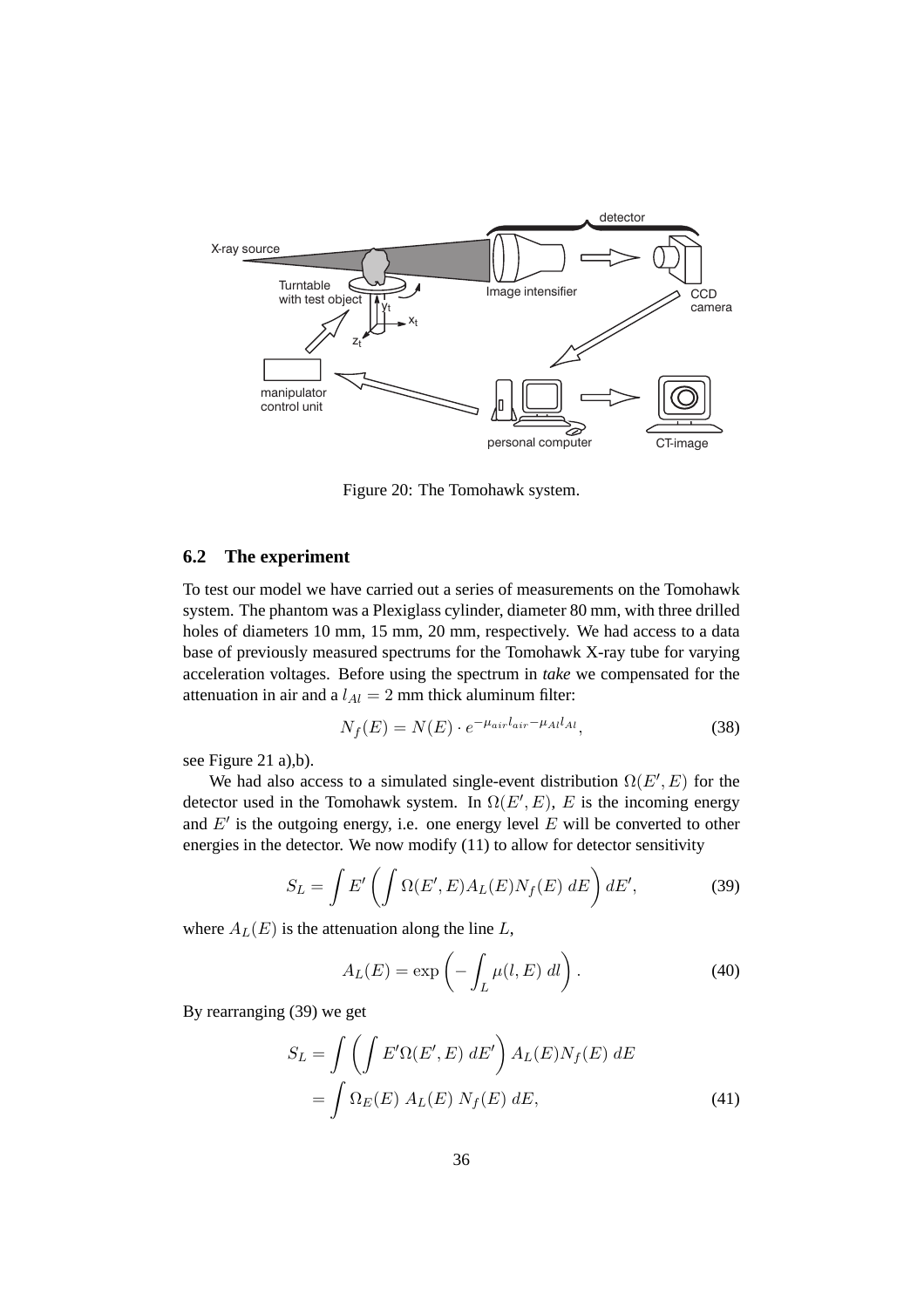where

$$
\Omega_E(E) = \int E' \Omega(E', E) dE'. \tag{42}
$$

This equation can be precomputed. It is illustrated for detector used in the Tomohawk system in Figure 21 c).

We finish this theoretical discussion by pointing out that by inserting (40) into our original formula for calculation of a detector value (11) we get

$$
S_L = \int E A_L(E) N(E) dE, \qquad (43)
$$

which is (41) without compensation for detector sensitivity, air and aluminum filter. See Figure 8a. The energy spectrum  $E\cdot N(E)$  should be replace by  $\Omega_E(E)\cdot N_f(E)$ if detector sensitivity is to be regarded. The combination of  $N(E)$ ,  $N_f(E)$  and  $\Omega_E(E)$  to the effective spectrum  $\Omega_E(E) \cdot N_f(E)$  is shown Figure 21.



Figure 21: a) Original spectrum  $N(E)$ . b) Filtered spectrum  $N_f(E)$ . c) Detector sensitivity  $\Omega_E(E)$ . d) Effective spectrum  $\Omega_E(E) \cdot N_f(E)$ .

Projection data, see Figure 22 a), was collected from the Tomohawk and reconstructed with a fan-beam algorithm, see Figure 22 b). The experiment was also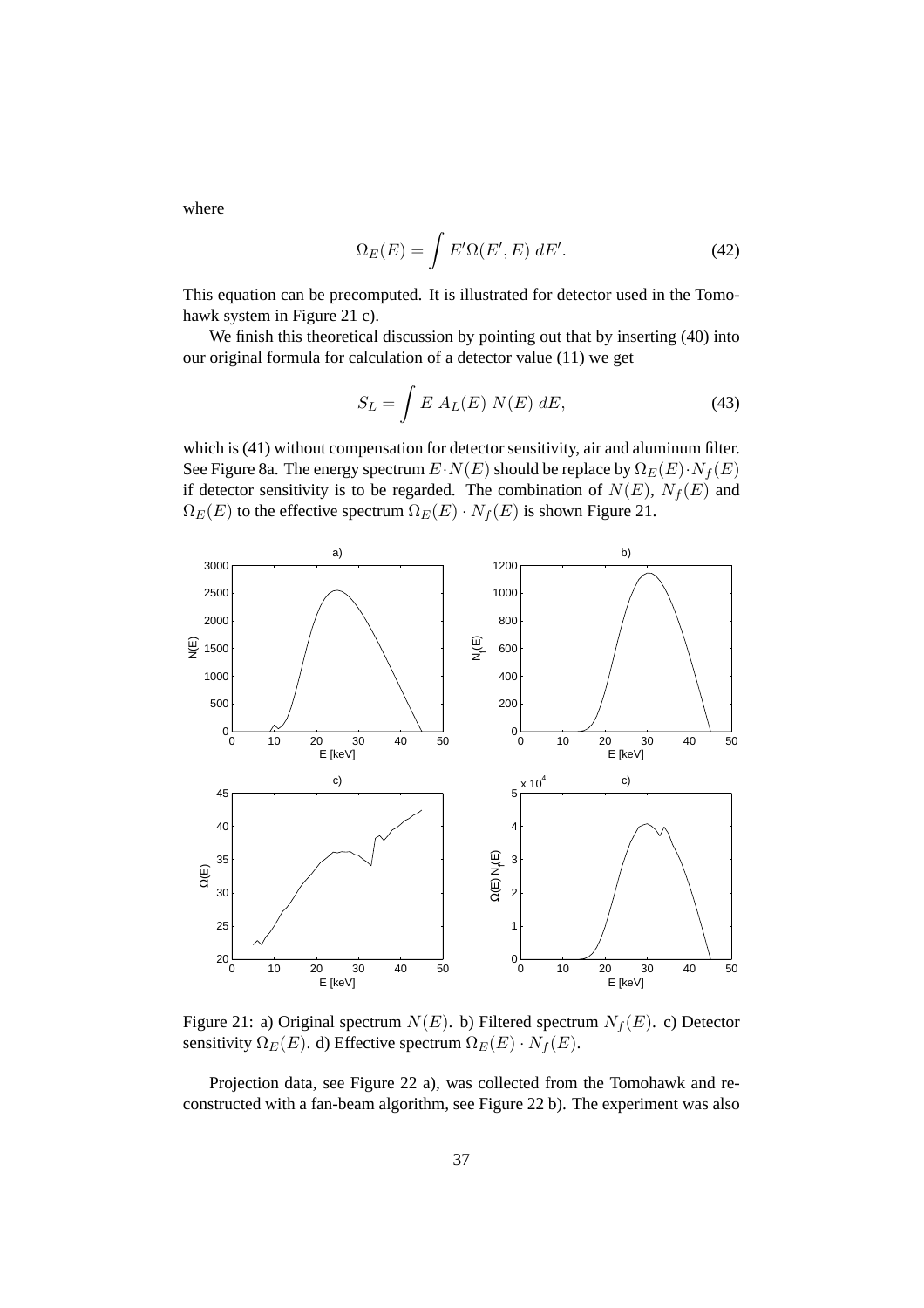simulated in *take*, see Figure 22 d), and reconstructed, see Figure 22 e). The simulated reconstruction result, see Figure 22 f), shows the typical beam-hardening cupping effect, which is however unfortunately not visible in the measured reconstruction result, see Figure 22 c).



Figure 22: a) Measured projection data from a Plexiglass phantom b) Reconstruction from measured projection data c) Reconstructed attenuation coefficient (through the two lower holes) d) Simulated projection data from a Plexiglass phantom e) Reconstruction from simulated projection data f) Reconstructed attenuation coefficient (through the two lower holes).

# **7 Future work**

As mentioned in Section 4 scattering is not implemented in *take*. Instead, we want to combine high resolution projection data generated by *take*, with low resolution scattering generated by, for example, [3]. In [3], scattering is computed by Monte Carlo simulation, a good but time consuming method. Therefore, we would like to have a simpler approximative scatter simulation included in *take*. Modeling of noise, both Poisson and thermic, are lacking in *take*. It is desired that the projection generating procedure through voxel volumes would be implemented for different energy levels.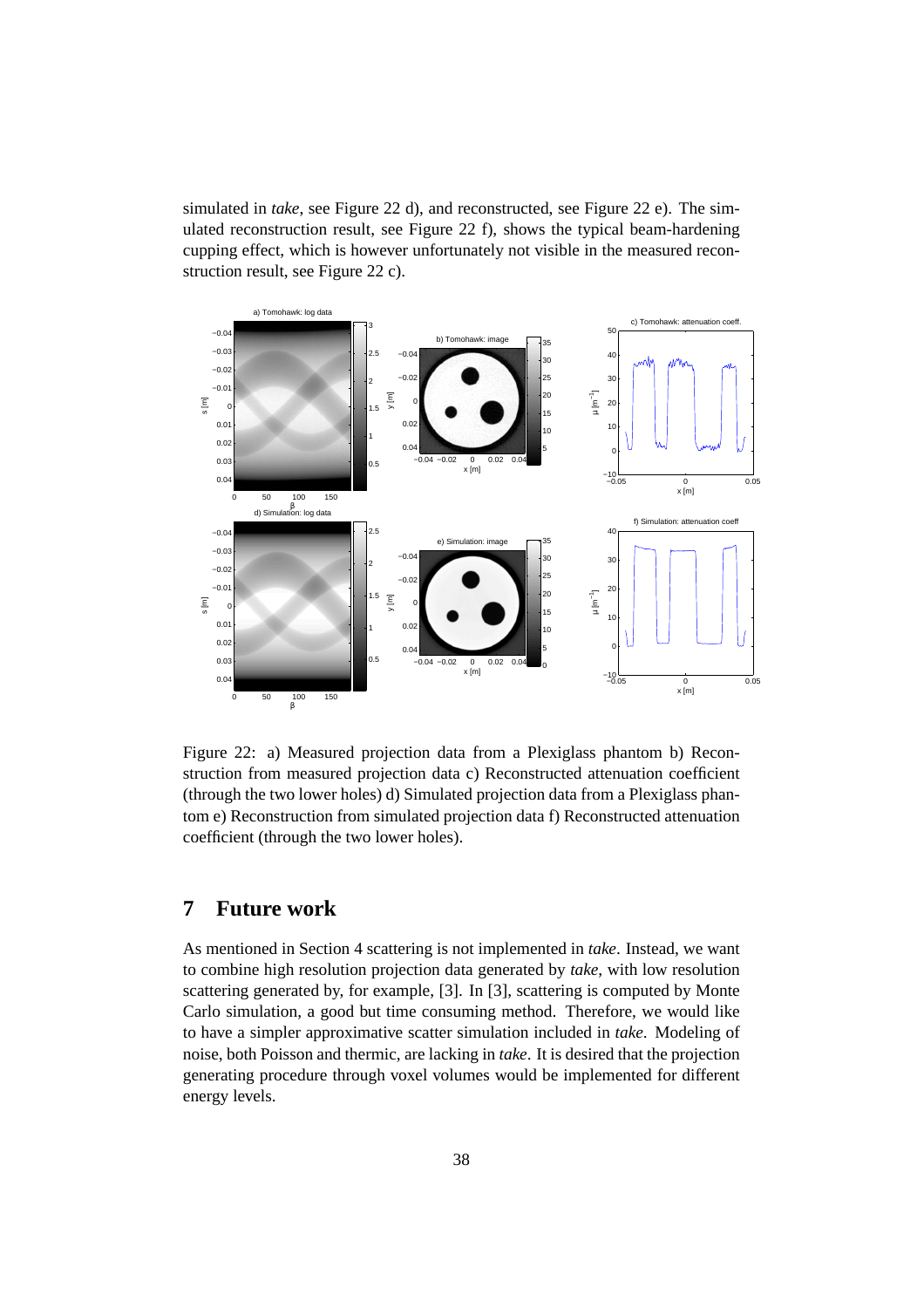The last experiment in this report, a comparison between real and simulated data, wasn't completely successful and should therefore be analyzed and improved.

# **References**

- [1] P. M. Joseph, An Improved Algorithm for Reprojecting Rays Through Pixel Images, *IEEE Transactions on Medical Imaging MI-1, 192-196*, 1982
- [2] A. C. Kak and M. Slaney, *Principles of Computerized Tomographic Imaging*, ISBN 0-87942-198-3, IEEE PRESS, 1987
- [3] A. Malušek, Maria Magnusson Seger, Michael Sandborg, Gudrun Alm Carlsson, Effect of Scatter on Reconstructed Image Quality in Cone Beam CT: Evaluation of a Scatter-reduction Optimization Function, *Accepted for publication in Radiation Protection Dosimetry*, 2005
- [4] J. Müller-Merbach, Simulation of X-ray Projections for Experimental 3D Tomography, *Report LiTH-ISY-R-1866*, Dept of EE, Linköpings University, SE-581 83, Linköping, Sweden, 1996
- [5] F. Natterer, *The Mathematics of Computerized Tomography*, ISBN 0-471- 90959-9, Wiley, 1986
- [6] Tomohawk 2, Linköping University, Industrial Computed Tomography System. *Operators manual*, 1992
- [7] H. Turbell, New Functionality in *take* version 2.1, *Web material only, currently on*, Linköping, Sweden, 1999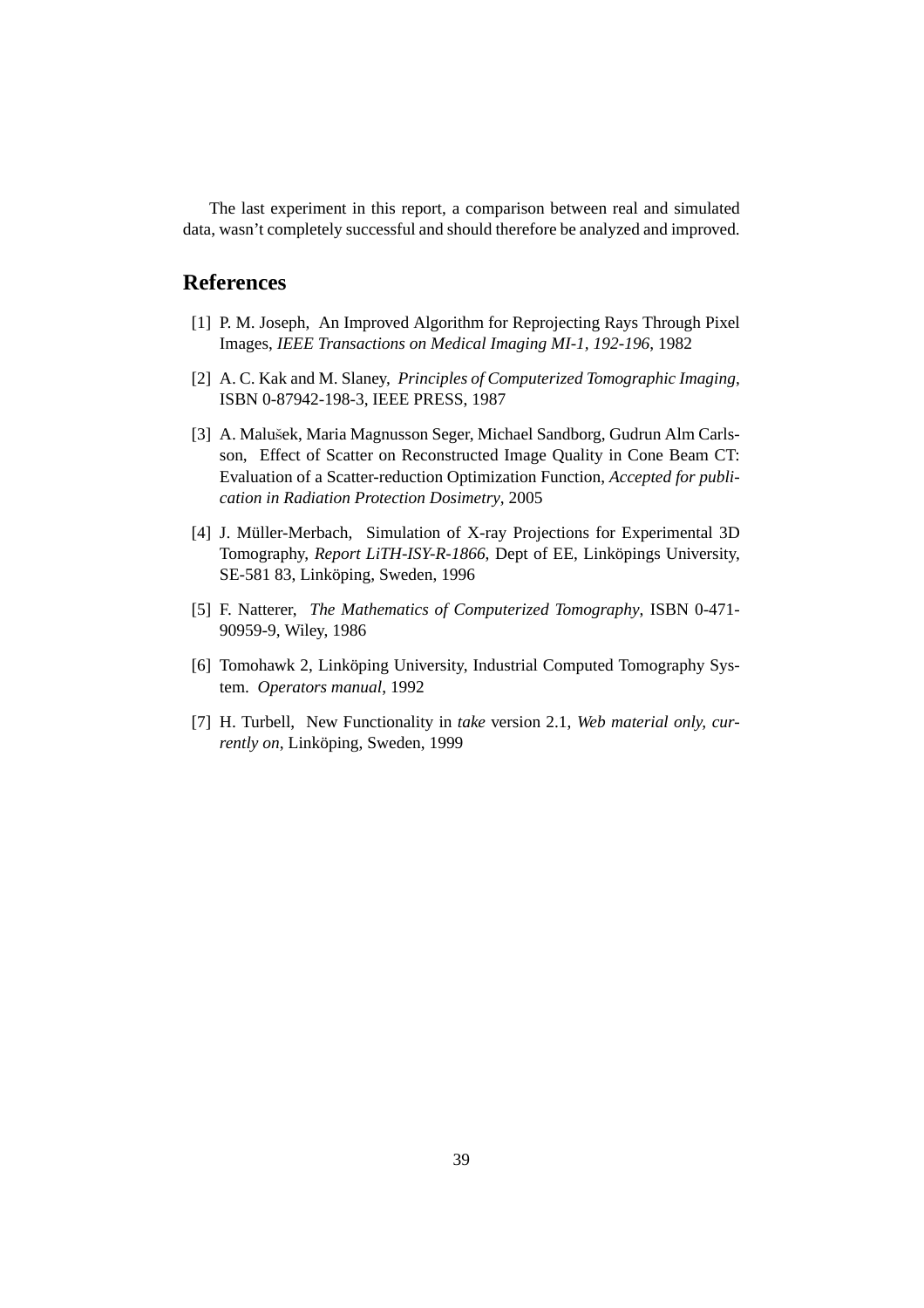# **8 Appendix**

# **8.1 Experiment 1**

#### **8.1.1 main program**

```
f = take('mono=30', 'initfile=take1.txt');sizevol = size(f);N1 = sizevol(1);<br>8 N1*N2*N3 = volume sizeN2 = sizevol(2);
N3 = sizevol(3);
rec = 0.6;
vec1 = (-(N1-1)/2:(N1-1)/2)*rec/N1; % image axis<br>vec2 = (-(N2-1)/2:(N2-1)/2)*rec/N2; % image axis
vec2 = (-N2-1)/2:(N2-1)/2)*vecc/N2; % image axis<br>
vec3 = (-N3-1)/2:(N3-1)/2)*vecc/N3; % image axis
vec3 = (-N3-1)/2:(N3-1)/2)*rec/N3;f1 = zeros(N1,N2);f1(:,:) = f(:,:,N3/2);
f3 = zeros(N2,N3);f3(:,:) = f(N1/2,:,:);f2 = zeros(N1,N3);f2(:,:) = f(:,N2/2,:);figure(1);
colormap(gray);
subplot(2,2,1), imagesc(vec2, vec1, f1');
colorbar;
title('a) voxel-volume xy-slice')
axis image;
subplot(2,2,2), imagesc(vec1, vec3, f2');
colorbar;
title('b) voxel-volume xz-slice')
axis image;
subplot(2,2,3), imagesc(vec2, vec3, f3');
colorbar;
title('c) voxel-volume yz-slice')
axis image;
f = take('mono=30', 'attenuation=takelog','initfile=take2.txt');
sizevol = size(f);N1 = sizevol(1); <br> N1 = nr of channels
N2 = sizevol(2);<br>N3 = sizevol(3);<br>N3 = nr of projection N3 = nr of projection N3 = nr of projection N3 = nr% N3 = nr of projections
vec1 = (-N1-1)/2:(N1-1)/2); % image axes
vec2 = (-(N2-1)/2:(N2-1)/2);
vec3 = 1:360;
f1 = zeros(M1,N2);f1(:,:) = f(:,:);1);f2 = zeros(N1,N2);f2(:,:) = f(:,:,N3/6);
f3 = zeros(M1,N2);f3(:,:) = f(:,:,N3/4);f4 = zeros(N1,N3);f4(:,:) = f(:,(N2+1)/2,:);
figure(2);
```
40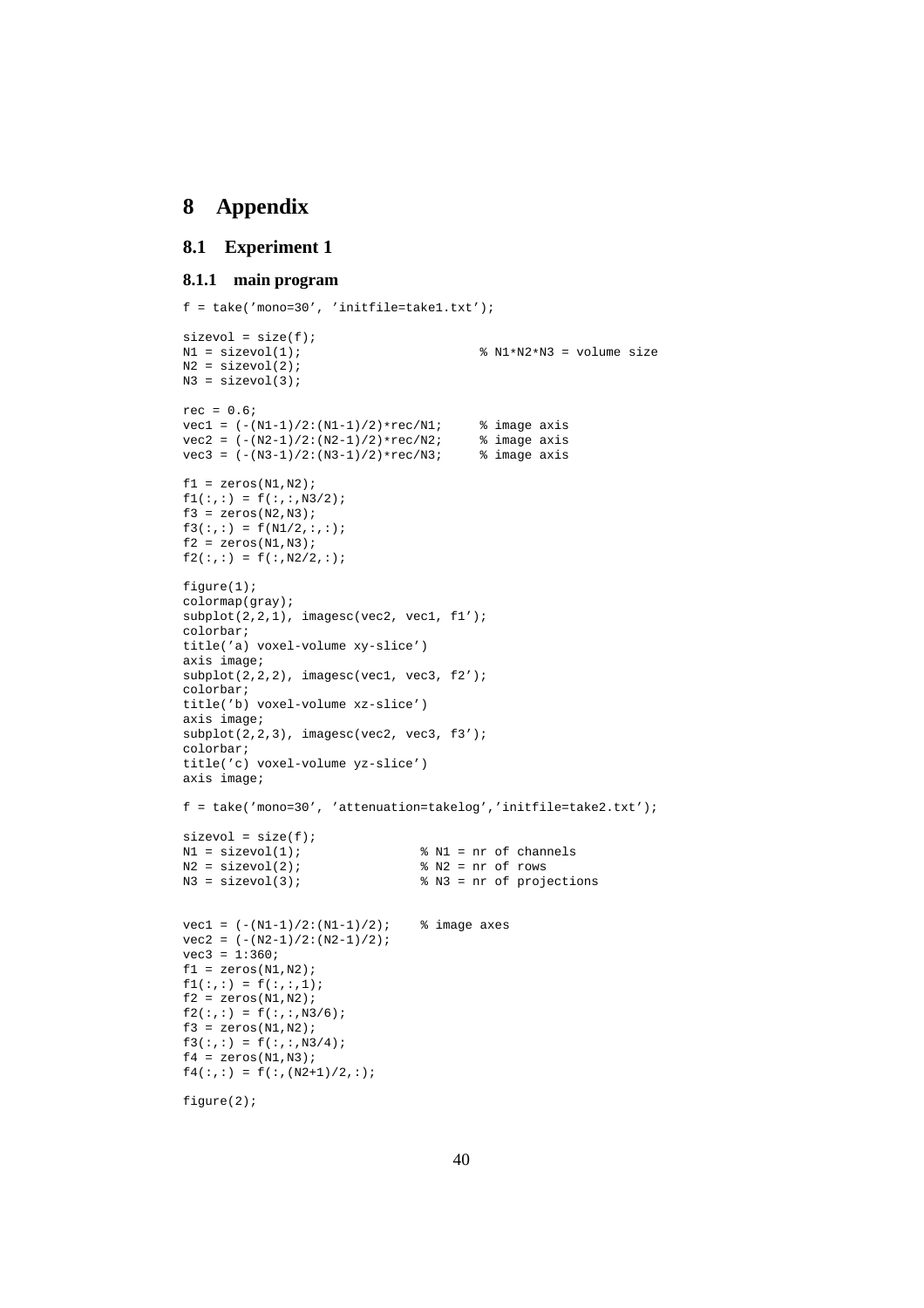```
colormap(gray);
subplot(2,2,1), imagesc(vec2, vec1, f1');
colorbar;
title('a) detector data 0 deg')
axis image;
subplot(2,2,2), imagesc(vec2, vec1, f2');
colorbar;
title('b) detector data 60 deg')
axis image;
subplot(2,2,3), imagesc(vec2, vec1, f3');
colorbar;
title('c) detector data 90 deg')
axis image;
subplot(2,2,4), imagesc(vec3, vec1, f4);
colorbar;
title('d) 1 row 0-360 deg projdata')
```
# **8.1.2 take1.txt**

```
# init file for take
#-------------------------
verbose
            phantom = phm.txt
detector = det.txt
trajectory = trj.txt
#-------------------------
voxelization = vox.dat
voxelnr = 128 64 32
voxelsize = 0.6 0.6 0.6voxelcenter = 0.0 0.0 0.0
voxelpoints = 1
#-------------------------
energyspectrum = spm.mat
```
### **8.1.3 take2.txt**

```
# init file for take
#-------------------------
verbose
phantom = phm.txt
detector = det.txt
trajectory = trj.txt
#-------------------------
#voxelization = vox.dat
voxelnr = 128 64 32
voxelsize = 0.6 0.6 0.6
voxelcenter = 0.0 0.0 0.0
voxelpoints = 1
#-------------------------
energyspectrum = spm.mat
```
## **8.1.4 det.txt**

```
# detector file
#-------------------
shape=cylindricalAroundSource
fanangle=0.4571
height=0.6
channels=63
rows=65
xypoints=1
```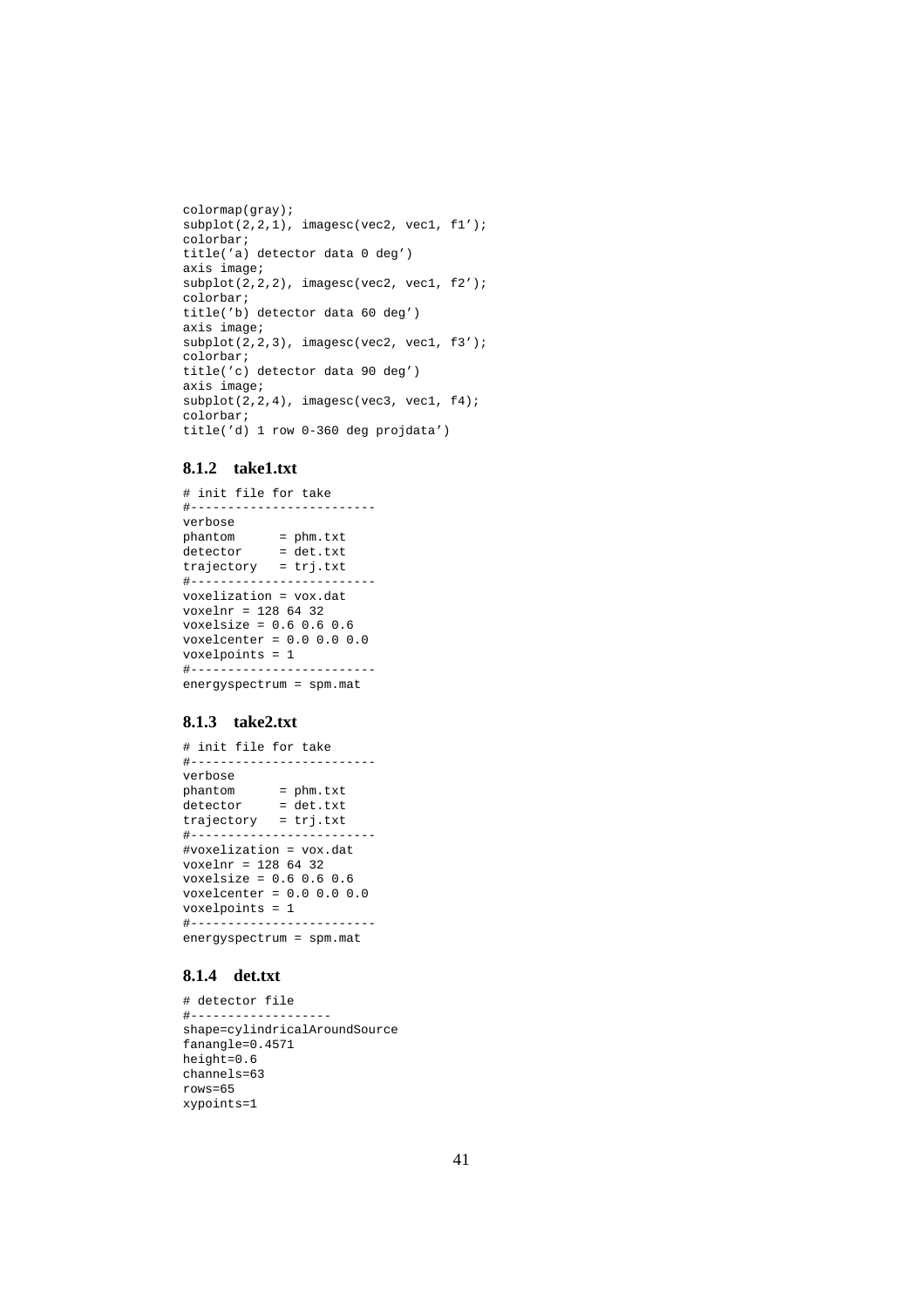#### **8.1.5 trj.txt**

```
# trajectory file
# ----------------
projections = 180
#
# source pos. 0
 0.700 0.00000000 0.00000000
#
# detector pos. 0
  0.00000000 -1.00000000 0.00000000 0.00000000
  1.00000000 0.00000000 0.00000000 0.00000000
 0.00000000 0.00000000 1.00000000 0.00000000
#
# transformation matrix
  0.99939083 -0.03489950 0.00000000 0.00000000
  0.03489950 0.99939083 0.00000000 0.00000000
  0.00000000 0.00000000 1.00000000 0.00000000
```
#### **8.1.6 phm.txt**

```
# PlexiGlass phantom
#------------------------------
cylind a=0.240 b=0.240 c=0.25 x=0.0 y=0.0 z=0.0 theta=0.0 phi=0.0 dens=1.19 mat=0
cylind a=0.030 b=0.030 c=0.25 x=0.0 y=0.21 z=0.0 theta=0.0 phi=0.0 dens=-1.19 mat=0
#
material = 0 ../materials/plexi.mat
```
# **8.2 Experiment 2**

#### **8.2.1 main program**

```
q = take('mono=30');
rec = 0.6; % reconstructed image size
[N,R,M] = size(g); % N = nr of pixels per projection
                          % R = nr of rows
                          % M = nr of projections
x = (-N-1)/2: (N-1)/2; \frac{1}{2} & detector axis
a = (0:M-1)*360/M; \frac{1}{2} \frac{1}{2} \frac{1}{2} \frac{1}{2} \frac{1}{2} \frac{1}{2} \frac{1}{2} \frac{1}{2} \frac{1}{2} \frac{1}{2} \frac{1}{2} \frac{1}{2} \frac{1}{2} \frac{1}{2} \frac{1}{2} \frac{1}{2} \frac{1}{2} \frac{1}{2} \frac{1}{2} \frac{1}{2} \frac{1xvec = (-(N-1)/2:(N-1)/2)*rec/N; % image axis
qeo = [0.7 \t0.4571*2/64]; \text{?} fanbeam geometry
firstang = 0;
gl = zeros(N,M);gl(:,:) = g(:,1,:);gl = log(max(max(g1))) - log(g1); % take the logarithm
fhat = fanFB(g1, geo, rec, firstang); % fanbeam reconstr
figure(1);
subplot(2,2,1), imagesc(a, x, g1);
colorbar;
title('a) fanbeam proj')
subplot(2,2,2), imagesc(xvec, xvec, fhat);
colorbar;
title('b) reconstruction')
axis image;
```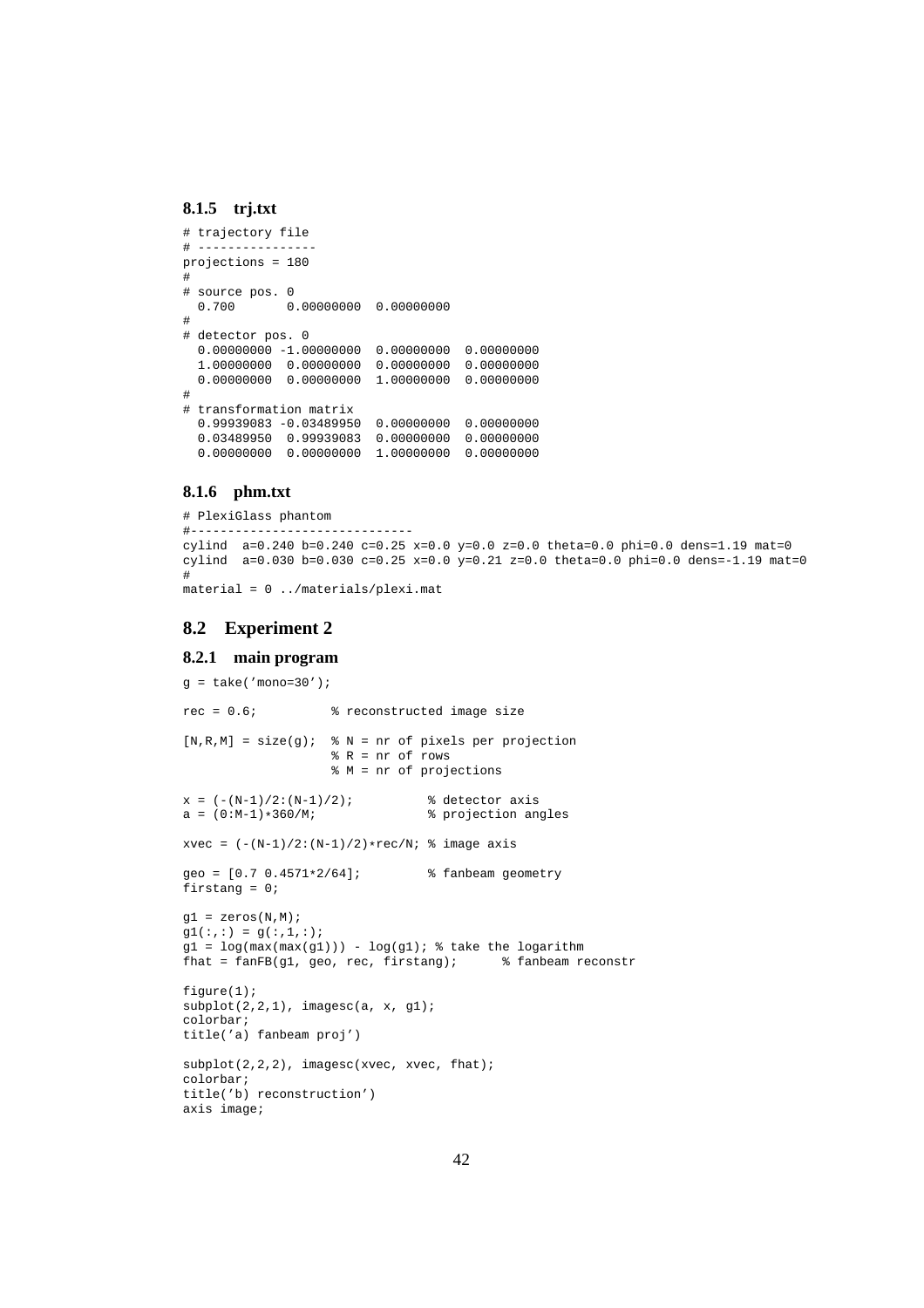```
\text{subplot}(2,2,3), \text{plot}(x\text{vec}, \text{flat}(32,:), ' -r', ...xvec, that,:32), '--b');
title('c) recon cross-sec')
xlabel('x [m], y [m]');
vlabel('\\mu [m^{-1}]');
axis([ -rec/2 rec/2 -5 40]);
```
#### **8.2.2 take.txt**

# init file for take #------------------------<br>verbose = 1 verbose<br>phantom  $=$  phm.txt detector = det.txt trajectory = trj.txt # energyspectrum = spm.mat

### **8.2.3 det.txt**

```
# detector file
# - - - -shape=cylindricalAroundSource
fanangle=0.4571
height=0.0014
channels=64
rows=1
xypoints=1
```
# **8.2.4 trj.txt**

```
# trajectory file
# ----------------
projections = 180
#
# source pos. 0
 0.700 0.00000000 0.00000000
#
# detector pos. 0
  0.00000000 -1.00000000 0.00000000 0.00000000
  1.00000000 0.00000000 0.00000000 0.00000000
  0.00000000 0.00000000 1.00000000 0.00000000
#
# transformation matrix
  0.99939083 -0.03489950 0.00000000 0.00000000
  0.03489950 0.99939083 0.00000000 0.00000000
  0.00000000 0.00000000 1.00000000 0.00000000
```
## **8.2.5 phm.txt**

```
# PlexiGlass phantom
#------------------------------
cylind a=0.240 b=0.240 c=0.25 x=0.0 y=0.0 z=0.0 theta=0.0 phi=0.0 dens=1.19 mat=0
cylind a=0.030 b=0.030 c=0.25 x=0.0 y=0.21 z=0.0 theta=0.0 phi=0.0 dens=-1.19 mat=0
#
material = 0 ../materials/plexi.mat
```
## **8.2.6 fanFB.m**

function f = fanFB(g, geo, rec, firstang)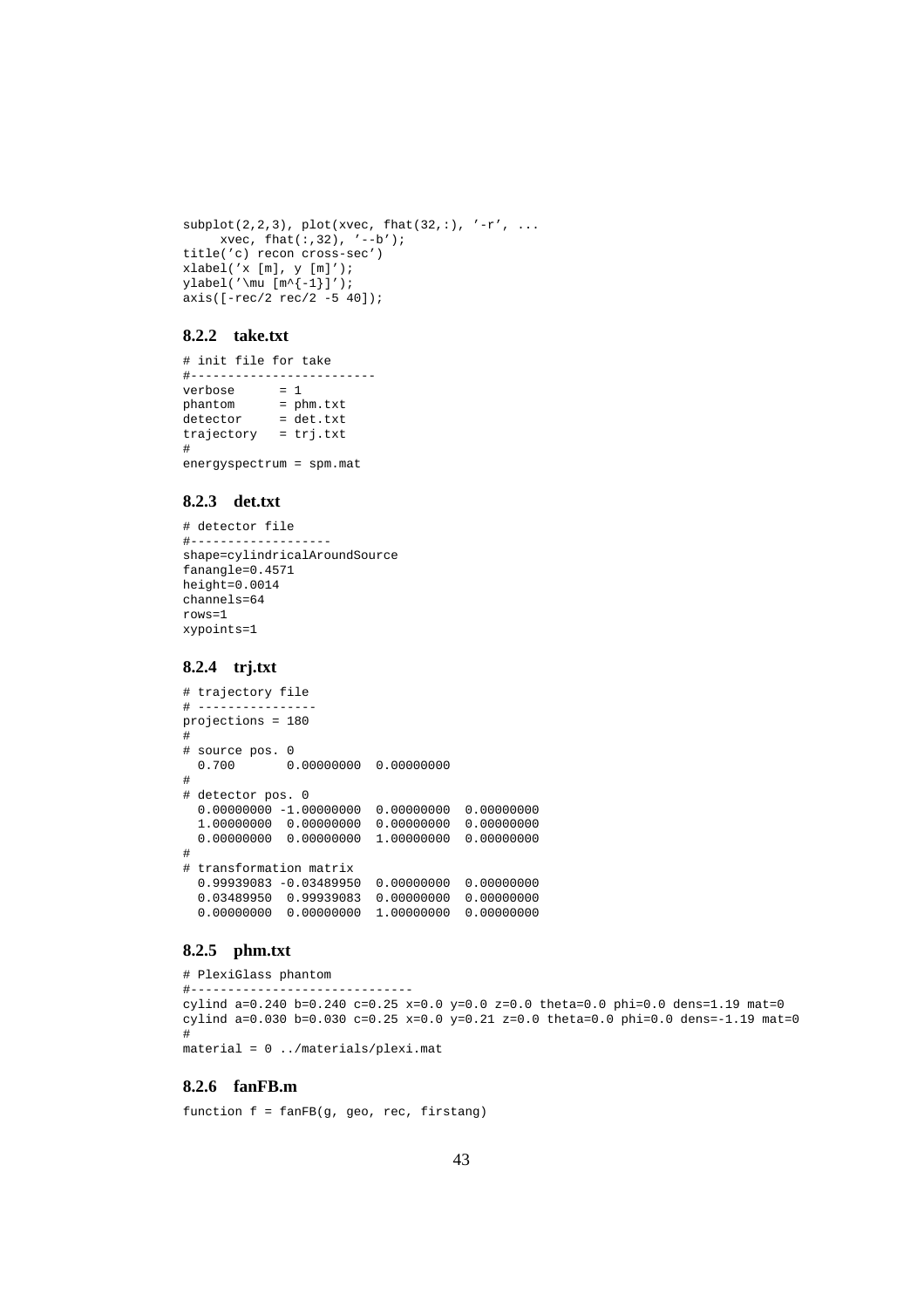```
%
% f = fanFB(g, geo, rec, firstang)
%
% geo(1): distance source <-> origo
% geo(2): angle between rays
% rec: image x size
% firstang: angle for first projection [rad]
if nargin ~= 4
  fprintf('The number of arguments must be 4!\n\times');
  return;
end
[M,N] = size(g); % M = nr of pixels per projection,
                    % N = nr of projections
D = geo(1);dalfa = qeo(2);
if N = 1 % special case for rot. sym. obj.
 N = 2*M;g = g*ones(1,N);end
Sx = rec;
\mathtt{Sy} \ = \ \mathtt{S}\mathtt{x}\, \texttt{;}m0 = M;n0 = M;
startx = -Sx/2 + 0.5*Sx/M;
starty = startx;
% projection angles
dbeta = 2*pi/Nibeta = 0+firstang:dbeta:2*pi+firstang-dbeta;
% detector angles
alfa = dalfa*(-(M-1)/2:(M-1)/2)';
% preweight the projections with D * cos(alfa)
g = g. * (D * cos(alfa) * ones(1,N));% rampfilter the projections
q = \text{ramp}(q, \text{dalfa});
% the grid for the reconstructed image
dx = Sx/m0;dy = Sy/n0;[X, Y] = \text{meshgrid}(\text{start}x:\text{start}x + (\text{m0}-1)*dx, \text{start}y:\text{dy}:\text{start}y + (\text{n0}-1)*dy);f = zeros(size(X));% weighted backprojection
for i=1:N
   x0 = D*sin(beta(i));y0 = D * cos(beta(i));L2 = (x0-X) .^2 + (y0+Y) .^2;gamma = -adjust(data2(x0-X, y0+Y) - beta(i));f = f + intexp2(ones(M,1)*(1:N), alfa*ones(1,N), q, i*ones(m0,m0), gamma). /L2;end
```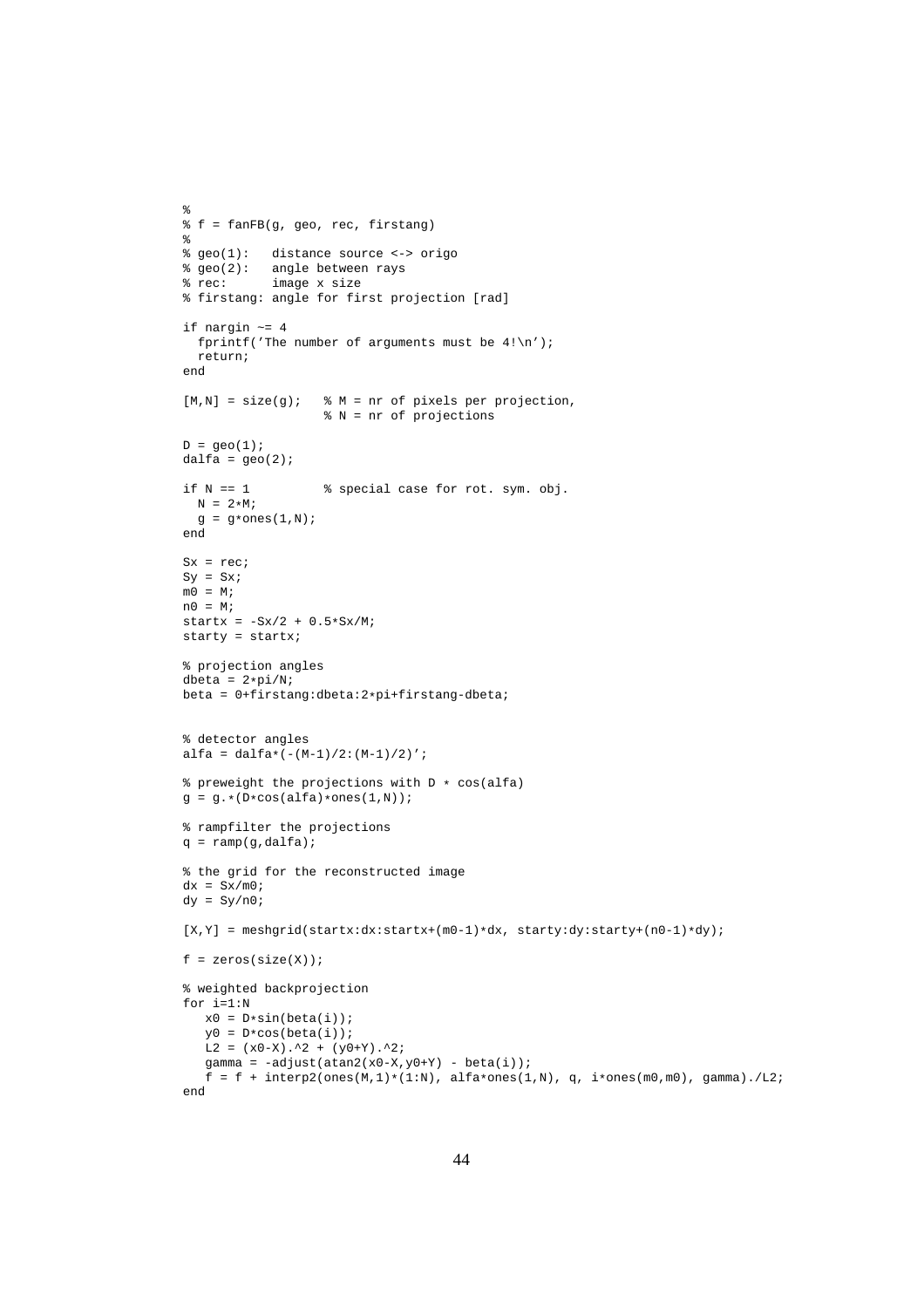```
f = f * dbeta * dalfa;
function y = adjust(x)y=x;
y(find(x)=pi)) = y(find(x)=pi)) - 2*pi;y(find(x<-pi)) = y(find(x<-pi)) + 2*pi;8.2.7 ramp.m
function q = ramp(g, dalfa)%
g = ramp(g, dalfa)% rampfilter the columns of g
%
[M,N] = size(q);M2 = 2^ceil(log2(M));
r = zeros(2*M2,1);if nargin==1
 r(M2+1) = 1/4;r(2:2:end) = -1./(pi^2*(-M2+1:2:M2-1).^2);
end
if nargin==2
  r(M2+1) = 1/(8*dalfa^2);r(2:2:end) = -1./(2*pi^2*sin((-M2+1:2:M2-1)*dalfa).^2);
end
w = \cos(p i * (-M2:M2)'/(2*M2)); % low pass weighting
R = (w(1:end-1).*fftshift(fft(iftshift(r))))*ones(1,N);q = zpadcol(g, 2*M2);q = real(fftshift(ifftshift(ifftshift(R.*fftshift(fft(ifftshift(q)))))))q = zpadcol(q,M);function y = zpadcol(x,m2)%
\gamma = \text{spadcol}(x,m2)% pad or unpad
\tilde{z}[m,n] = size(x);if mod(m-m2, 2) == 0offset = abs((m-m2)/2);else
  offset = (abs(m-m2)+1)/2;end
if m2>m
 y = [zeros(offset, n); x; zeros(m2-m-offset, n)];else
 y = x(offset+1:offset+m2,:);
end
```
% find NaN:s and replace them with 0

 $loc = find(isanan(f) == 1);$ 

 $f(loc) = 0;$ 

# **8.3 Experiment 3**

#### **8.3.1 main program**

% Spectrum data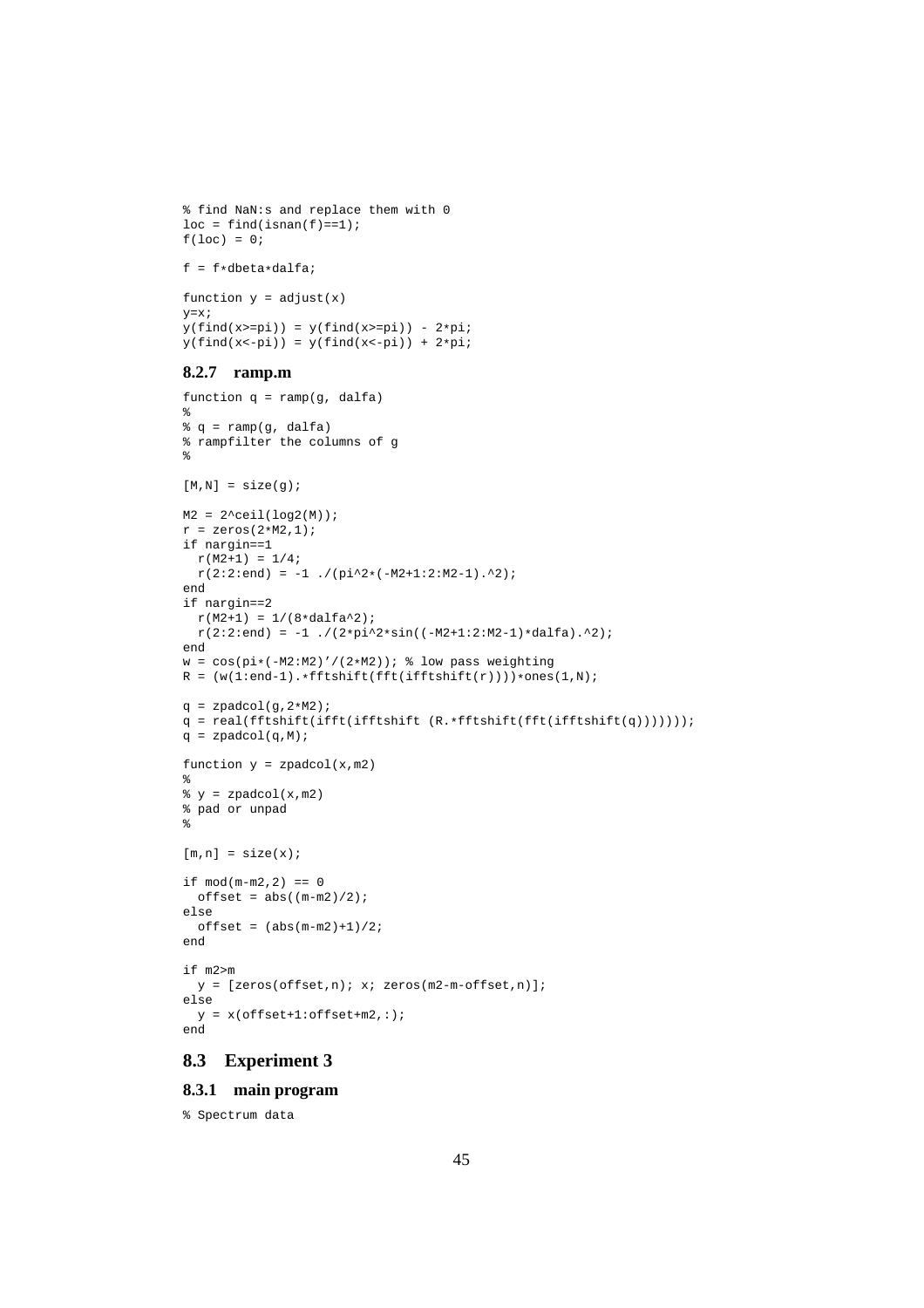```
load spm.mat
\text{subplot}(2,2,1), \text{plot}(f(:,1), f(:,2), '-b');
title('a) Spectrum');
xlabel('E [keV]'); ylabel('N(E)');
axis([5 50 0 1200]); grid;
% Material data
load ../materials/plexi.mat
dens = 1.19; <br> 8 Plexiglass density
pmat = 100 * dens * (f(:,2) + f(:,3) + f(:,4));subplot(2,2,2), plot(1000*f(:,1), pmat, '-b');
title('b) Attenuation coeff');
xlabel('E [keV]'); ylabel('\mu(E) [1/m]');
axis([5 50 0 100]); grid;
% Loop over phantoms with different thickness and
% compute the relative attenuation
gl = zeros(1, 10);for i=1:10
 p = ['phantom = phm' num2str(i) '.txt'];
 y = take(p);
 gl(i) = log(y(1)/y(33));end
g0 = zeros(1, 10);for i=1:10
 p = [ 'phantom = phm' num2str(i) '.txt'];
 y = take(p, 'mono=30');
 g0(i) = log(y(1)/y(33));end
subplot(2,2,3), plot(1:10, gl/g1(1), '--r', 1:10, gl/g0(1), '--b')title('c) relative attenuation');
xlabel('d [cm]'); ylabel('relative attenuation');
axis([1 10 1 10]); grid;
```
#### **8.3.2 take.txt**

#------------------------ phantom = phm.txt detector = det.txt trajectory = trj.txt # energyspectrum = spm.mat

#### **8.3.3 det.txt**

```
# detector file
#-------------------
xlen=0.2
ylen=0.001
xpix=65
ypix=1
xypoints=1
```
# **8.3.4 trj.txt**

```
# trajectory file
# ----------------
projections = 1
\frac{4}{1} source pos. 0<br>0.7 0
           0.7 0.00000000 0.00000000
#
# detector pos. 0
```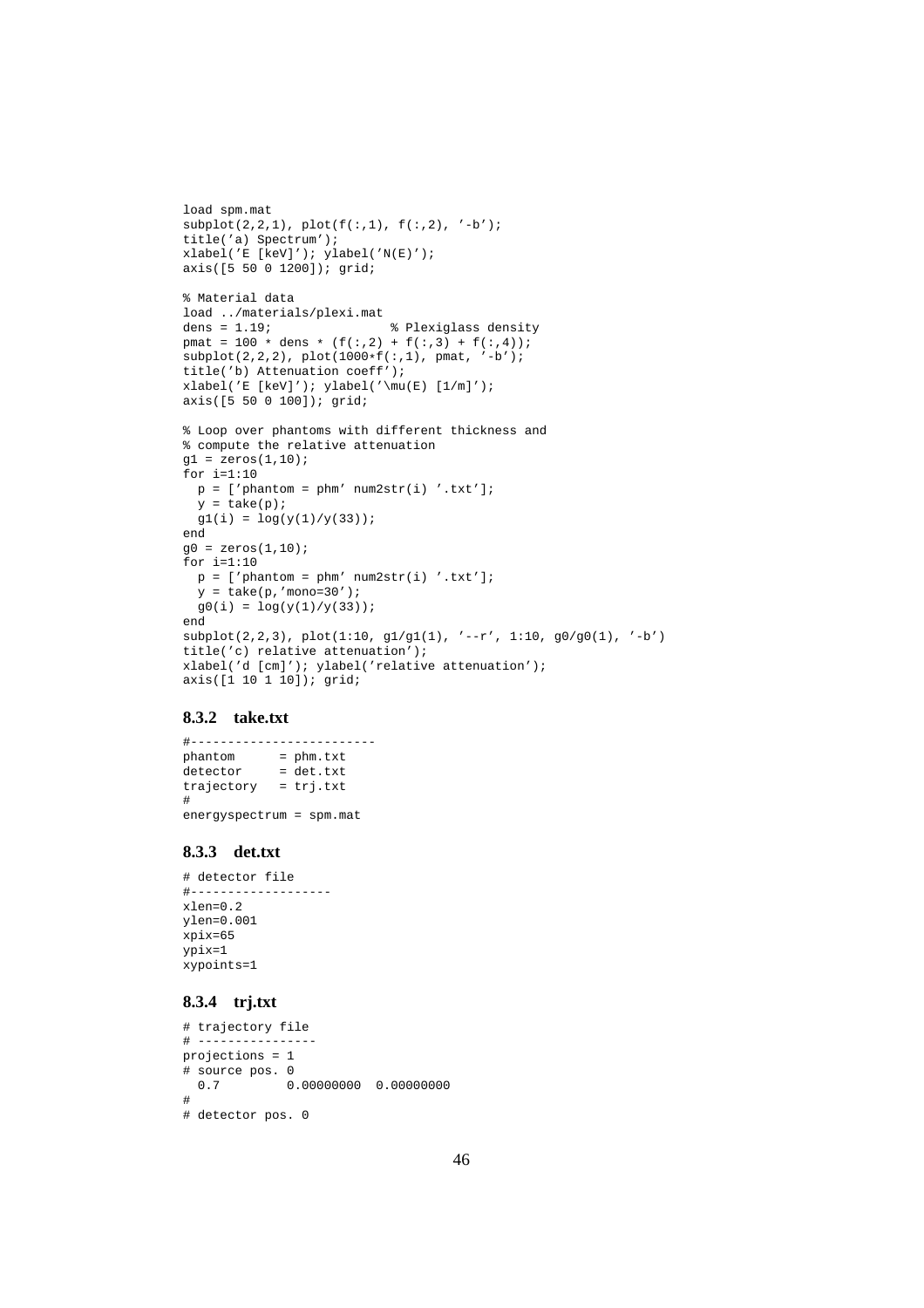```
0.00000000 -1.00000000 0.00000000 0.00000000
 1.00000000 0.00000000 0.00000000 0.00000000
 0.00000000 0.00000000 1.00000000 0.00000000
#
# transform
 0.99991660 -0.01291508 0.00000000 0.00000000
  0.01291508 0.99991660 0.00000000 0.00000000
  0.00000000 0.00000000 1.00000000 0.00000000
```
### **8.3.5 phm1.txt**

```
# plexi phantom
#------------------------------
# cylinder
cylind a=0.005 b=0.040 c=0.01 x=0.0 y=0.0 z=0.0 theta=0.0 phi=0.0 dense=1.19 mate=0.0#
material = 0 ../materials/plexi.mat
```
### **8.3.6 phm2.txt, phm3.txt, ..., phm10.txt**

The files phm2.txt, phm3.txt, ..., phm10.txt look similar as phm1.txt above. The only exception is that a increaces according to:  $a=0.005, a=0.010, a=0.015, ..., a=0.050.$ 

## **8.4 Experiment 4**

#### **8.4.1 main program**

```
L = 0.2; \frac{1}{2} \frac{1}{2} \frac{1}{2} \frac{1}{2} \frac{1}{2} \frac{1}{2} \frac{1}{2} \frac{1}{2} \frac{1}{2} \frac{1}{2} \frac{1}{2} \frac{1}{2} \frac{1}{2} \frac{1}{2} \frac{1}{2} \frac{1}{2} \frac{1}{2} \frac{1}{2} \frac{1}{2} \frac{1}{2} \frac{1}{2} dx0 = 0.00036;<br>dfi0 = 0.74;<br>\frac{1}{2} angle increment in de
dfi0 = 0.74;<br>
M0 = 256;<br>
M0 = 256;<br>
M1 = 256;<br>
M2 = 256;
M0 = 256;<br>N0 = 280;<br>Reprojections with the projections
                              % nr of projections
dx1 = 0.00036; % new detector element size
dfil = 1;<br>\frac{1}{2} anew nr of nixels per projection
                               % new nr of pixels per projection
N1 = 180; % new nr of projections
gamma = 180*atan(M0/2*dx0/L)/pi; fanbeam angle
firstang = pi/2 + pi*gamma/180; % first angle after rebinning
x0 = (-M0/2:M0/2-1)*dx0; % detector axis<br>a0 = (0:N0-1)*dfi0; % detector axis
a0 = (0:N0-1)*dfi0;x1 = (-M1/2:M1/2-1)*dx1; % new detector axis<br>a1 = (0:M1-1)*d1+qamma; % new detector axis
a1 = (0:N1-1)*diff1+qamma;xvec = (- (M1-1)/2:(M1-1)/2); % image axis
% ************ mono ****************************
q = take('mono=30');
[N,R,M] = size(g); \& N = nr of pixels per projection
                         % R = nr of rows
                         % M = nr of projections
g = log(max(max(g))) - log(g);gl = zeros(N,M);gl(:,:) = g(:,1,:);reb = rebinning(q1, L, dx0, dfi0, 1, 0, dx1, dfi1, M1, N1);that0 = parFB(reb, dx1, firstang);
```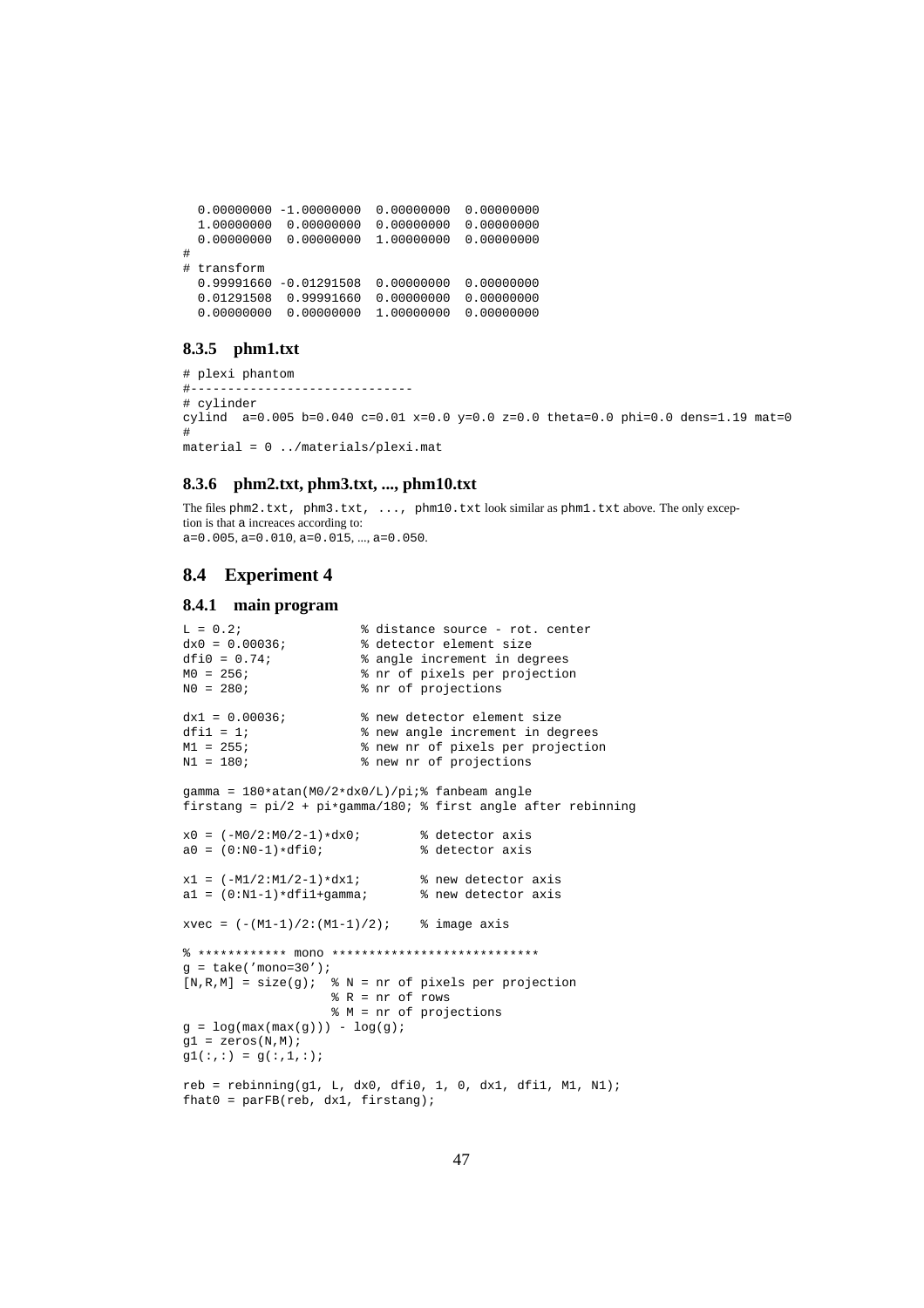```
figure(1);
subplot(2,2,1), imagesc(a0,x0,g1);colorbar;
title('a) mono fanbeam proj')
subplot(2,2,2), imagesc(a1,x1,reb);
colorbar;
title('b) mono parallel proj')
subplot(2,2,3), imagesc(xvec, xvec, fhat0', [25,35]);
colorbar;
title('c) mono recon')
axis image;
% ************ poly ****************************
g = take;
g = log(max(max(g))) - log(g);gl = zeros(N,M);gl(:,:) = g(:,1,:);reb = rebinning(g1, L, dx0, dfi0, 1, 0, dx1, dfi1, M1, N1);
fhat = parFB(reb, dx1, firstang);
subplot(2,2,4), imagesc(xvec, xvec, fhat', [25,35]);
colorbar;
title('d) poly recon')
axis image;
figure(2);
\text{subject}(2,2,1), \text{plot}(x1, \text{that}0(128,:), ' - r', ...x1, \text{flat}(128,:), \text{'}--b');title('recon cross-sec')
xlabel('x [m]');
<code>ylabel('\mu [m^{-1}]');</code>
axis([ -0.05 \ 0.05 \ -5 \ 40]);
```
#### **8.4.2 take.txt**

# init file for take #-------------------------<br>verbose = 1 verbose phantom = phm.txt detector = det.txt trajectory = trj.txt # energyspectrum = spm.mat

## **8.4.3 det.txt**

```
# detector file
#-------------------
xlen=0.09216
ylen=0.00012
xpix=256
ypix=1
xypoints=4
```
## **8.4.4 phm.txt**

```
# plexi phantom
#------------------------------
# cylinder
cylind a=0.040 b=0.040 c=0.01 x=0.0 y=0.0 z=0.0 theta=0.0 phi=0.0 dens=1.19 mat=0
cylind a=0.005 b=0.005 c=0.01 x=0.0 y=0.035 z=0.0 \text{theta}=0.0 \text{phi}=0.0 \text{dens}=-1.19 \text{mat}=0
```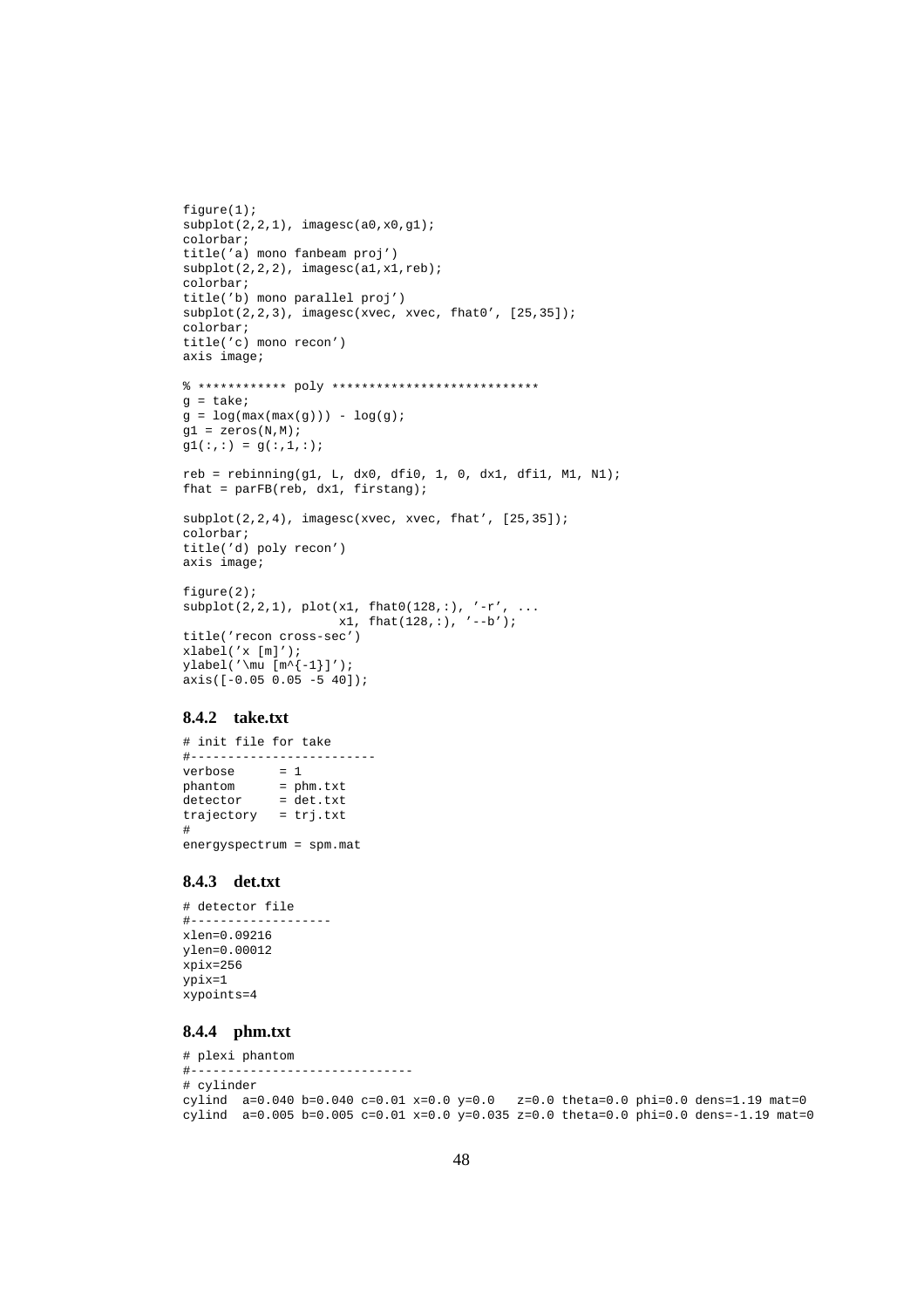# material = 0 ../materials/plexi.mat

#### **8.4.5 trj.txt**

```
# trajectory file
# ----------------
projections = 280
#
# source pos. 0
 0.20000000 0.00000000 0.00000000
#
# detector pos. 0
  0.00000000 -1.00000000 0.00000000 0.00000000
  1.00000000 0.00000000 0.00000000 0.00000000
  0.00000000 0.00000000 1.00000000 0.00000000
#
# transform
  0.99991660 -0.01291508 0.00000000 0.00000000
  0.01291508 0.99991660 0.00000000 0.00000000
  0.00000000 0.00000000 1.00000000 0.00000000
```
#### **8.4.6 rebinning.m**

```
function y = rebinning(x, L, dt, dfi, fb, rot, dtn, dfin, Mn, Nn)
% function y = rebin(x, L, dt, dfi, rot, dtn, dfin, Mn, Nn)
% L: distance to source
% dt: detector element size
% dfi: angle increment degrees
% fb: clockwise or counterclockwise rotation?
% try either fb = 0 and fb = 1
% rot: rotation center pixel nr
% dtn: new detector element size
% dfin: new angle increment
% Mn: new nr of pixels per proj
% Nn: new nr of projs
[M,N] = size(x); % M = nr of pixels per projection
                   % N = nr of projections
if nargin < 10
   Nn = N;end
if nargin < 9
   Mn = M;end
if nargin < 8
   dtn = dt;
end
if nargin < 7
   dfin = dfi;end
if nargin < 6
   rot = 0;end
gamma = 180*atan(M/2*dt/L)/pi; % fanbeam angle
% in- and out-grid
%-----------------
if fb == 0[F, t] = meshgrid((0:N-1)*dfi, (-(M-1)/2:(M-1)/2)*dt);
```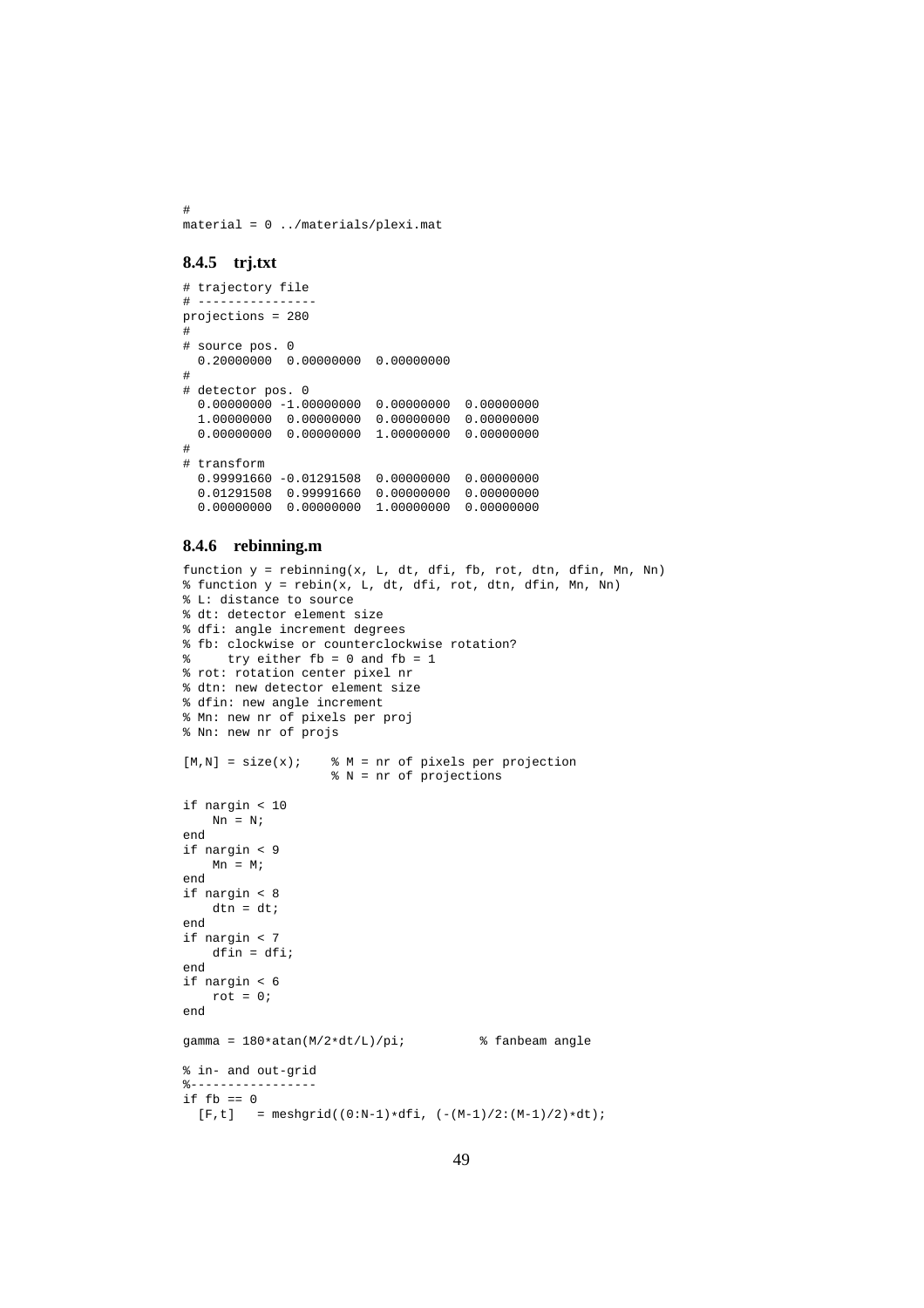```
[Fn, tn] = meshgrid((0:Nn-1)*dfin+gamma, (-(Mn-1)/2:(Mn-1)/2)*dt)]else<br>[F,t]
         = meshgrid((0:N-1)*dfi, ((M-1)/2:-1:-(M-1)/2)*dt);
  [Fn, tn] = meshgrid((0:Nn-1)*dfin+gamma, ((Mn-1)/2:-1:-(Mn-1)/2)*dt)]end
% rebin
% - - - - -y=interp2(F, t+rot, x, Fn-180*asin(tn/L)/pi, tn./sqrt(1-tn.^2/L^2));
% find NaN:s and replace them with 0
%-----------------------------------
loc = find(isan(y)=1);y(loc) = 0;
```
#### **8.4.7 parFB.m**

```
function f = parFB(g, dtau, firstang)
%
f = parFB(q, tau)% parallel filtered backprojection method
%
% g: projection indata<br>% dtau: detector element
                detector element size
% firstang: angle for first projection [rad]
\mathbf{S}if (nargin == 0) | (nargin > 3)fprintf('1, 2 or 3 arguments is desired!\n');
  return;
end
if nargin == 1
  dtau = 1;
  firstang = 0;
end
if nargin == 2
  firstang = 0;end
[M,N] = size(g); % M = nr of pixels per projection,
                           % N = nr of projections
Sx = M; \frac{1}{2} \frac{1}{2} \frac{1}{2} \frac{1}{2} \frac{1}{2} \frac{1}{2} \frac{1}{2} \frac{1}{2} \frac{1}{2} \frac{1}{2} \frac{1}{2} \frac{1}{2} \frac{1}{2} \frac{1}{2} \frac{1}{2} \frac{1}{2} \frac{1}{2} \frac{1}{2} \frac{1}{2} \frac{1}{2} \frac{1}{2} \fracSy = M;<br>
m0 = M;<br>
m0 = M;<br>
m0 = M;<br>
m0 = M;<br>
m0 = M;<br>
m0 = M;<br>
m0 = M;<br>
m0 = M;<br>
m0 = M;<br>
m0 = M;<br>
m0 = M;m0 = M; % image x size in pixels
n0 = M; % image y size in pixels
if mod(M, 2) == 0startx=-M/2;
  starty=-M/2;
else
  startx=-(M-1)/2;
  starty=-(M-1)/2;end
% projection angles
dtheta = pi/N;
%theta = -pi/2-firstang:-dtheta:-3*pi/2+dtheta-firstang;
theta = 0+firstang:dtheta:pi-dtheta+firstang;
% detector array
if mod(M, 2) == 0det = (-M/2:M/2-1)';
```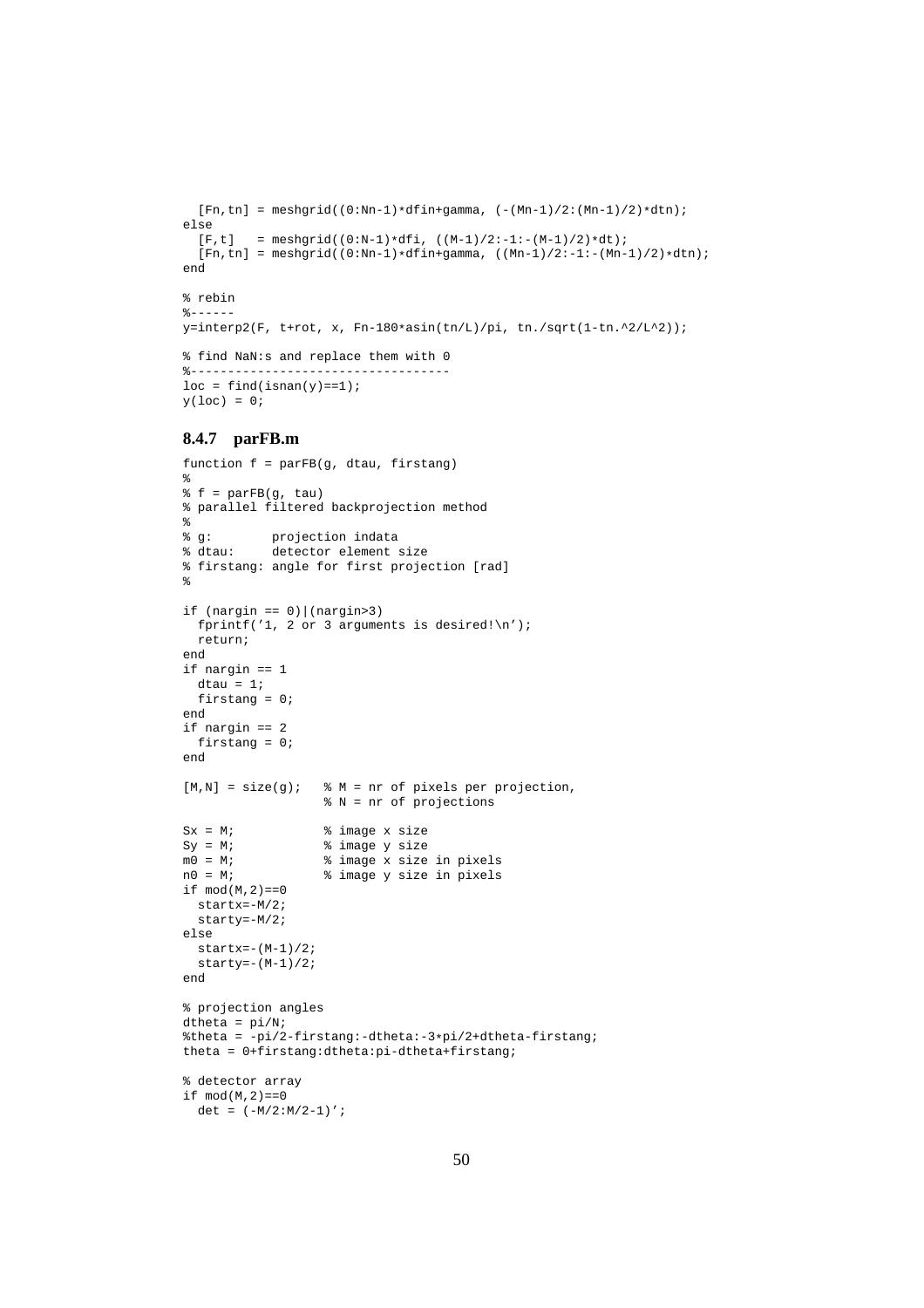```
else
 det = (-(M-1)/2:(M-1)/2)';
end
% rampfilter the projections
q = \text{ramp}(q);
% the grid for the reconstructed image
dx = Sx/m0;dy = Sy/ n0 i[X,Y] = meshgrid(stattx:dx:startx+(m0-1)*dx, starty:dy:starty+(n0-1)*dy);f = zeros(size(X));
% backprojection
for i=1:Nc = cos(theta(i));s = sin(theta(i));f = f + intexp2(ones(M,1)*(1:N), det*ones(1,N), q, i*ones(m0,m0), X*c+Y*s);end
% find NaN:s and replace them with 0
loc = find(isan(f) == 1);f(loc) = 0;f = f * dtheta / dtau8.4.8 ramp.m
function q = \text{ramp}(g, \text{ dalfa})\epsilonq = ramp(g, dalfa)% rampfilter the columns of g
%
[M,N] = size(g);M2 = 2^ceil(log2(M));
r = zeros(2*M2, 1);if nargin==1
 r(M2+1) = 1/4;r(2:2:end) = -1./(pi^2*(-M2+1:2:M2-1).<sup>2</sup>);
end
if nargin==2
 r(M2+1) = 1/(8*dalfa^2);r(2:2:end) = -1./(2*pi^2*sin((-M2+1:2:M2-1)*dalfa).^2);
end
w = \cos(p i * (-M2:M2)'/(2*M2)); % low pass weighting
R = (w(1:end-1).*fftshift(fft(ifthifthift(*))))*ones(1,N);q = zpadcol(g, 2*M2);q = real(fftshift(ifft(fftshift (R.*fftshift(fft(ifftshift(q))))));q = \text{zpadcol}(q, M);function y = zpadcol(x,m2)\epsilon\ y = \ zpadcol(x,m2)% pad or unpad
%
[m,n] = size(x);if mod(m-m2, 2) == 0
```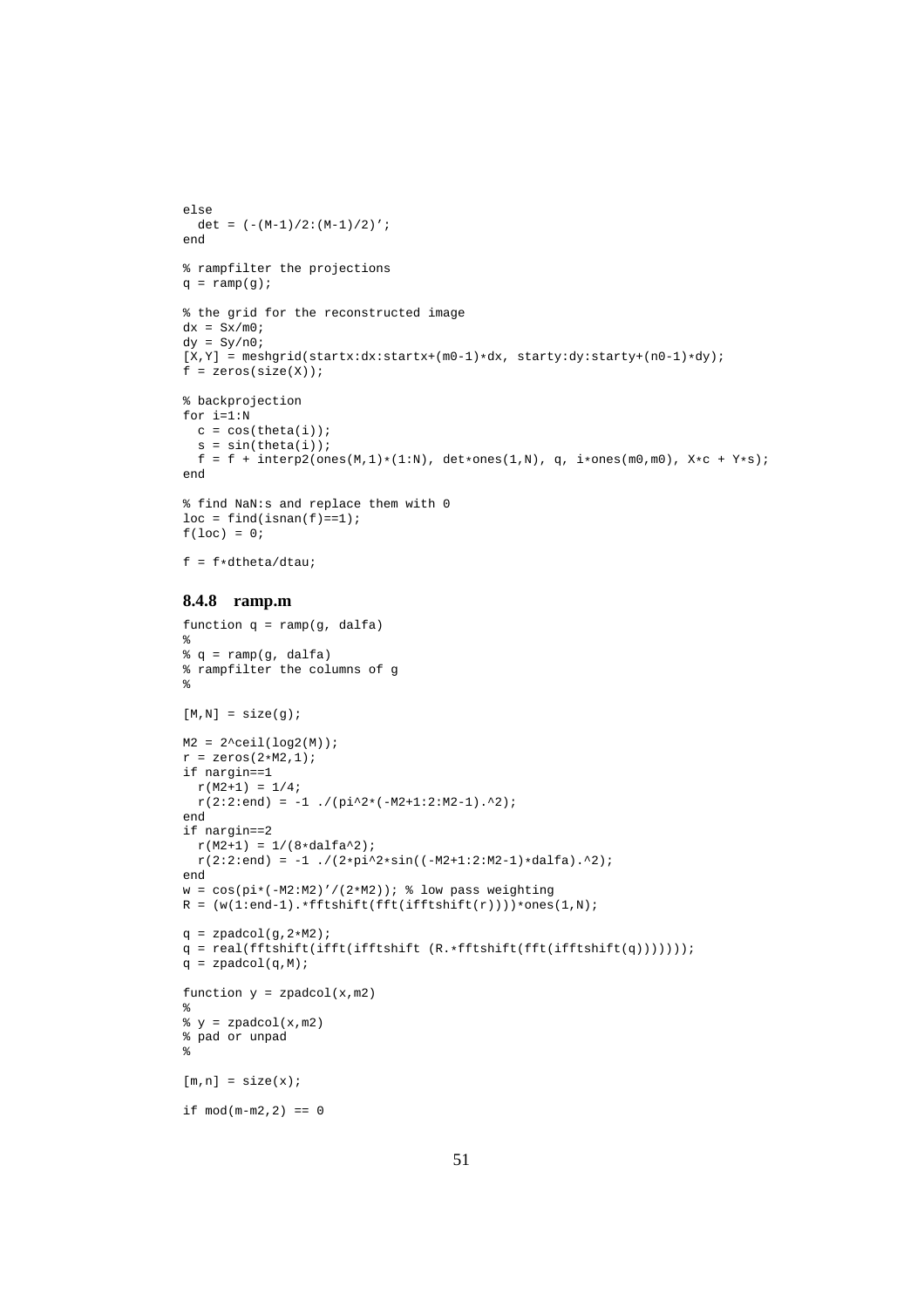```
offset = abs((m-m2)/2);else
 offset = (abs(m-m2)+1)/2;end
if m2>m
 y = [zeros(offset, n); x; zeros(m2-m-offset, n)];else
 y = x( of fset + 1: of fset + m2, : );end
```
# **8.5 Spectrum and Material files**

#### **8.5.1 spm.txt**

```
# Name: 45.0 kV
# Continuous spectrum
# Dimension: 42
# E [keV] N<br>5.0000000e+00 0
                 0.0000000e+006.0000000e+00 0.0000000e+00
                  0.0000000e+00<br>0.0000000e+008.0000000e+009.0000000e+00 3.1155915e-09
                   1.0000000e+01 4.0548318e-05
1.1000000e+01 6.8623098e-04
1.2000000e+01  1.8461402e-02<br>1.3000000e+01  2.3796571e-01
1.3000000e+01 2.3796571e-01
1.4000000e+01 1.7065633e+00
                  7.5493386e+00<br>2.3382856e+01
1.6000000e+01 2.3382856e+01
1.7000000e+01 5.6251281e+01
                  1.8000000e+01 1.1165767e+02
1.9000000e+01 1.9116994e+02
2.0000000e+01 2.9152420e+02
2.1000000e+012.2000000e+01 5.3109138e+02
                   6.5615568e+02<br>7.7426157e+02
2.4000000e+01
2.5000000e+01 8.7962451e+02
2.6000000e+012.7000000e+01 1.0409779e+03
2.8000000e+01 1.0995464e+03<br>2.9000000e+01 1.1299357e+03
                   2.9000000e+01 1.1299357e+03
3.0000000e+01 1.1454061e+03
                  1.1430603e+03<br>1.1240242e+03
3.2000000e+013.3000000e+01 1.0893693e+03
                  3.4000000e+01 1.0417206e+03
3.5000000e+01 9.8133317e+02
3.6000000e+01 9.1089186e+02
3.7000000e+01
3.8000000e+01 7.4364895e+02
3.9000000e+01<br>4.0000000e+01
                   5.4973676e+02
4.1000000e+01 4.4499243e+02
4.2000000e+014.3000000e+01 2.2643508e+02
4.4000000e+01 1.1309668e+02
4.5000000e+014.6000000e+01 0.0000000e+00
```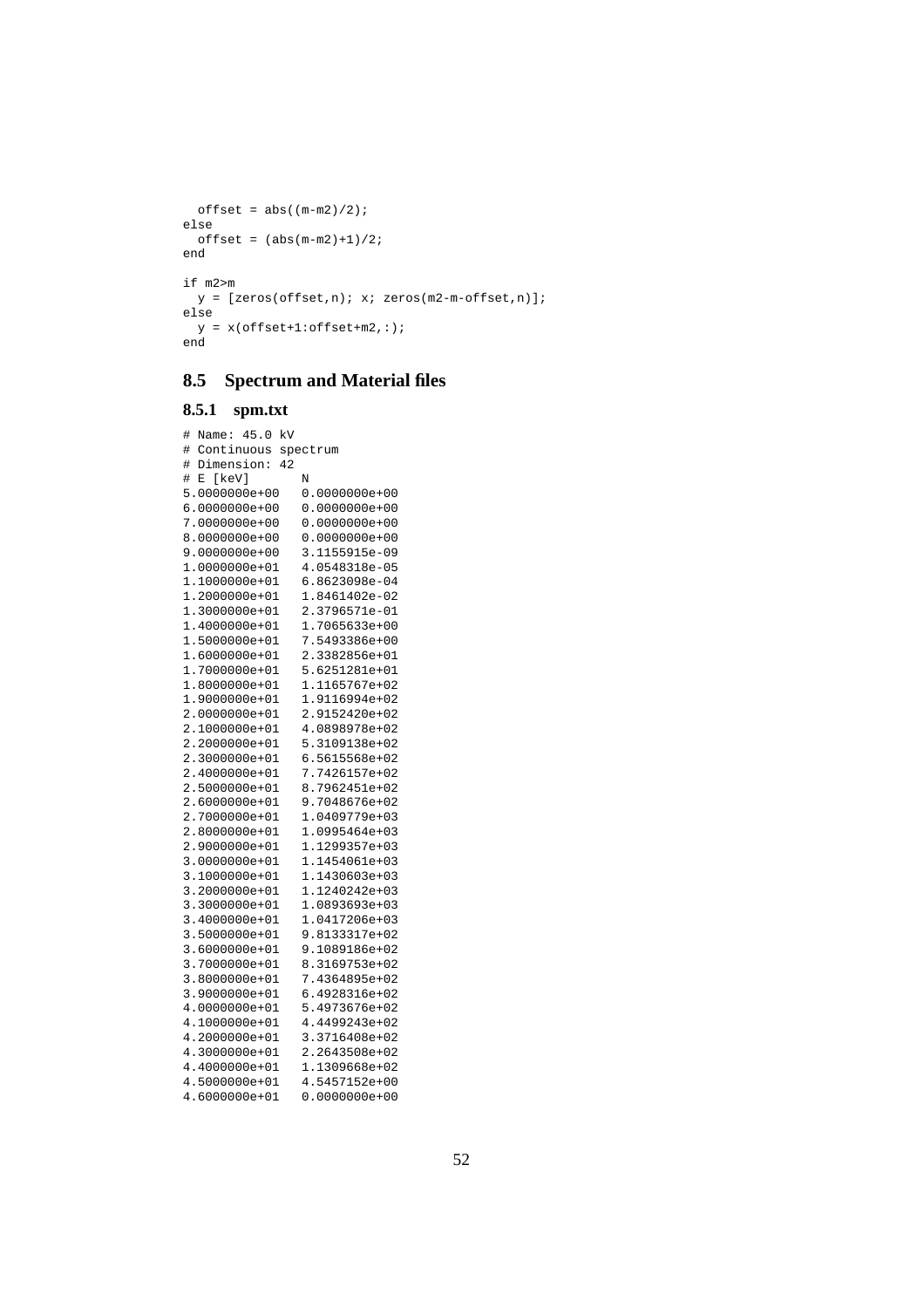# **8.5.2 plex.txt**

| #<br>Material:            | Plexiglas         |                           |                           |
|---------------------------|-------------------|---------------------------|---------------------------|
| Density: 1.19 g/cm^3<br># |                   |                           |                           |
| Dimension:<br>#           | 201               |                           |                           |
| Energy<br>#               | $Co_Cs$           | $In_CS$                   | Ph_CS                     |
| (Mev)<br>#                | $(\text{cm}^2/9)$ | $(\text{cm}^22/\text{g})$ | $(\text{cm}^22/\text{g})$ |
| 1.00000e-03               | $1.15e+00$        | 1.42e-02                  | $2.73e+03$                |
| 1.50000e-03               | $1.03e+00$        | 2.83e-02                  | 8.91e+02                  |
| 2.00000e-03               | $9.13e-01$        | $4.36e-02$                | $3.92e + 02$              |
| 3.00000e-03               | $6.92e-01$        | 7.21e-02                  | 1.19e+02                  |
| 4.00000e-03               | 5.27e-01          | $9.46e-02$                |                           |
|                           |                   |                           | 5.03e+01                  |
| 5.00000e-03               | 4.13e-01          | 1.11e-01                  | 2.55e+01                  |
| $6.00000e-03$             | $3.34e-01$        | 1.23e-01                  | 1.45e+01                  |
| 7.00000e-03               | 2.77e-01          | 1.32e-01                  | 8.98e+00                  |
| 8.00000e-03               | $2.36e-01$        | 1.39e-01                  | 5.91e+00                  |
| 9.00000e-03               | $2.04e-01$        | 1.45e-01                  | $4.08e+00$                |
| 1.00000e-02               | 1.79e-01          | 1.50e-01                  | 2.92e+00                  |
| 1.10000e-02               | 1.59e-01          | 1.54e-01                  | 2.16e+00                  |
| 1.20000e-02               | 1.42e-01          | 1.57e-01                  | $1.64e+00$                |
| 1.30000e-02               | 1.28e-01          | 1.60e-01                  | 1.27e+00                  |
| 1.40000e-02               | 1.16e-01          | 1.62e-01                  | $9.98e-01$                |
| 1.50000e-02               | $1.06e-01$        | 1.65e-01                  | 7.99e-01                  |
| 1.60000e-02               | 9.71e-02          | 1.67e-01                  | $6.49e-01$                |
| 1.70000e-02               | $8.92e-02$        | 1.69e-01                  | 5.33e-01                  |
| 1.80000e-02               | $8.22e-02$        | 1.70e-01                  | $4.43e-01$                |
| 1.90000e-02               | $7.59e-02$        | 1.71e-01                  | 3.72e-01                  |
| 2.00000e-02               | $7.03e-02$        | 1.73e-01                  | 3.15e-01                  |
|                           | $6.53e-02$        | 1.74e-01                  |                           |
| 2.10000e-02               |                   |                           | 2.68e-01                  |
| 2.20000e-02               | $6.08e-02$        | 1.74e-01                  | 2.31e-01                  |
| 2.30000e-02               | 5.67e-02          | 1.75e-01                  | $2.00e-01$                |
| 2.40000e-02               | $5.30e-02$        | 1.76e-01                  | 1.74e-01                  |
| 2.50000e-02               | $4.97e-02$        | 1.76e-01                  | 1.52e-01                  |
| 2.60000e-02               | $4.66e-02$        | 1.77e-01                  | $1.34e-01$                |
| 2.70000e-02               | $4.38e-02$        | 1.77e-01                  | 1.18e-01                  |
| 2.80000e-02               | $4.13e-02$        | 1.77e-01                  | $1.05e-01$                |
| 2.90000e-02               | $3.90e-02$        | 1.78e-01                  | $9.34e-02$                |
| 3.00000e-02               | $3.68e-02$        | 1.78e-01                  | 8.35e-02                  |
| 3.10000e-02               | $3.48e-02$        | 1.78e-01                  | $7.50e-02$                |
| 3.20000e-02               | $3.30e-02$        | 1.78e-01                  | 6.75e-02                  |
| 3.30000e-02               | $3.13e-02$        | 1.78e-01                  | 6.10e-02                  |
| 3.40000e-02               | $2.98e-02$        | 1.78e-01                  | 5.53e-02                  |
| 3.50000e-02               | 2.83e-02          | 1.78e-01                  | $5.03e-02$                |
| 3.60000e-02               | $2.70e-02$        | 1.78e-01                  | $4.58e-02$                |
| 3.70000e-02               | 2.57e-02          | 1.78e-01                  | $4.18e-02$                |
| 3.80000e-02               | 2.46e-02          | 1.78e-01                  | $3.83e-02$                |
| 3.90000e-02               | $2.35e-02$        | 1.77e-01                  | $3.52e-02$                |
|                           |                   |                           |                           |
| 4.00000e-02               | $2.24e-02$        | 1.77e-01                  | 3.23e-02                  |
| 4.10000e-02               | $2.15e-02$        | 1.77e-01                  | 2.98e-02                  |
| 4.20000e-02               | 2.06e-02          | 1.77e-01                  | $2.75e-02$                |
| 4.30000e-02               | 1.97e-02          | 1.77e-01                  | 2.55e-02                  |
| 4.40000e-02               | 1.90e-02          | 1.76e-01                  | 2.36e-02                  |
| 4.50000e-02               | 1.82e-02          | 1.76e-01                  | $2.19e-02$                |
| 4.60000e-02               | 1.75e-02          | 1.76e-01                  | $2.04e-02$                |
| 4.70000e-02               | 1.68e-02          | 1.76e-01                  | 1.90e-02                  |
| 4.80000e-02               | $1.62e-02$        | 1.75e-01                  | 1.77e-02                  |
| 4.90000e-02               | 1.56e-02          | 1.75e-01                  | $1.65e-02$                |
| 5.00000e-02               | $1.51e-02$        | 1.75e-01                  | 1.55e-02                  |
| 5.10000e-02               | 1.45e-02          | 1.74e-01                  | 1.45e-02                  |
| 5.20000e-02               | $1.40e-02$        | 1.74e-01                  | 1.36e-02                  |
| 5.30000e-02               | $1.36e-02$        | 1.74e-01                  | $1.27e-02$                |
| 5.40000e-02               | $1.31e-02$        | 1.73e-01                  | $1.20e-02$                |
|                           |                   |                           |                           |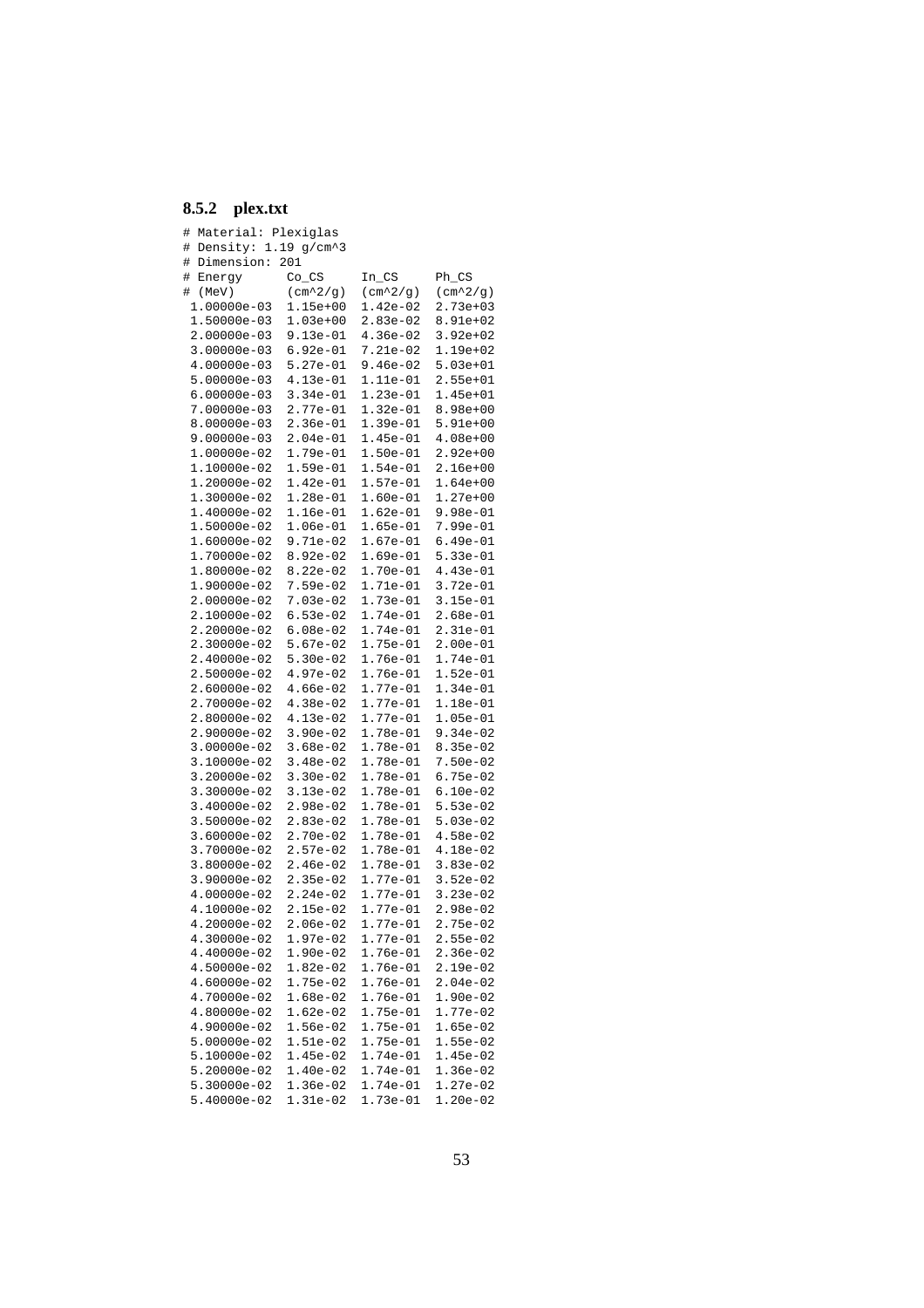| 5.50000e-02     | 1.27e-02   | 1.73e-01   | 1.13e-02   |
|-----------------|------------|------------|------------|
| $5.60000e-02$   | $1.23e-02$ | 1.73e-01   | $1.06e-02$ |
| 5.70000e-02     | 1.19e-02   | 1.72e-01   | $1.00e-02$ |
|                 |            |            |            |
| 5.80000e-02     | $1.15e-02$ | $1.72e-01$ | $9.45e-03$ |
| 5.90000e-02     | 1.11e-02   | 1.72e-01   | $8.93e-03$ |
| $6.00000e-02$   | $1.08e-02$ | 1.71e-01   | $8.44e-03$ |
| $6.10000e-02$   | $1.05e-02$ | 1.71e-01   | $7.99e-03$ |
| $6.20000e-02$   | $1.02e-02$ | 1.71e-01   | $7.57e-03$ |
| $6.30000e - 02$ | $9.87e-03$ | 1.70e-01   | 7.18e-03   |
| $6.40000e-02$   | $9.59e-03$ | 1.70e-01   | $6.81e-03$ |
| $6.50000e-02$   | $9.32e-03$ | $1.70e-01$ | $6.47e-03$ |
|                 |            |            |            |
| $6.60000e-02$   | $9.05e-03$ | $1.69e-01$ | $6.15e-03$ |
| $6.70000e - 02$ | $8.80e-03$ | $1.69e-01$ | $5.85e-03$ |
| $6.80000e-02$   | $8.56e-03$ | 1.68e-01   | $5.57e-03$ |
| $6.90000e-02$   | $8.33e-03$ | 1.68e-01   | $5.31e-03$ |
| 7.00000e-02     | 8.11e-03   | 1.68e-01   | $5.06e-03$ |
| 7.10000e-02     | $7.90e-03$ | $1.67e-01$ | $4.83e-03$ |
| 7.20000e-02     | 7.70e-03   | $1.67e-01$ | $4.61e-03$ |
| 7.30000e-02     | $7.50e-03$ | $1.67e-01$ | $4.40e-03$ |
| 7.40000e-02     | $7.31e-03$ | $1.66e-01$ | $4.21e-03$ |
|                 |            |            |            |
| 7.50000e-02     | $7.13e-03$ | 1.66e-01   | $4.02e-03$ |
| 7.60000e-02     | $6.95e-03$ | 1.65e-01   | $3.85e-03$ |
| 7.70000e-02     | $6.78e-03$ | $1.65e-01$ | $3.69e-03$ |
| 7.80000e-02     | $6.62e-03$ | $1.65e-01$ | $3.53e-03$ |
| 7.90000e-02     | $6.46e-03$ | $1.64e-01$ | $3.39e-03$ |
| 8.00000e-02     | 6.31e-03   | 1.64e-01   | $3.25e-03$ |
| 8.10000e-02     | $6.16e-03$ | 1.64e-01   | $3.12e-03$ |
| 8.20000e-02     | $6.02e-03$ | $1.63e-01$ | $2.99e-03$ |
|                 |            |            |            |
| 8.30000e-02     | $5.88e-03$ | $1.63e-01$ | $2.87e-03$ |
| 8.40000e-02     | $5.75e-03$ | $1.63e-01$ | $2.76e-03$ |
| 8.50000e-02     | $5.62e-03$ | $1.62e-01$ | $2.66e-03$ |
| 8.60000e-02     | $5.50e-03$ | 1.62e-01   | $2.56e-03$ |
| 8.70000e-02     | $5.38e-03$ | $1.62e-01$ | $2.46e-03$ |
| 8.80000e-02     | $5.26e-03$ | 1.61e-01   | 2.37e-03   |
| 8.90000e-02     | $5.15e-03$ | 1.61e-01   | $2.28e-03$ |
| $9.00000e-02$   | $5.04e-03$ | $1.60e-01$ | $2.20e-03$ |
| 9.10000e-02     | $4.94e-03$ | $1.60e-01$ | $2.12e-03$ |
| $9.20000e-02$   | $4.83e-03$ | $1.60e-01$ | 2.04e-03   |
|                 |            |            |            |
| 9.30000e-02     | $4.74e-03$ | $1.59e-01$ | $1.97e-03$ |
| 9.40000e-02     | $4.64e-03$ | $1.59e-01$ | $1.90e-03$ |
| 9.50000e-02     | $4.55e-03$ | 1.59e-01   | $1.84e-03$ |
| $9.60000e-02$   | $4.46e-03$ | 1.58e-01   | 1.77e-03   |
| $9.70000e-02$   | $4.37e-03$ | 1.58e-01   | 1.72e-03   |
| 9.80000e-02     | $4.28e-03$ | $1.58e-01$ | $1.66e-03$ |
| 9.90000e-02     | $4.20e-03$ | $1.57e-01$ | $1.60e-03$ |
| 1.00000e-01     | $4.12e-03$ | $1.57e-01$ | $1.55e-03$ |
| 1.01000e-01     | $4.04e-03$ | $1.57e-01$ | $1.50e-03$ |
|                 |            |            |            |
| 1.02000e-01     | $3.97e-03$ | 1.56e-01   | 1.45e-03   |
| 1.03000e-01     | 3.89e-03   | 1.56e-01   | 1.41e-03   |
| 1.04000e-01     | $3.82e-03$ | $1.56e-01$ | $1.36e-03$ |
| 1.05000e-01     | 3.75e-03   | $1.55e-01$ | 1.32e-03   |
| 1.06000e-01     | $3.68e-03$ | $1.55e-01$ | 1.28e-03   |
| 1.07000e-01     | $3.62e-03$ | 1.55e-01   | $1.24e-03$ |
| 1.08000e-01     | $3.55e-03$ | $1.54e-01$ | 1.20e-03   |
| 1.09000e-01     | $3.49e-03$ | 1.54e-01   | 1.17e-03   |
| 1.10000e-01     | 3.43e-03   | $1.54e-01$ | 1.13e-03   |
|                 | 3.37e-03   | 1.53e-01   |            |
| 1.11000e-01     |            |            | 1.10e-03   |
| 1.12000e-01     | 3.31e-03   | $1.53e-01$ | $1.07e-03$ |
| 1.13000e-01     | $3.25e-03$ | 1.53e-01   | 1.04e-03   |
| 1.14000e-01     | $3.20e-03$ | 1.53e-01   | $1.01e-03$ |
| 1.15000e-01     | $3.14e-03$ | $1.52e-01$ | 9.77e-04   |
| 1.16000e-01     | $3.09e-03$ | 1.52e-01   | 9.50e-04   |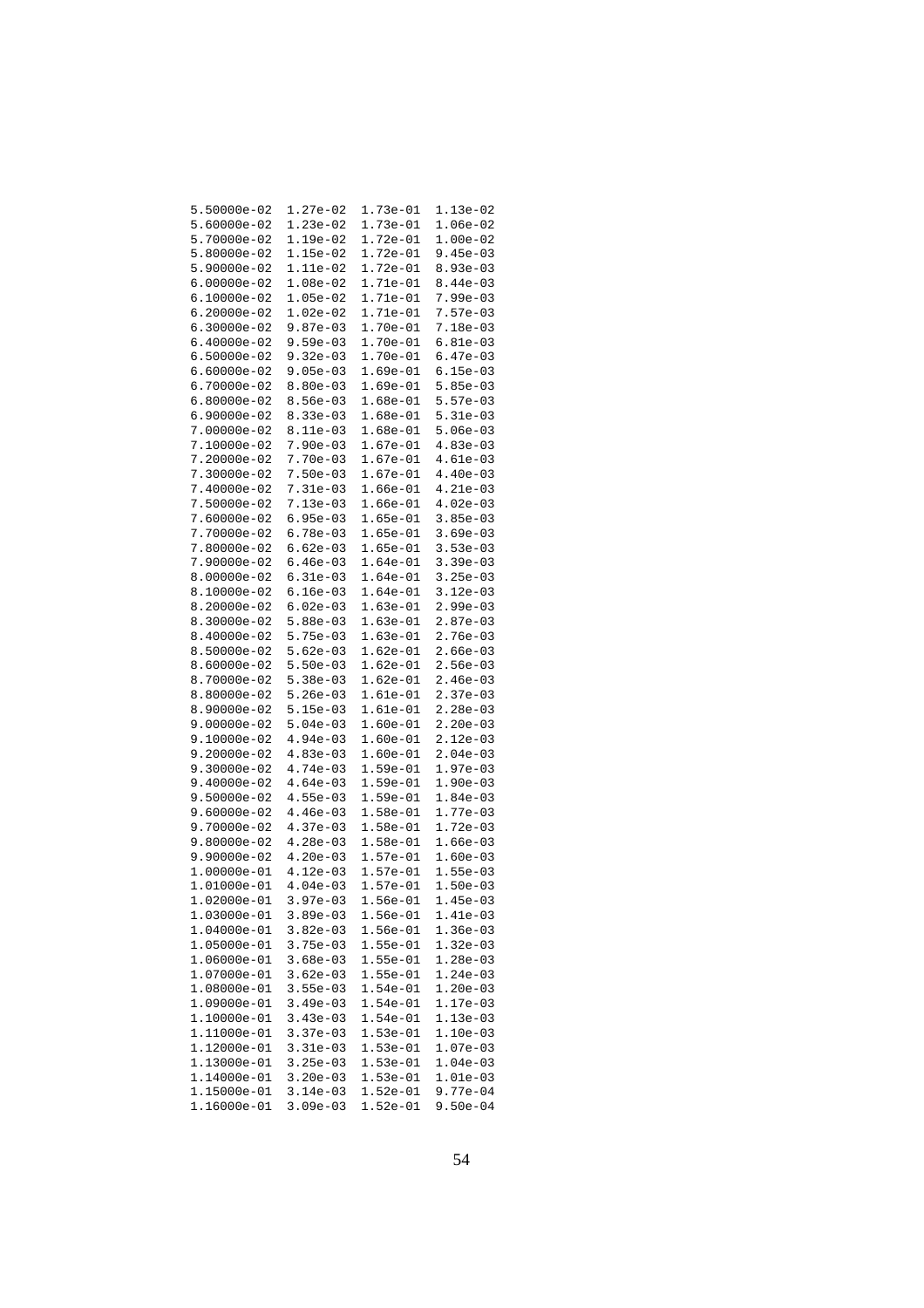| 1.17000e-01 | $3.04e-03$ | 1.52e-01   | $9.23e-04$ |
|-------------|------------|------------|------------|
| 1.18000e-01 | $2.99e-03$ | 1.51e-01   | $8.98e-04$ |
| 1.19000e-01 | $2.94e-03$ | 1.51e-01   | $8.73e-04$ |
|             |            | $1.51e-01$ |            |
| 1.20000e-01 | $2.89e-03$ |            | $8.50e-04$ |
| 1.21000e-01 | $2.85e-03$ | $1.50e-01$ | $8.27e-04$ |
| 1.22000e-01 | $2.80e-03$ | 1.50e-01   | $8.05e-04$ |
| 1.23000e-01 | $2.76e-03$ | 1.50e-01   | $7.83e-04$ |
| 1.24000e-01 | 2.72e-03   | 1.49e-01   | $7.63e-04$ |
| 1.25000e-01 | $2.67e-03$ | 1.49e-01   | $7.43e-04$ |
| 1.26000e-01 | $2.63e-03$ | $1.49e-01$ | $7.24e-04$ |
| 1.27000e-01 | $2.59e-03$ | $1.49e-01$ | $7.05e-04$ |
| 1.28000e-01 | $2.55e-03$ | $1.48e-01$ | $6.87e-04$ |
| 1.29000e-01 | $2.51e-03$ | 1.48e-01   | $6.70e-04$ |
|             |            |            |            |
| 1.30000e-01 | $2.48e-03$ | 1.48e-01   | $6.53e-04$ |
| 1.31000e-01 | $2.44e-03$ | 1.47e-01   | $6.37e-04$ |
| 1.32000e-01 | $2.40e-03$ | $1.47e-01$ | $6.21e-04$ |
| 1.33000e-01 | $2.37e-03$ | $1.47e-01$ | $6.06e-04$ |
| 1.34000e-01 | $2.33e-03$ | 1.47e-01   | $5.91e-04$ |
| 1.35000e-01 | $2.30e-03$ | $1.46e-01$ | $5.77e-04$ |
| 1.36000e-01 | $2.27e-03$ | $1.46e-01$ | $5.63e-04$ |
| 1.37000e-01 | $2.24e-03$ | $1.46e-01$ | $5.50e-04$ |
| 1.38000e-01 | $2.20e-03$ | 1.45e-01   | $5.37e-04$ |
| 1.39000e-01 | 2.17e-03   | 1.45e-01   | $5.24e-04$ |
| 1.40000e-01 |            |            | $5.12e-04$ |
|             | $2.14e-03$ | $1.45e-01$ |            |
| 1.41000e-01 | $2.11e-03$ | $1.45e-01$ | $5.00e-04$ |
| 1.42000e-01 | $2.08e-03$ | $1.44e-01$ | $4.89e-04$ |
| 1.43000e-01 | $2.06e-03$ | 1.44e-01   | $4.78e-04$ |
| 1.44000e-01 | $2.03e-03$ | 1.44e-01   | $4.67e-04$ |
| 1.45000e-01 | $2.00e-03$ | $1.43e-01$ | $4.57e-04$ |
| 1.46000e-01 | $1.97e-03$ | 1.43e-01   | $4.46e-04$ |
| 1.47000e-01 | $1.95e-03$ | 1.43e-01   | $4.37e-04$ |
| 1.48000e-01 | $1.92e-03$ | 1.43e-01   | $4.27e-04$ |
| 1.49000e-01 | $1.90e-03$ | $1.42e-01$ | $4.18e-04$ |
| 1.50000e-01 | $1.87e-03$ | $1.42e-01$ | $4.09e-04$ |
| 1.51000e-01 | $1.85e-03$ | $1.42e-01$ | $4.00e-04$ |
| 1.52000e-01 | $1.82e-03$ | $1.42e-01$ | $3.91e-04$ |
| 1.53000e-01 | $1.80e-03$ | 1.41e-01   | $3.83e-04$ |
| 1.54000e-01 | 1.78e-03   | 1.41e-01   | $3.75e-04$ |
|             |            |            |            |
| 1.55000e-01 | $1.76e-03$ | 1.41e-01   | $3.67e-04$ |
| 1.56000e-01 | $1.73e-03$ | 1.41e-01   | $3.60e-04$ |
| 1.57000e-01 | 1.71e-03   | 1.40e-01   | $3.52e-04$ |
| 1.58000e-01 | $1.69e-03$ | $1.40e-01$ | $3.45e-04$ |
| 1.59000e-01 | $1.67e-03$ | 1.40e-01   | $3.38e-04$ |
| 1.60000e-01 | $1.65e-03$ | 1.40e-01   | $3.31e-04$ |
| 1.61000e-01 | $1.63e-03$ | $1.39e-01$ | $3.25e-04$ |
| 1.62000e-01 | $1.61e-03$ | $1.39e-01$ | $3.18e-04$ |
| 1.63000e-01 | $1.59e-03$ | $1.39e-01$ | $3.12e-04$ |
| 1.64000e-01 | l.57e-03   | 1.39e-01   | 3.06e-04   |
| 1.65000e-01 | 1.55e-03   | 1.38e-01   | 3.00e-04   |
| 1.66000e-01 | $1.53e-03$ | 1.38e-01   | 2.94e-04   |
|             |            |            |            |
| 1.67000e-01 | $1.52e-03$ | 1.38e-01   | 2.88e-04   |
| 1.68000e-01 | $1.50e-03$ | 1.38e-01   | 2.83e-04   |
| 1.69000e-01 | 1.48e-03   | 1.37e-01   | 2.77e-04   |
| 1.70000e-01 | $1.46e-03$ | 1.37e-01   | $2.72e-04$ |
| 1.71000e-01 | 1.45e-03   | 1.37e-01   | 2.67e-04   |
| 1.72000e-01 | 1.43e-03   | 1.37e-01   | 2.62e-04   |
| 1.73000e-01 | 1.41e-03   | 1.36e-01   | $2.57e-04$ |
| 1.74000e-01 | $1.40e-03$ | 1.36e-01   | 2.52e-04   |
| 1.75000e-01 | $1.38e-03$ | 1.36e-01   | 2.48e-04   |
| 1.76000e-01 | 1.37e-03   | 1.36e-01   | 2.43e-04   |
| 1.77000e-01 | 1.35e-03   | 1.36e-01   | 2.39e-04   |
| 1.78000e-01 | 1.34e-03   | 1.35e-01   | 2.34e-04   |